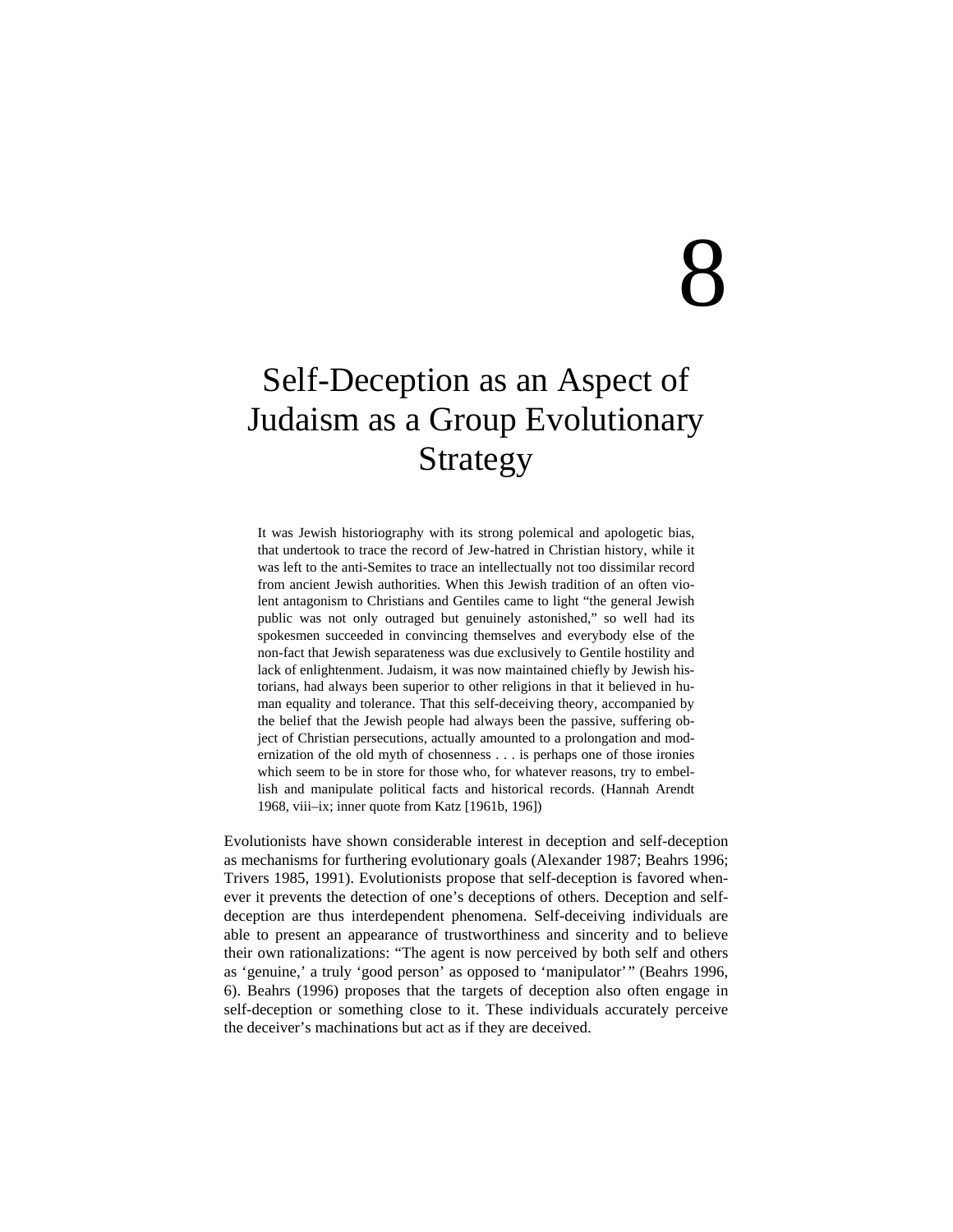#### *248 Separation and Its Discontents*

There is reason to suppose that members of cohesive groups would be more likely than others to engage in self-deception that ignores negative traits of themselves or their in-group. In Chapter 1, I argued that Jews are generally quite high on attraction to cohesive groups and have a high need for a group identity. Research on social identity processes indicates that people are highly prone to attributing very positive traits to their own groups, and Altemeyer (1994) notes that people who are highly attracted to cohesive groups are relatively likely to not want to hear unpleasant information about themselves. The suggestion is that Jews, and especially those who strongly identify as Jews, would be relatively prone to self-deception by ignoring or rationalizing negative information about themselves and their ingroup.

Chapter 7 contained a great many rationalizations of Judaism that would appear to be prime examples of deception and/or self-deception. Jacob Neusner (1987, 139) states of the 4th-century writers of *Leviticus Rabbah* that "the defeated people found refuge in a mode of thought that trained vision to see things otherwise than as the eyes perceived them," a mode in which "things never are what they seem because they cannot be." It would be difficult to find a more paradigmatic example of the role of self-deception in constructing religious ideology.

Self-deception may be of general importance in the ability of Jews to cope with anti-Semitism. It has often been noted that the Jewish response to persecution, at least in traditional societies, has been an increase in religious fundamentalism, mysticism, and messianism. "Judaism's response to historical events of a cataclysmic character normally takes two forms, first, renewed messianic speculation, and second, a renewed search in Scripture for relevant ideas, attitudes and historical paradigms" (Neusner 1986, 26; see also Johnson 1988, 260, 267; Scholem 1971). The general tendency has been to blame persecution on failure to obey Jewish law, a response which is a recurrent theme of the Tanakh. Indeed, the idea that Jewish suffering results from Jews straying from their own law occurs almost like a constant drumbeat throughout the Tanakh—a constant reminder that the persecution of Jews is not the result of their own behavior vis-à-vis gentiles but rather the result of their behavior vis-à-vis God.

Jewish self-deception touches on a variety of issues, including personal identity, the causes and extent of anti-Semitism, the characteristics of Jews (e.g., economic success), and the role of Jews in the political and cultural process in traditional and contemporary societies. Perhaps the most important example of self-deceptive Jewish religious ideology, reiterated as a theme of Jewish selfconceptions beginning in the ancient world, is the view that Judaism is an ethically superior, altruistic group and is therefore morally obligated to continue as a cohesive, genetically segregated group purely for the ethical purpose of providing a shining example to the rest of humanity (see Chapter 7).

Because of their critical attitudes toward diaspora Judaism, Zionists have often been quite conscious of the mental fabrications of their coreligionists. Thus the historian Sir Louis Namier (1934, xxxvii–xxxviii) (himself an Angli-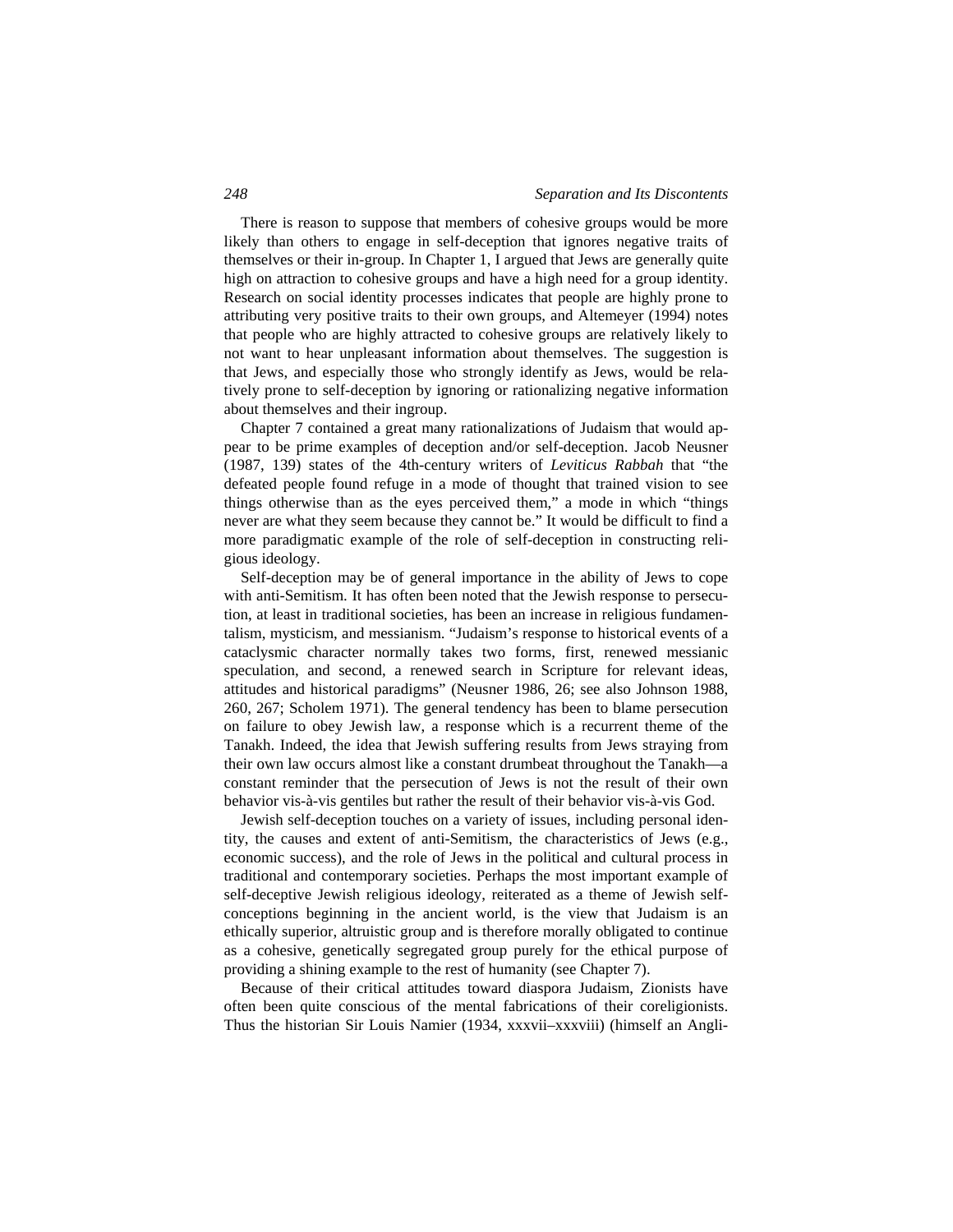can convert and Zionist activist [Whitfield 1988]) describes the "better-class" liberal Jew in pre-National Socialist Germany who

was high-minded, broad-minded, open-minded, and without roots, for he lacked the live touch with any living community. . . . His conception of Judaism merely as a religion was curiously superficial and self-contradictory. For that which distinguishes the Jewish religion in its modern form from, say, Christian Unitarianism, is merely the national tradition which most of the adherents of Liberal or Reform Judaism profess to reject. By refraining from complete amalgamation and by maintaining their separate racial and historical identity, of which they deny the existence, they have kept themselves suspended in mid-air—moral *Luftmenschen*, who provoke criticism among their own people and distrust among the non-Jews. In reality, most of them were perfectly sincere within the limits of their own conscious thinking; they did not avow their insincerity even to themselves.

## The German economist Werner Sombart (1913, 264) touched on Jewish selfdeception in his work, *Jews and Modern Capitalism*:

Just as so many Jews do not see themselves—do they not deny their obvious characteristics and assert that there is no difference between them and Englishmen or Germans or Frenchmen? . . . How many Jews still hold that the Jewish Question is only a political one, and are convinced that a liberal régime is all that is required to remove the differences between the Jew and his neighbour. It is nothing short of astounding to read the opinion of so soundly learned a man as the author of one of the newest books on the Jewish Question that the whole of the anti-Semitic movement during the last thirty years was the result of the works of Marr and Dühring. "The thousand victims of the pogroms and the million sturdy workers who emigrated from their homes are but a striking illustration of the power of—Eugen Dühring" (!)

Sombart's comments touch on the apologetic nature of Jewish historiography which is a central theme of Chapter 7. Much of this work undoubtedly involves self-deception. In a comment that also stresses the complexity of Jewish identity processes, Lindemann (1997, 535; italics in text) writes that "Jews actually do not *want* to understand their past—or at least those aspects of their past that have to do with the hatred directed at them, since understanding may threaten other elements of their complex and often contradictory identities."

Zionist historian Gershom Scholem (1979) describes the massive selfdeception among the "broad Jewish liberal middle class" (p. 16) living in Germany from 1900 to 1933. Scholem describes the "contrast between the general principles that were consciously upheld in domestic discussions and the mental attitudes that remained subconscious and in many cases were even explicitly disavowed" (p. 17). They accepted the ideology that Judaism was nothing more than a religion despite the fact that most of them had no religious beliefs and many had developed "Jewish feeling which no longer had anything to do with religion" (p. 20). Many accepted the ideology that "the mission of Judaism was its self-sacrifice for the common good of mankind" (p. 26), despite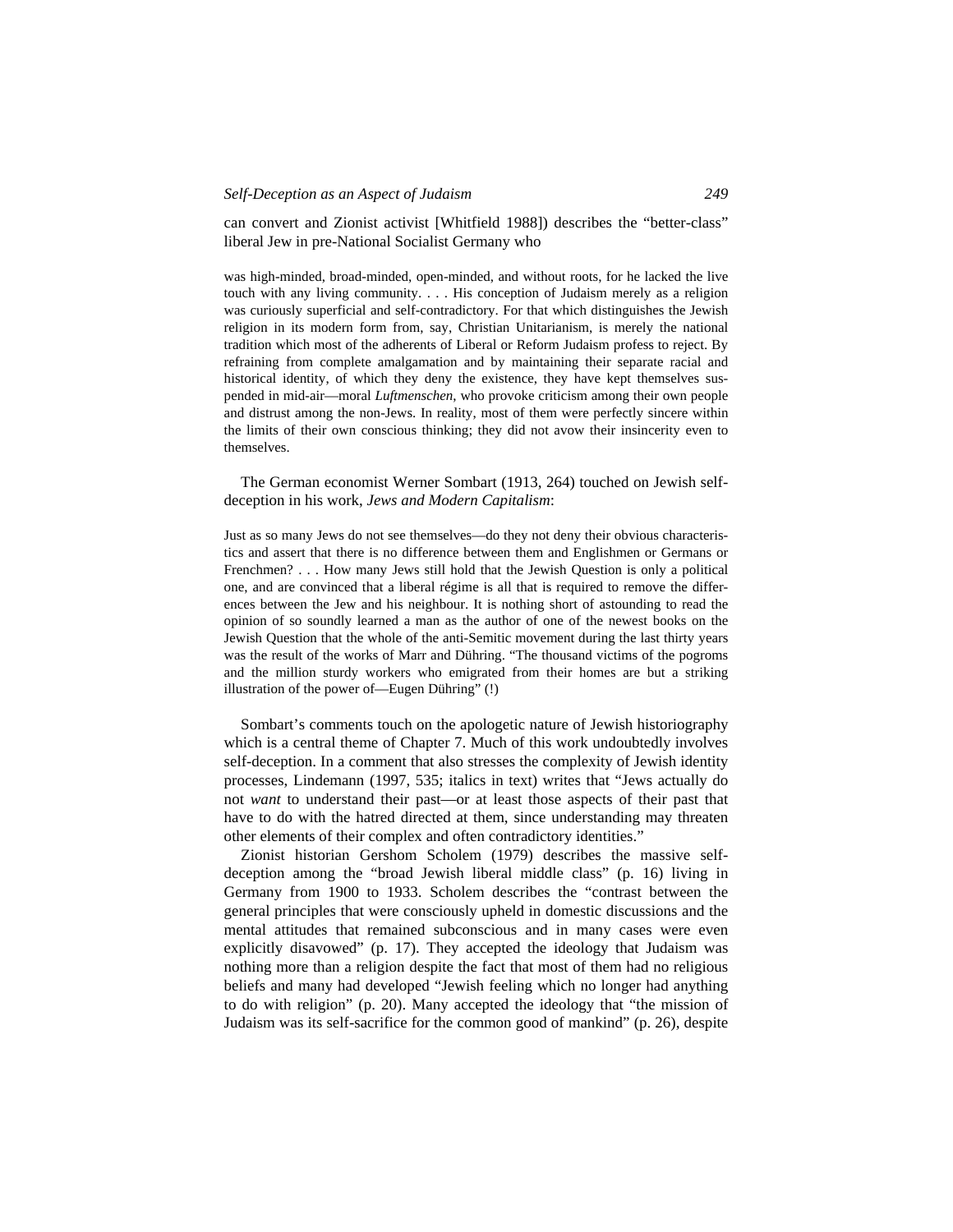#### *250 Separation and Its Discontents*

the fact that Jews were vastly overrepresented in all of the markers of economic and cultural success in the society. Jews would lead humanity into a universalistic, ethically superior golden age, while they themselves retained "semiconscious" feelings of solidarity with international Jewry. Their avowals of anti-Zionism and German patriotism were often "more evident than real" (p. 18)—a comment that brings to mind the much earlier observation of Moses Hess, who wrote in 1840 about the despised assimilated Jew "who denies his nationality while the hand of fate presses heavily on his own people. The beautiful phrases about humanity and enlightenment which he employs as a cloak for his treason . . . will ultimately not protect him from public opinion" (in Frankel 1981, 12). The self-image of being completely socially assimilated also coexisted with exclusive socialization among other Jews and criticism of upper-class Jews who socialized with gentiles. Self-images of assimilation also coexisted with very negative or ambivalent attitudes toward conversion and intermarriage.

Moreover, the image of being submerged in completely "German" activities coexisted with the reality of engaging in activities that only Jews engaged in, and also in taking great pride in Jewish accomplishments, Jewish suffering, and in a Jewish history that was very different from German history. They took great pride in their invention of monotheism and in the concept that Christianity was the "daughter-religion" of Judaism—an ideology that clearly places Judaism in a superior role vis-à-vis Christianity. Their intellectual idols were people like Moritz Lazarus, Hermann Cohen, Franz Rosenzweig—all Jews, many of whom were themselves engaged in intellectual work involving self-deception. (Cohen believed that Jews had to survive as a people in order to promote a unique ethical vision [Rubin 1995a, 53].) Their literary idols were Jews who had achieved popularity among gentiles and thus were a source of group pride.

The reality of anti-Semitism was almost completely blotted out of Jewish consciousness.<sup>[1](#page-15-0)</sup> Very few Jews read anti-Semitic literature, and the general tendency was to suppose that anti-Semitic practices "were unimportant marginal phenomena" (p. [2](#page-15-1)3).<sup>2</sup> Jewish cultural domination was a theme of anti-Semitism, but when Zionist author Moritz Goldstein made his famous comment that Jews should contemplate the implications of the fact that the German cultural heritage was now largely in Jewish hands, the reaction was self-deception:

The unexpected frankness with which a Jew who eschewed self-delusion thus broke a taboo which otherwise had only been violated by anti-Semites with malicious tendencies, illuminated with lightning clarity the prevailing socio-political tensions. And perhaps more illuminating was the embittered reaction of most of the Jewish participants . . . who repudiated the thesis as such, declared the ventilation of the question to be improper, and tried with all their might to efface the divisions thus exposed. (Scholem 1979, 30)

Goldstein was a Zionist, and his essay was greeted with hostility by liberal Jewish organizations who assailed the "excessive nationalism" and "racial semitism" of the Zionists (see Field 1981, 248). As Field (1981, 248) points out, another aspect of Jewish self-deception revealed by this incident was that these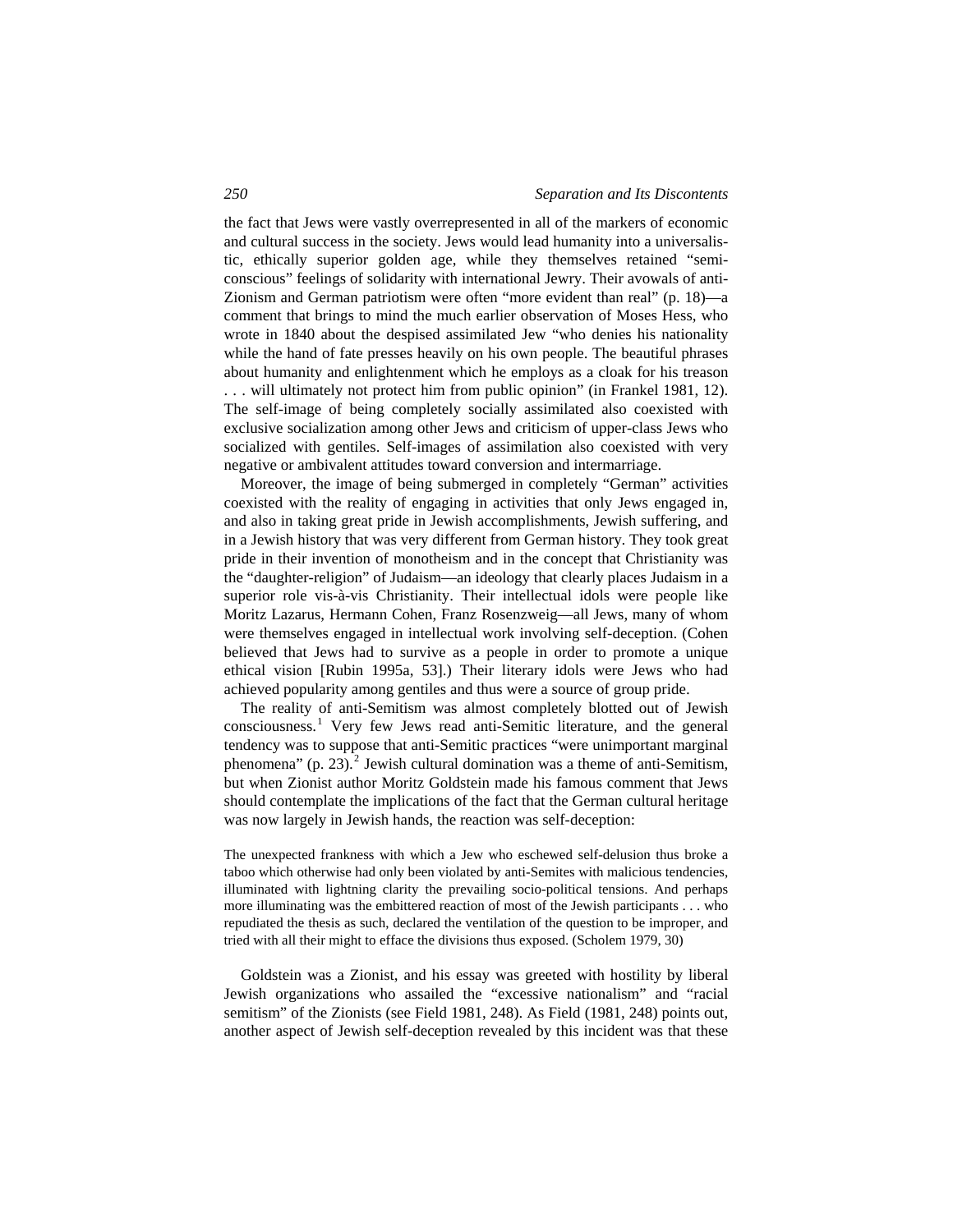## *Self-Deception as an Aspect of Judaism 251*

liberal Jewish critics never confronted the central problem raised by Goldstein when he noted that anti-Semites such as Houston Stewart Chamberlain were "the best spirits, clever, truth-loving men who, however, as soon as they speak of Jews, fall into a blind, almost rabid hatred." The credibility of the anti-Semites, not Moritz Goldstein, was the fundamental problem for German Jews.

Interestingly, Scholem himself would appear to be involved in similar forms of self-deception, and his particular form of it bears on the issue of the apologetic nature of Jewish historiography. Scholem (1976, 87) describes Jews as engaging in a one-sided, unreciprocated love affair with Germany in the postemancipation era. "The Jews did meet with gratitude [for their contributions to culture] not infrequently, but almost never did they find the love they were seeking." To Scholem, Jews were seeking love from gentile Germans—a twist on the familiar theme of Jews as an altruistic group. While Scholem is oblivious to conflicts of interest between Jews and Germans in the construction of culture, anti-Semites accused Jews of being hostile toward German culture as the culture of an outgroup and as seeking to dominate that culture in order to bend it to their own interests by, for example, being less enthusiastic about the German interest in developing a cohesive and unified national culture.

However, in the same essay Scholem states that "during the generations preceding the catastrophe [i.e., the Holocaust], the German Jews—whose critical sense was as famous among Germans as it was irritating to them—distinguished themselves by an astounding lack of critical insight into their own situation. An 'edifying' and apologetic attitude, a lack of critical candor, taints almost everything they wrote about the position of Jews in the German world of ideas, literature, politics, and economics" (p. 89). Put together, the passages imply that Jews sought the love of the Germans via their contributions to culture despite the fact that a prominent feature of this cultural contribution was to subject German culture to intensive criticism and despite the fact that this critical sense provoked German hostility. At the same time, Jews failed to critically analyze their own role vis-à-vis German culture. It makes no sense to suppose that Jews actually sought the love of the Germans while simultaneously subjecting the loved one to intensive criticism and failing to critically examine why they were doing so. Failure to see the contradiction in his own analysis is self-deception.

Similarly, the historian Donald Niewyk (1980, 196) attributes Jewish status seeking during the Weimar period to a desire to be loved by Germans rather than to the baser human goals hypothesized by an evolutionist: "Few elements of Jewish life were untouched by the painful consciousness of unrequited love. Jewish overachievement in every area of German economic and cultural life arose from a profound wish to win respect and acceptance." Niewyk agrees with the statement of Franz Oppenheimer, a prominent Zionist, who commented in 1926 that Jewish "overcompensation" "betrayed a powerful longing to counteract antipathy by proving the value of Jewish contributions to Germany."

Scholem may have developed his self-deception in his family, which, if it is at all representative of assimilating German Jewry, illustrates the self-deception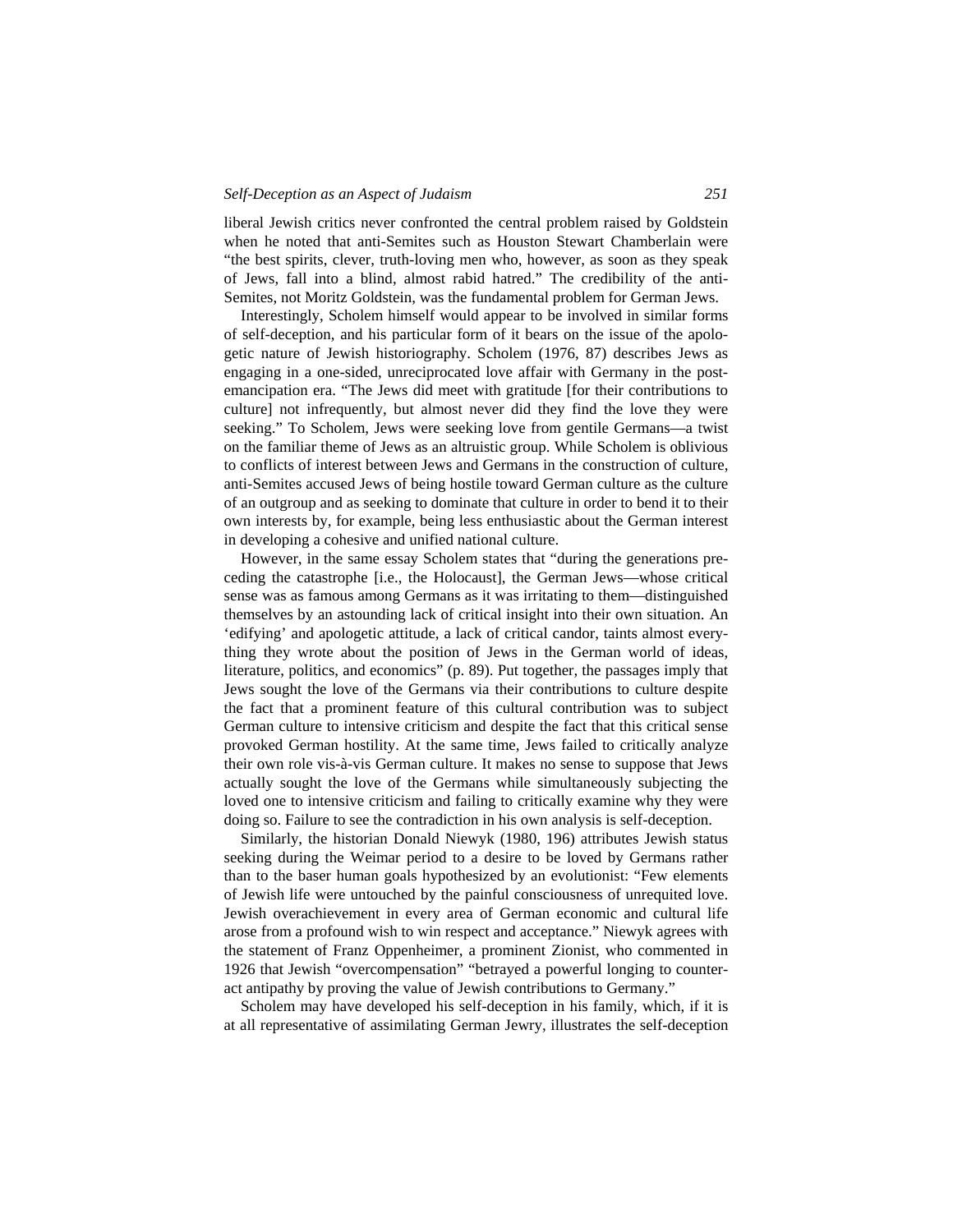involved for many Jews in establishing personal identity in a modern Western society. His father Arthur was an ardent assimilationist who forced his son to move out of the house when Gershom was charged with treason for demonstrating against Germany's war effort in World War I. However, Arthur's assimilation was perhaps not as complete as he conceived it to be.

[Gershom] should have been used to incongruities: his mother owned a kosher restaurant, but his father had renamed himself Siegfried in honor of Wagner's opera. In the Scholem house, customs were similarly mixed up. Arthur forbade Jewish expressions, but his wife used them anyway. Friday night was a family night when prayers were said but only partly understood, and Arthur scorned Jewish law by using the Sabbath candles to light a cigar after the meal.

 On Passover, the family ate both bread and matzo. Arthur went to work on Yom Kippur and did not fast. He praised the Jewish mission to spread monotheism and ethics, and he disparaged conversion. But the family celebrated Christmas as a German national festival and sang "Silent Night." Arthur insisted on his German identity, but almost all his friends were Jews, and no Christian ever set foot in his home. And when Gershom became a Zionist, his parents bought a portrait of Herzl and put it under their Christmas tree. (Rubin 1995a, 32–33)

Self-deception regarding personal identity continues as an aspect of contemporary civil Judaism, where it functions to reconcile a strong Jewish ethnic identity with membership in the broader social context of contemporary Western individualist societies.

Sometimes, *in partibus infidelium*, [a consciousness of Jewish ethnicity] is "magically," uncannily revived: in the very midst of the cool civil nexus that binds the *goyim* into their solidarity of the surface, in the very heart of the sociable *Gesellschaft*, across a crowded room, you "know" that "somehow" you share a primordial solidarity of the depths. . . . What is most inward in their Jewish self-definitions is precisely what cannot become outward and legitimately Anglo-American, namely, the particularist inwardness of the ethnic nexus. The Western value system refuses to legitimate publicly this primordial ethnic tie. . . . Hence its stubborn, residual reality is forced "underground," and, when it travels aboveground, it is forced to assume the fictive identity of a denominational religion (Conservative Judaism serves this function in America). (Cuddihy 1974, 86–87)

It is this perceived need to hide a deeply felt but publicly illegitimate personal ethnic identity that I suppose tends to result in identificatory self-deception among Jews. Woocher (1986, 97; see also Liebman 1973) views contemporary civil Judaism as "a complex ideological mechanism" for dealing with the ambivalence resulting from the attempt to retain group identity and also achieve full social integration. The ideology simply states that there is no conflict in these aspirations, that both are "appropriate and necessary." However, civil Judaism's "intense anxiety about the prospects of Jewish survival in America, its struggle against assimilation, is a signal that its denial of ambivalence is not to be taken entirely at face value." Within the civil religion, if a Jew feels ambivalence, it is a sign that he or she truly understands the meaning of being a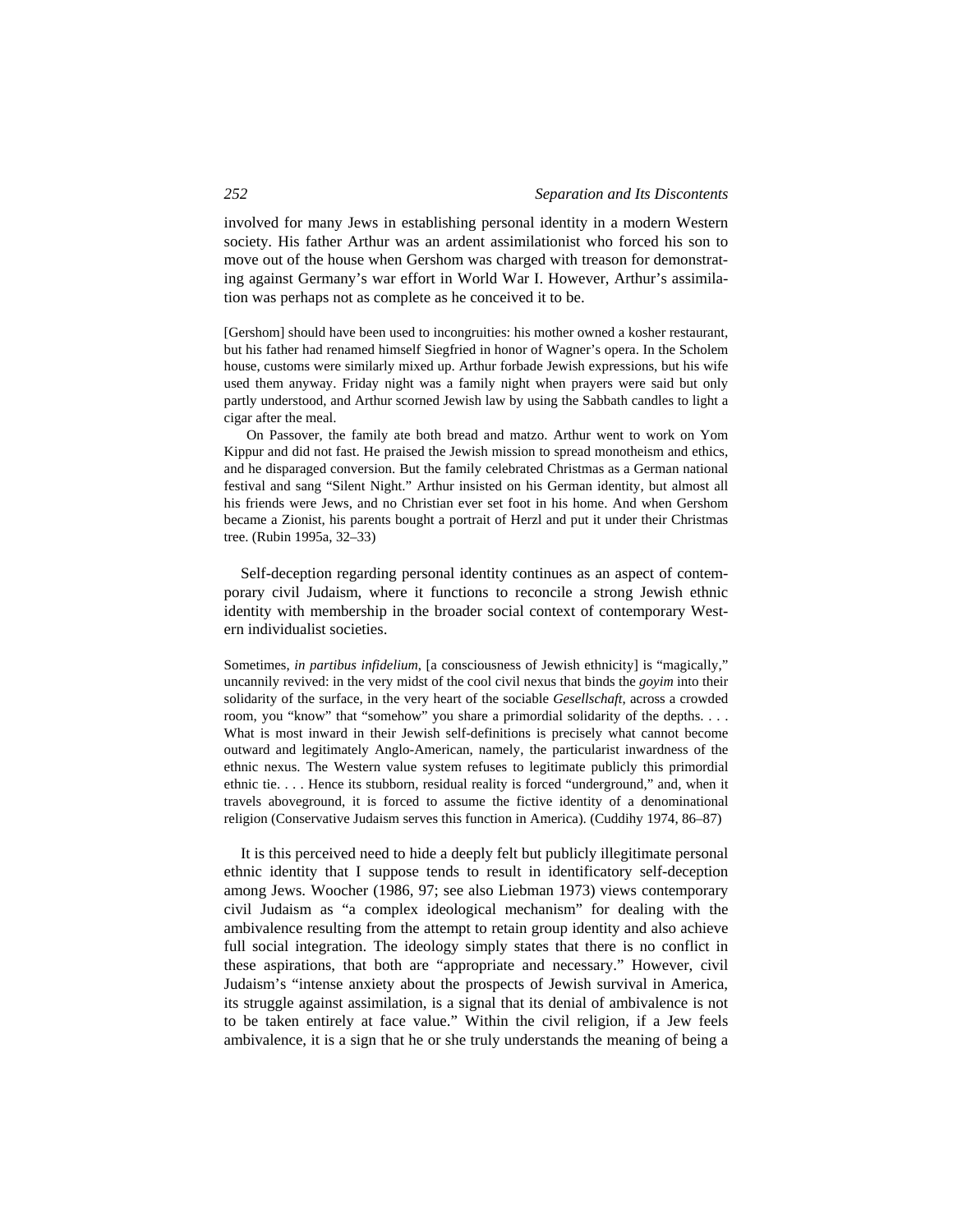## *Self-Deception as an Aspect of Judaism 253*

Jew in contemporary America. The religion simply asserts as self-evident and beyond debate that "by being a better Jew, you will be a better American; by being a better American, you will be a better Jew" (Woocher 1986, 99)—a twist on Louis D. Brandeis's (1915) remarkable assertion that "to be good Americans we must be better Jews; to be better Jews we must be Zionists." Such a perspective is facilitated by the self-aggrandizing and presumably self-deceptive ideology that "America is, after all, created in their image, and in pursuing the civil Jewish version of Jewish destiny they are merely reinforcing the terms of America's own self-understanding" (Woocher 1986, 102). Indeed, Woocher's survey results of American Jewish activists in the late 1970s indicated that for most of these individuals the primary identification was as Jews rather than as Americans, but they also endorsed statements indicating they were glad to be American and that by being better Jews they would be better Americans.

The Harvard sociologist Daniel Bell articulates well the intensity with which many secular, highly assimilated Jews are aware of a double identity; that even in 20th-century America there is a Marranoism that Jews in 15th-century Spain would have sympathized with: "I was born in *galut* [exile] and I accept—now gladly, though once in pain—the double burden and the double pleasure of my self-consciousness, the outward life of an American and the inward secret of the Jew. I walk with this sign as a frontlet between my eyes, and it is as visible to some secret others as their sign is to me." Bell concludes that "one realizes that one does not stand alone, that the past is still present, and that there are responsibilities of participation even when the community of which one is a part is a community woven by the thinning strands of memory" (Bell 1961, 477, 478).

Identificatory questions were characteristic of the German-Jewish economic elite in the period from 1800 to 1933. They engaged in very intricate intellectual rationalizations centered on their own personal identity and that of their children (see Mosse 1989, 45ff). These rationalizations, some of which were predicated on the idea that Jewish identity presented no problems, suggest a degree of selfdeception:

Whilst some "ideological" solutions to [the search for personal identity] had an apparent logic and whilst some forms of practical engagement provided empirical solutions, many of the 'solutions' offered . . . were far-fetched and unconvincing. . . . However thoughtful and well-educated, no member of the of the Jewish economic élite, probably, could find a satisfactory theoretical (or "ideological") solution to the dilemma. . . . Basically, the eternal and inevitable "outsider" could achieve no full identification—almost by definition—with the "solid majority." (Mosse 1989, 90–92)

Self-deception and identificatory ambivalence among Jewish leftists is a major theme of *The Culture of Critique.* Consider the following summary of the attitudes of a sample of Jewish-American communists:

Most Jewish Communists wear their Jewishness very casually but experience it deeply. It is not a religious or even an institutional Jewishness for most; nevertheless, it is rooted in a subculture of identity, style, language, and social network. . . . In fact, this second-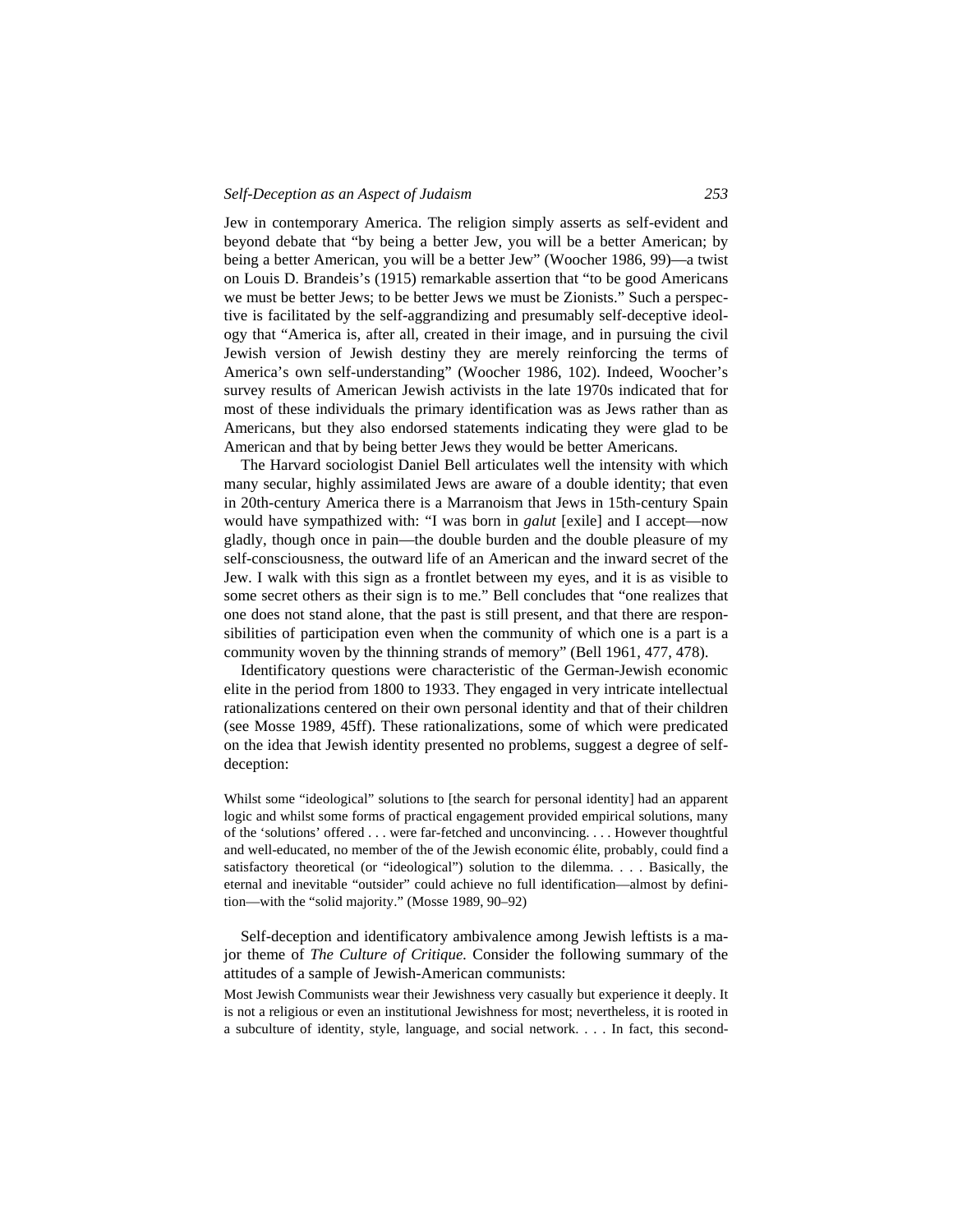generation Jewishness was antiethnic and yet the height of ethnicity. The emperor believed that he was clothed in transethnic, American garb, but Gentiles saw the nuances and details of his naked ethnicity. . . .

Evidence of the importance of ethnicity in general and Jewishness in particular permeates the available record. Many Communists, for example, state that they could never have married a spouse who was not a leftist. When Jews were asked if they could have married Gentiles, many hesitated, surprised by the question, and found it difficult to answer. Upon reflection, many concluded that they had always taken marriage to someone Jewish for granted. The alternative was never really considered, particularly among Jewish men. (Lyons 1982, 73–74)

Indeed, Jews may not consciously know how strongly they in fact identify with Judaism. For example, Silberman notes that around the time of the 1967 Arab/Israeli war, many Jews could identify with the statement of Rabbi Abraham Joshua Heschel that "*I had not known how Jewish I was*" (in Silberman 1985, 184; emphasis in text). Silberman comments that "This was the response, not of some newcomer to Judaism or casual devotee but of the man whom many, myself included, consider the greatest Jewish spiritual leader of our time." Many others made the same surprising discovery about themselves: Arthur Hertzberg (1979, 210) wrote that "the immediate reaction of American Jewry to the crisis was far more intense and widespread than anyone could have foreseen. Many Jews would never have believed that grave danger to Israel could dominate their thoughts and emotions to the exclusion of everything else."

In contemporary America there is a potential for identificatory ambivalence resulting from the very central role which a foreign government, Israel, plays in the civil religion of American Jews. For example, a survey conducted in the late 1970s found that among highly committed Jews, 70 percent agreed or strongly agreed with the statement "I feel more emotional when I hear Hatikvah [the Israeli national anthem] than when I hear the Star Spangled Banner," while less than 33 percent agreed or strongly agreed with the statement, "The primary loyalty of American Jews must be to the United States and their fellow Americans." However, as Woocher (1986, 99) notes, the ideology that there is no ambivalence and no inherent difficulty is a powerful one, since "it has sufficient face validity to make its articulation as a general principle plausible."

There has also been self-deception (or deception) regarding Jewish economic success. Shapiro (1992, 118) notes that Jews are overrepresented by at least a factor of nine in the highest levels of economic success in American society. He also notes that Jews have taken steps to prevent this vast Jewish overrepresentation from being widely known, because of fears of anti-Semitism. Further, he notes that Jewish historians of Judaism in America have traditionally paid scant attention to the many instances where Jews have accumulated great wealth or have distinguished themselves intellectually, preferring, in the words of Irving Howe, to depict the Jewish immigrant experience as "a readiness to live for ideals beyond the clamor of self, a sense of plebeian fraternity, an ability to forge a community of moral order even while remaining subject to a society of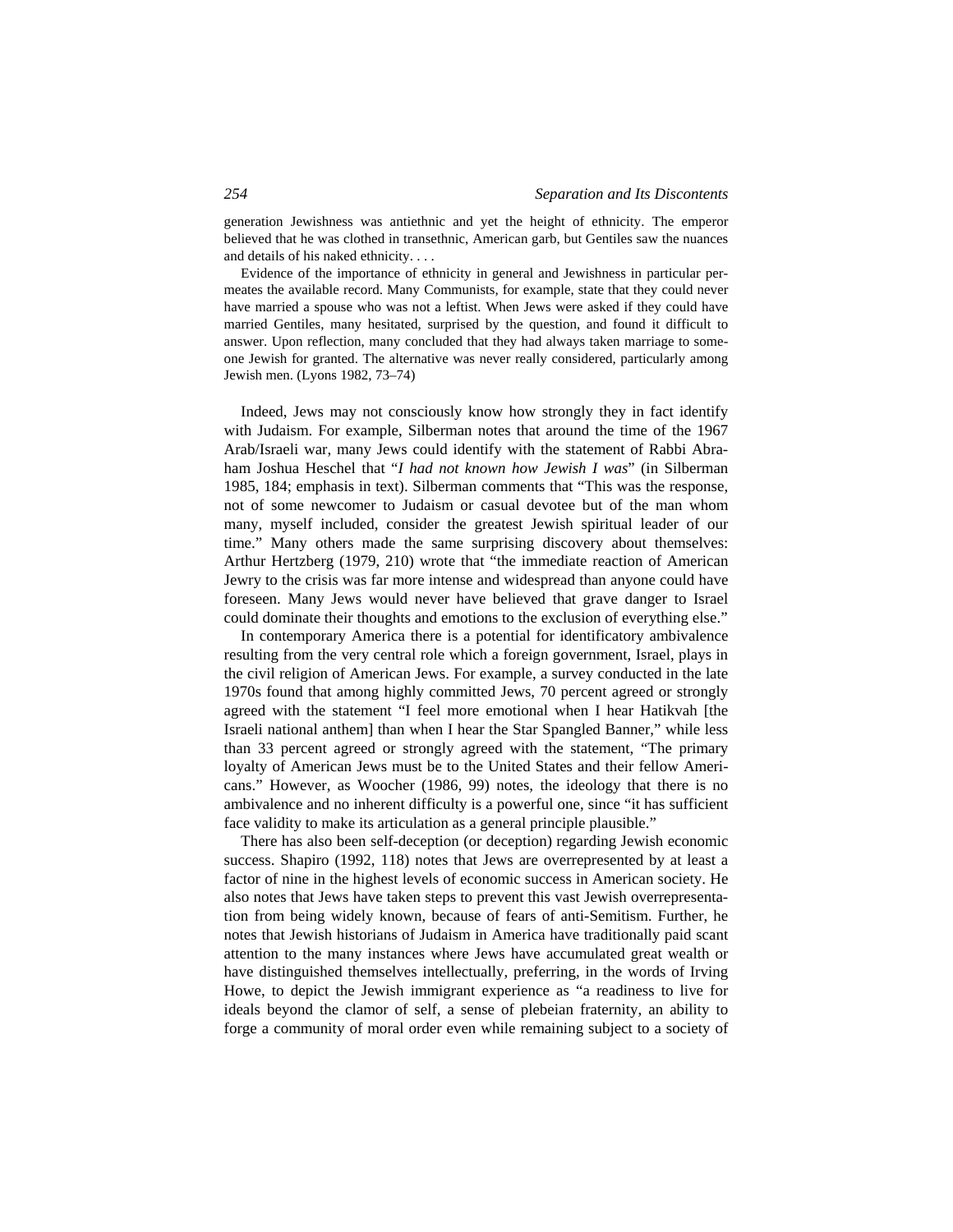## *Self-Deception as an Aspect of Judaism 255*

social disorder" (in Shapiro 1992, 118). Similarly, Shapiro notes that in the 1940s the ADL downplayed the vastly disproportionate role of Jews in science, the professions, the arts, government, and the economy, pointing instead to the existence of Jewish laborers. In England during the 1930s Sidney Salomon, a journalist and secretary of the Defence Committee of the Board of Deputies, published a volume *The Jews of Britain* that deliberately downplayed the role of Jews in finance and commerce and emphasized their accomplishments in medicine and the arts (Alderman 1983, 122).

This type of deception or self-deception is also illustrated by another work by Irving Howe. In his discussion of Jewish influences on American culture, Howe (1978) completely ignores the consistent theme of post-Enlightenment anti-Semitism that Jewish influence on culture serves Jewish interests and conflicts with the interests of many gentiles. Instead, he concentrates on several Jewish influences on American culture perceived as entirely benign, including bringing Old World influences to bear on American culture (e.g., the Modernist movement) and especially a sense of alienation and separation from the wider culture: "To feel at some distance from society; to assume, almost as a birthright, a critical stance toward received dogmas, to recognize oneself as not quite at home in the world" (p. 106). Or as Barry Rubin (1995b, 144) expresses it, "with partial assimilation as normative, to be at home was never to be at home, living a reflexive high-wire act of anxiety and marginalism: rage, anxiety, restlessness, insatiability, as well as alienation, skepticism, intellectual orientation, and moralism infused with passion."

I agree that this is an insightful interpretation of one form of Jewish cultural influence, and one can easily see in it the traditional separation of Jews from the surrounding society that is so essential to all forms of Judaism. However, it is also easy to see that it is exactly this latter influence that tends to undermine the fabric of gentile social structure and has been a potent source of anti-Semitism since the Enlightenment (see Ch. 2). Howe's failure even to mention these considerations may be interpreted as another example of self-deception.

Indeed, Robert Alter (1965, 72) notes that the view of many Jewish writers of themselves as outsiders had "dwindled into an affectation or a stance of pious self-delusion." Their fiction creates a "double sentimental myth: the Jew emerges from this fiction as an imaginary creature embodying both what Americans would like to think about Jews and what American Jewish intellectuals would like to think about themselves." An example is the "pious selfdelusion" (Alter 1969, 39) involved in depicting the Jew as an intensely morally sensitive, Christ-like sufferer who bears the world's guilt on his shoulders.<sup>[3](#page-15-1)</sup> Cuddihy (1974, 183) terms it "the 'moralistic style' of the modern oppositional intelligentsia." It is the secular equivalent of the "light unto the nations" selfconceptualization that has been at the heart of Jewish identity since the beginning and particularly since the Enlightenment.

Reflecting self-deception and negative perceptions of the outgroup, Jewish intellectuals have held on to the idea of the Jew as outsider and underdog long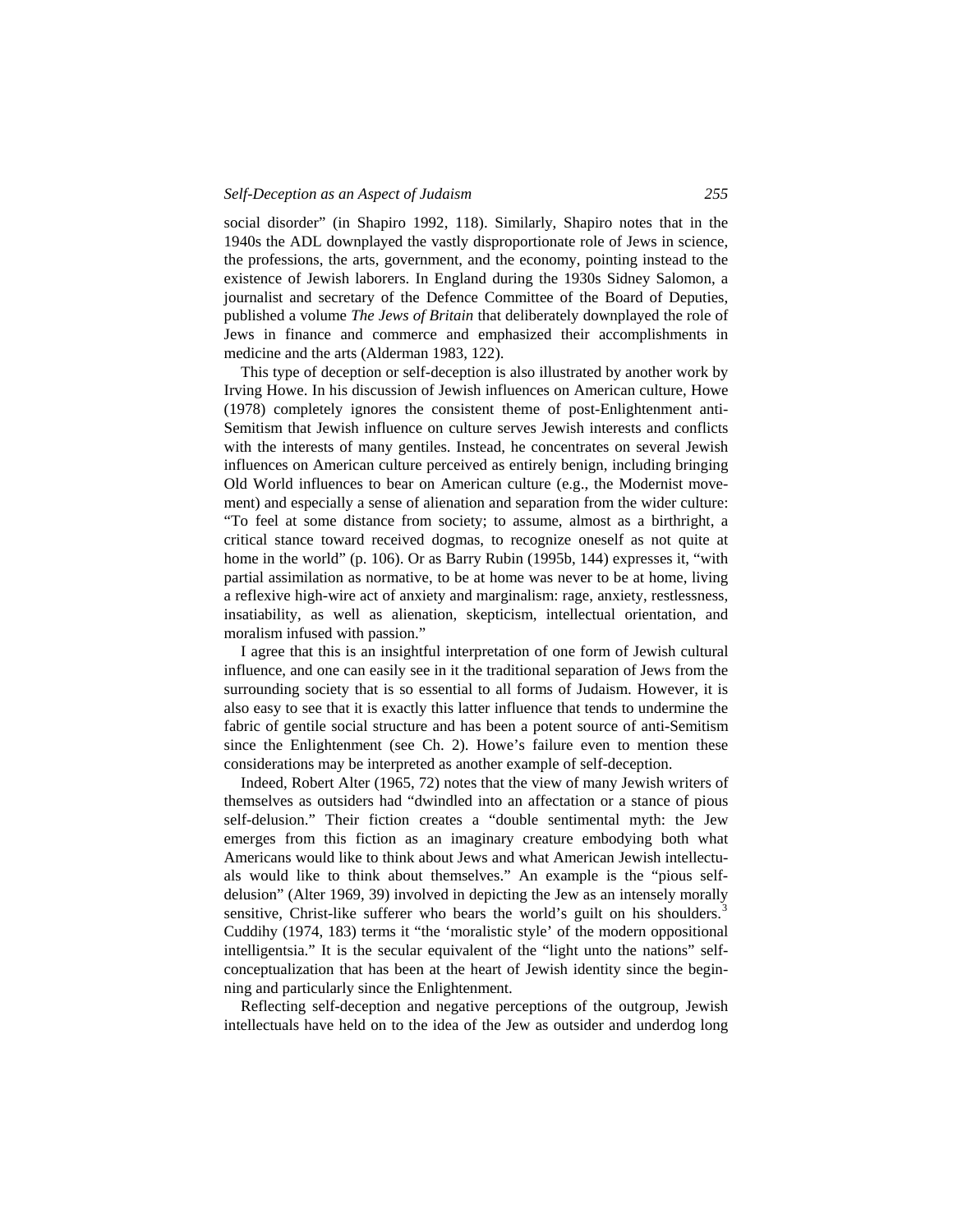after Jews had achieved vastly disproportionate success in America (Shapiro 1992, 123). This self-deception of Jews as oppressed can be seen in a recent work by *Tikkun* editor Michael Lerner (Lerner & West 1995) in which he argues that for Jews in contemporary America "there is a level of spiritual and psychological oppression that is as real and as fundamental as any other form of oppression. . . . It's the oppression and pain that comes from denying our human capacity" (p. 237). Jews are outsiders in American society because American white society as a whole does not conform to a specifically Jewish ethical ideal despite the fact that Jews are highly overrepresented among all the indices of economic and cultural success in American society, including ownership of large corporations. In Lerner's perspective, this high-income economic profile of the Jews occurs because Jews are passive victims of the gentile "ruling elite" that uses them as helpless servants to further its own interests just as it did in traditional societies: "Jews have been put into an intermediate position, in between the ruling elite who own the major economic institutions and the American majority, which has little real economic power. Jews become the middlemen—the lawyers, doctors, government bureaucrats, social workers, school teachers, and college professors. They appear to the vast majority of the population as the public face of the ruling elite" (p. 232). From Lerner's perspective, Jews must not identify as whites and must act to transform American society in the image of this specifically Jewish ethical ideal—an astonishing example of ingroup glorification, coming as it does from a 20th-century intellectual, but one that is entirely congruent with Jewish self-conceptualizations throughout history.

Indeed, in Lerner's view, an important source of traditional anti-Semitism is that "even before Christianity emerged, Jews were a troublesome people to ruling classes of the ancient world, because they had emerged with a revolutionary message, articulated in the Exodus story: the message that ruling classes were not inevitable, that the world could be fundamentally transformed" (p. 49). "No wonder then that ruling elites have always hated the Jews, worried about their passion for social justice, and done their best to portray them as 'weird' and 'untrustworthy' and 'manipulators' whom everyone else in the world would do best to avoid or distrust. . . . Ruling elites who found this message [of social justice] disturbing did all they could to stir up their own domestic populations against the Jews, to spread vicious stories about us" (pp. 9–10).

This is a remarkably fanciful reading of Jewish history—a reading that is possible only by ignoring the general tendency for Jews to exist only at the sufferance of gentile elites and also the frequent role of Jews as intermediaries between oppressive elites and native populations, as well as the general tendency of gentile elites to protect Jews against repeated outbreaks of anti-Semitism from the lower orders of society.

Recently Philip Weiss (1996) created a considerable stir when he acknowledged the unreality of the Jewish self-conception as an outsider and several other self-delusionary aspects of being Jewish in late 20th-century America. As

#### *256 Separation and Its Discontents*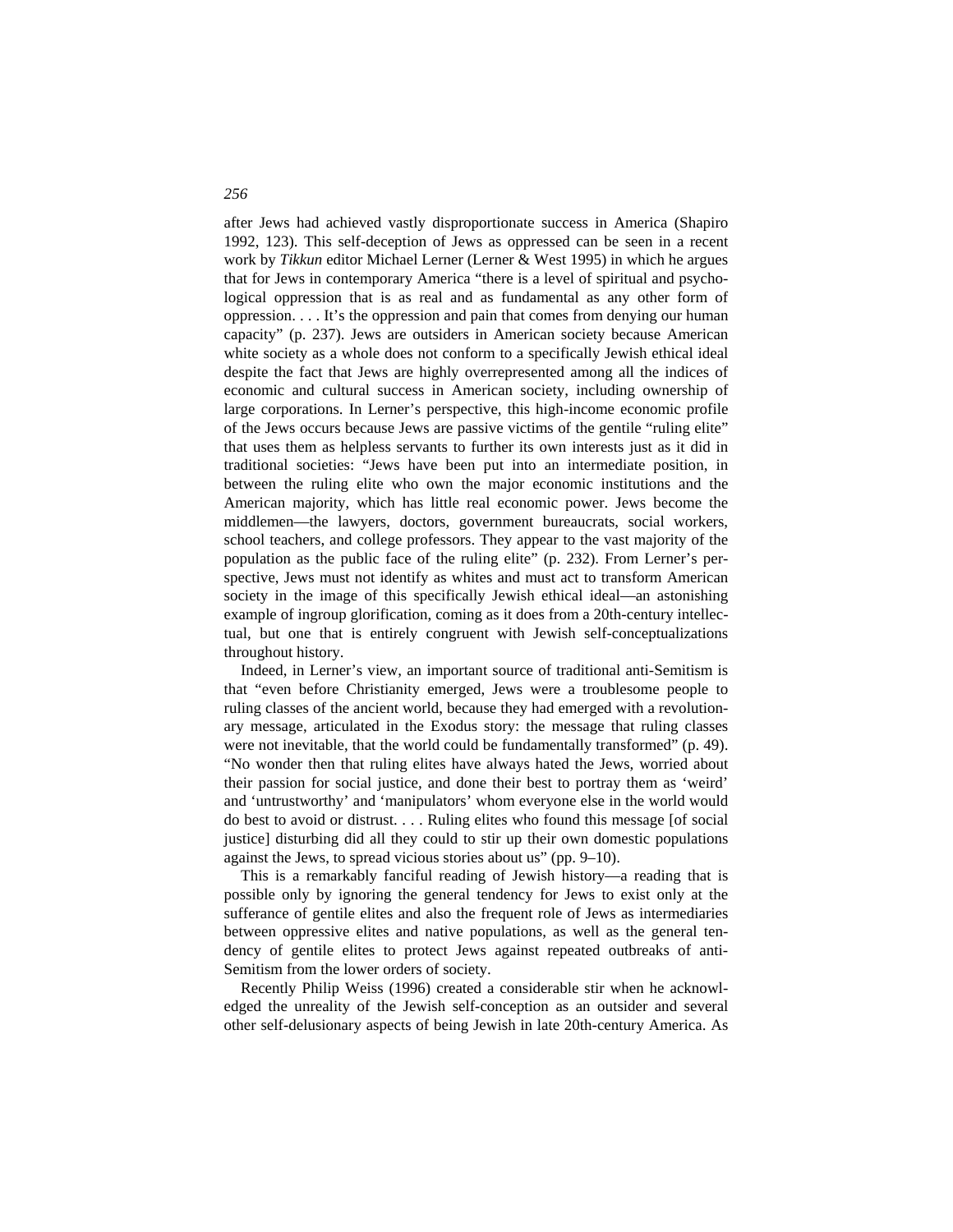expected from a social identity perspective, being Jewish is highly salient to him and strains his relationships with gentiles. He pictures his gentile Yale classmates as "blond and slightly dull witted, while the Jewish professor spews out brilliant lines. . . . We held them [gentiles] in a certain contempt. But we were marginalized. We were the outsiders. I've carried those lessons around with me all my life as I've made my own steady progress in the world. . . . Feelings of marginalization have informed my journalism, my humor, my social navigations" (pp. 25–26). (Even the aggressively ethnocentric Alan Dershowitz is quoted by Weiss as saying, "There is in our tradition, understandably but tragically, an anti-Gentile bias that we must root out.") Indeed, his relationships with gentiles are strained by his "relentlessly defensive Jewish identification," another way of saying that he is unable to relate to gentiles without invoking the ingroup/outgroup comparisons so central to the evolutionary version of social identity theory sketched in Chapter 1.

Jews cherish feelings of exclusion not just because there is wisdom in foreboding but because these feelings are useful. They preserve our position as outsiders, a status that has certain moral and practical advantages. As an outsider you have motivation: to get in. And you get to be demanding without any particular sense of reciprocity: the ADL (which is committed to fighting all forms of bigotry) running its Geiger counter over the *goyim* while failing to gauge Jewish racism. Perhaps most important, these feelings solidify Jewish identity. (p. 30)

Jews have . . . prevaricated about the question of Jewish influence—whether we have it, how we gain it, what it means. . . . When the NRA exercises political power, it's a hotbutton issue. When Jewish money plays a part, discussing it is anti-Semitic. (p. 32)

As indicated in Chapter 2 (p. 55), the fact that Jewish power and influence is off-limits is a component of contemporary writing deemed anti-Semitic by Jewish organizations. During a discussion of the "disproportionate" influence of Jews, Weiss quotes the ADL's Abraham Foxman as saying "You say 'disproportionate' to your numbers'—to me that is dangerous. To me that is sinister. To me that feeds all the undertones. How do you combat an attitude that has been out there for 200 years that says you're too successful, you're too smart, you're too powerful, you're too influential? How do you deal with people who covet your success? What do you do—do you hide it?" Weiss comments: "But that's what he does; goes into panic mode when you try to make observations about Jewish achievement" (p. 33). Indeed, when Foxman describes the great interest foreign governments have in asking him to influence the American media and government, he is careful to phrase the description in a manner that is consistent with supposing that these perceptions are entirely illusory. Foxman notes that when a world leader seeks him out it is because

someone sold him the concept that the Jewish community is very strong and powerful. You know it because when you finish the conversation, they want to know what you can do for them in the media, what you can do for them in the Congress and so on. . . . That's why the prime minister of Albania comes, and the foreign minister of Bulgaria and El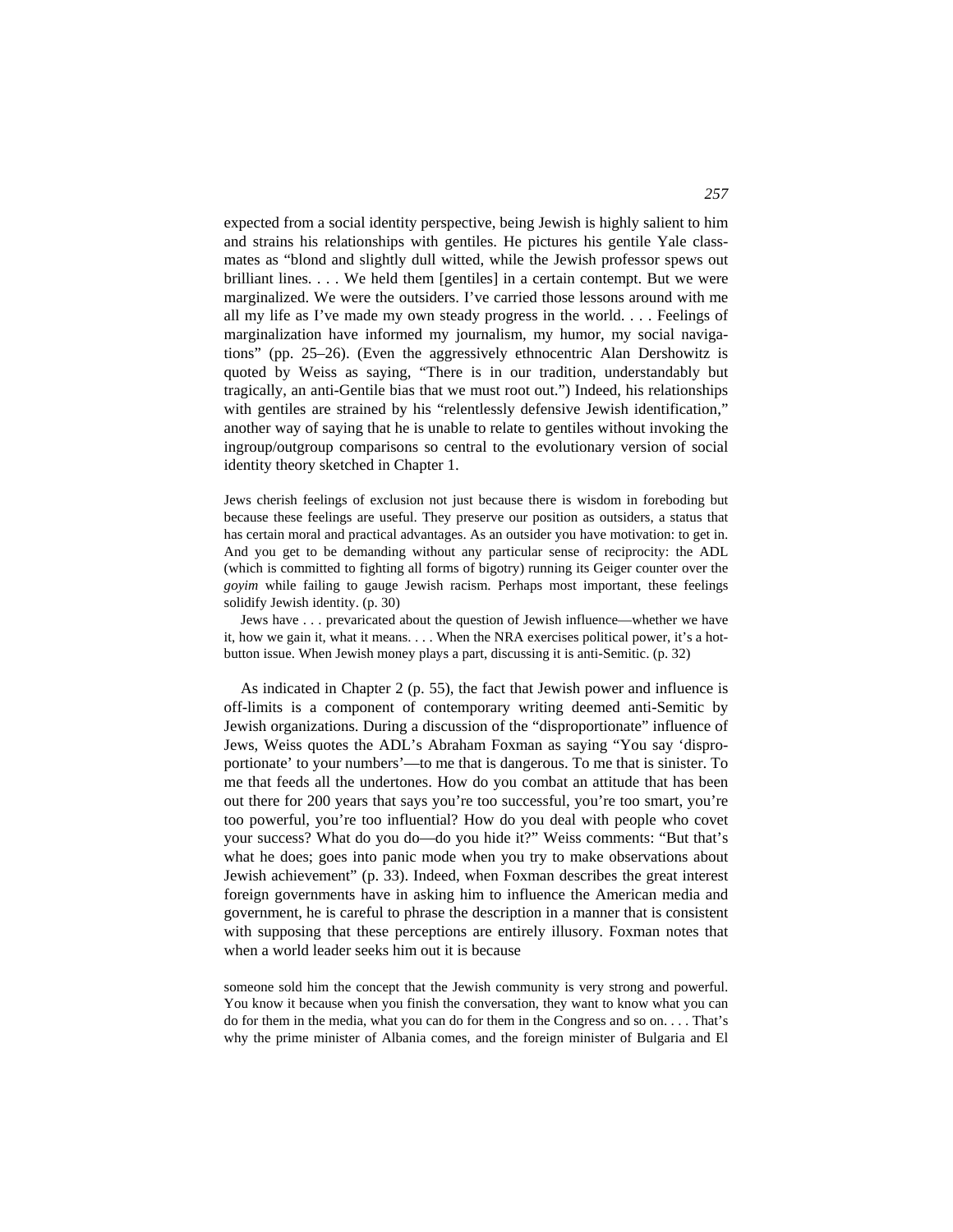Salvador, Nicaragua, you name it. You've got to ask yourself, what is this about? The answer is, it's because they believe a little bit of that. (In Goldberg 1996, 17)

Whether it is deception or self-deception, the implication is that some truths are better left unstated or even unacknowledged, and regarded as pathological expressions of anti-Semitism. As Weiss says, there is moral capital to be gained by adopting an identification as an outsider. I believe that the moral capital obtained by being a psychological outsider has been a critical component of the movements of social criticism discussed in *The Culture of Critique*. To a very considerable extent Jewish status as outsiders has allowed them to engage in radical criticism of the moral and intellectual foundations of Western society while retaining a perspective of their own ingroup as ethically and morally beyond reproach. But as Weiss points out and as I have tried to document extensively, ethnocentrism and hostility toward outsiders is rife among Jews, and this is exactly what would be predicted from an evolutionary perspective based on social identity theory. Moreover, Judaism, because it is characterized by high intelligence and resource acquisition ability, has produced ethnic warfare virtually wherever Jews have lived. But by retaining the view of themselves as the morally pure outsider arrayed against a pathologically anti-Semitic gentile society, Jews are able to simultaneously pursue their own ethnic interests and conceptualize their opponents as morally depraved (and also, as Weiss notes, as "dim-witted"). Self-deception is very useful in this warfare, because it essentially allows Jewish leaders to deny the reality of Jewish wealth and political and cultural influence.

Similarly, Goldberg (1996, 6) notes that "the average American Jew views his or her community as a scattered congregation of six million-odd individuals of similar origins and diverse beliefs, fortunate children and grandchildren of immigrant tailors and peddlers." In their own self-image, "Jews are utterly powerless and must live by their wits. Compromise is useless or worse. Politics is made of messianic visions and apocalyptic goals. Some of these visions, like Zionism and socialism, may occasionally become reality" (p. 11).

The reality, as Goldberg extensively documents, is that Jews are widely perceived as very powerful within America by friends and foes alike, as well as by foreign governments interested in influencing the American media and American foreign policy. Far from being a community with widely diverse interests, Jewish political involvement is highly focused, particularly in the areas of Israel and the welfare of other foreign Jewries, immigration and refugee policy, church-state separation, abortion rights, and civil liberties (Goldberg 1996, 5). It is noteworthy that Jewish attitudes in these areas are markedly different from other Americans and that since the great increase in Jewish political power in the 1960s all of these areas have shown massive public policy shifts that are congruent with Jewish attitudes.

There is indeed a long history both in the United States and England in which Jewish organizations have denied any concerted Jewish political behavior. For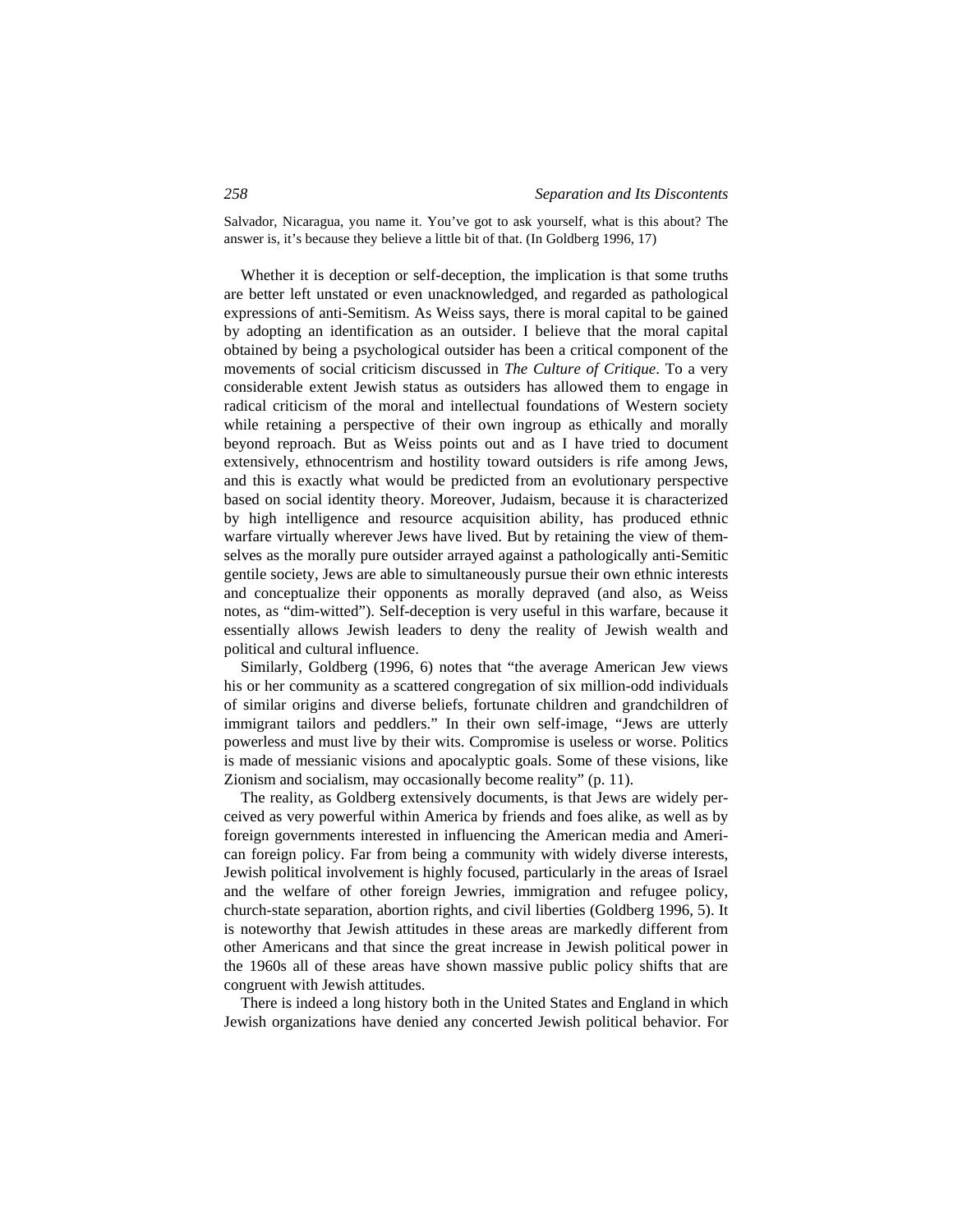#### *Self-Deception as an Aspect of Judaism 259*

example, the AJCommittee has reacted very negatively to any mention of a "Jewish vote" by politicians or the media, while at the same time often threatening politicians by emphasizing the possible effects of the Jewish vote (e.g., Cohen 1972, 378; Goldstein 1990, 147, 163). Despite the fact that the "Jewish vote" "is not a reactionary stereotype but a fact of American politics" (Petersen 1955, 84), gentiles are encouraged to suppose that Jews have no group interests.

Louis Marshall stated at the time of the AJCommittee's founding in 1906 that "what I am trying to avoid more than anything else is the creation of a political organization, one which will be looked upon as indicative of a purpose on the part of Jews to recognize that they have interests different from those of other American citizens" (in Goldstein 1990, 55). Goldstein comments that the attempt to aid Jews suffering from discrimination in other countries "would inevitably promote 'interests different from those of other Americans.' " Marshall also stated that "there is no such thing as a Jewish Republican or a Jewish Democrat. . . . Jews have no political interests which are different from those of our fellow citizens" (in Goldstein 1990, 335–336). In fact, the AJCommittee was well aware that its perspective on immigration policy was not shared by the majority of Americans: During the fight over restrictionist legislation at the end of the Taft administration, Herbert Friedenwald, AJCommittee secretary, wrote that it was "very difficult to get any people except the Jews stirred up in this fight" (in Goldstein 1990, 203). Later Marshall himself stated that "We are practically the only ones who are fighting [the literacy test] while a "great proportion" [of the people] is "indifferent to what is done" (in Goldstein 1990, 249). Marshall made a number of other "curious distinctions" (Goldstein 1990, 336) aimed at urging Jews to vote a certain way because their interests were involved, but nevertheless denied that Jews had any group interests at all. "According to the AJC, the Jewish vote did not exist—unless, of course, politicians failed to support the organization" on specific issues (Goldstein 1990, 336). Similarly in the contemporary U. S., the ADL's Abraham Foxman states regarding the disproportionate number of Jews in Congress, "I say to you that they are Democrats who happen to be Jews, and their Jewishness is something they wear once a week, once a month" (in Weiss 1996, 33).

The following comments about American anti-Semitism toward the end of World War II typify the attempt to erase any notion of group characteristics or group interests among Jews.

[Jews] are Republicans and Democrats, like everybody else. A few of them are Communists—as are a few Irishmen, Italians, and a few everything else. They are divided many ways over their own Zionist question. Through thousands of years, armies of Jews have gone to battle against each other—as loyal citizens of warring nations. Human beings who profess one religion have, indeed, seldom been so divided as the Jews and seldom shared the blood of so many different peoples and nationalities. This is the way it really is. (In Dinnerstein 1995, 148)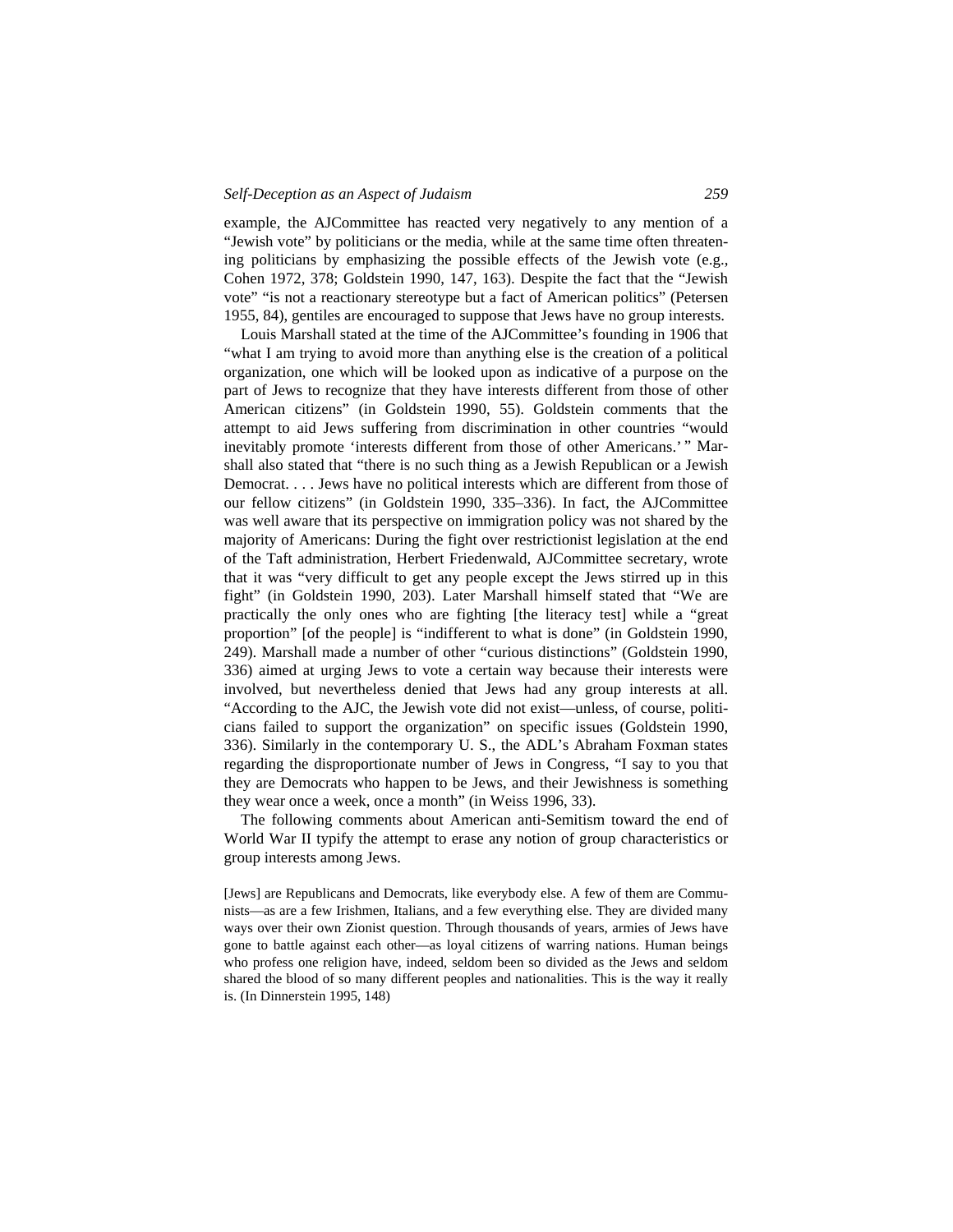#### *260 Separation and Its Discontents*

Similarly, discussion of Jewish political behavior, especially the idea of a Jewish vote, has been off limits in official Jewish circles in England (Alderman 1983, vii). At times the very same people who make highly salient denials of a Jewish vote do their best to influence Jewish voting behavior regarding issues important for Jews. For example, when alien restriction legislation was pending in 1904 and 1905, the *Jewish Chronicle*, the principal newspaper for the British Jewish community, strongly opposed immigration restriction in its editorials and provided highly detailed coverage of the parliamentary debates as well as lists of how particular MPs were voting. Moreover, "although the paper delivered its usual eve-of-poll disavowal of a Jewish vote, it was quick to attribute certain Tory losses and Liberal gains to Jewish voters" (Cesarani 1994, 99).

The taboo on discussing Jewish political behavior functions to promote selfdeception because it maintains an illusory Jewish self-conception of the extent to which Jews are assimilated within British political culture and the extent to which specifically Jewish interests influence their political behavior. Alderman (1983, viii) notes that "I am well aware that my work in researching and writing this book has not found favour with those who lead and articulate the opinions of Anglo-Jewry. The major conclusion of this research—that far from being totally assimilated within British political culture, Jewish voters in Britain have always been capable of independent political behaviour, sometimes in marked contrast to national or regional trends—is also one which runs counter to the most cherished beliefs of Anglo-Jewish leaders" (pp. viii–ix).

Similarly, in 19th-century England Jews often publicly denied that they had interests different from any other Englishman despite a great deal of evidence to the contrary. In 1870 a writer in the *Jewish Chronicle* emphasized the idea that "Jewish ethics" would prevent any Jewish political parochialism—another example in which the perceived ethical superiority of Judaism facilitates the pursuit of group self-interest in a self-delusionary manner (Alderman 1983, 35). In order to give credence to the idea that Jews had no group interests as Jews, an effort was made to get Jews to support both major political parties. As Alderman shows, however, Jewish support for particular political parties changed as a function of their support for particular Jewish issues, particularly in the area of foreign policy toward Turkey in the late 1870s and, after 1880, when Jewish attitudes toward czarist Russia, immigration, and eventually Zionism differed quite markedly from those of other Englishmen.

The self-deceptiveness of Jewish rhetoric on the "Jewish vote" issue can also be seen in the official policy of the *Jewish Chronicle* to forbid advertisements from political parties on "what may reasonably be regarded" as community special interests, despite the fact that the paper deals with such issues routinely in its own writing. Alderman (1983, 152) comments that "such reactions . . . ignore historical and political realities, and they fly in the face of human nature. But the fact that they continue to be displayed shows how strong the vision remains, at least in the top echelons of Anglo-Jewry, of a community totally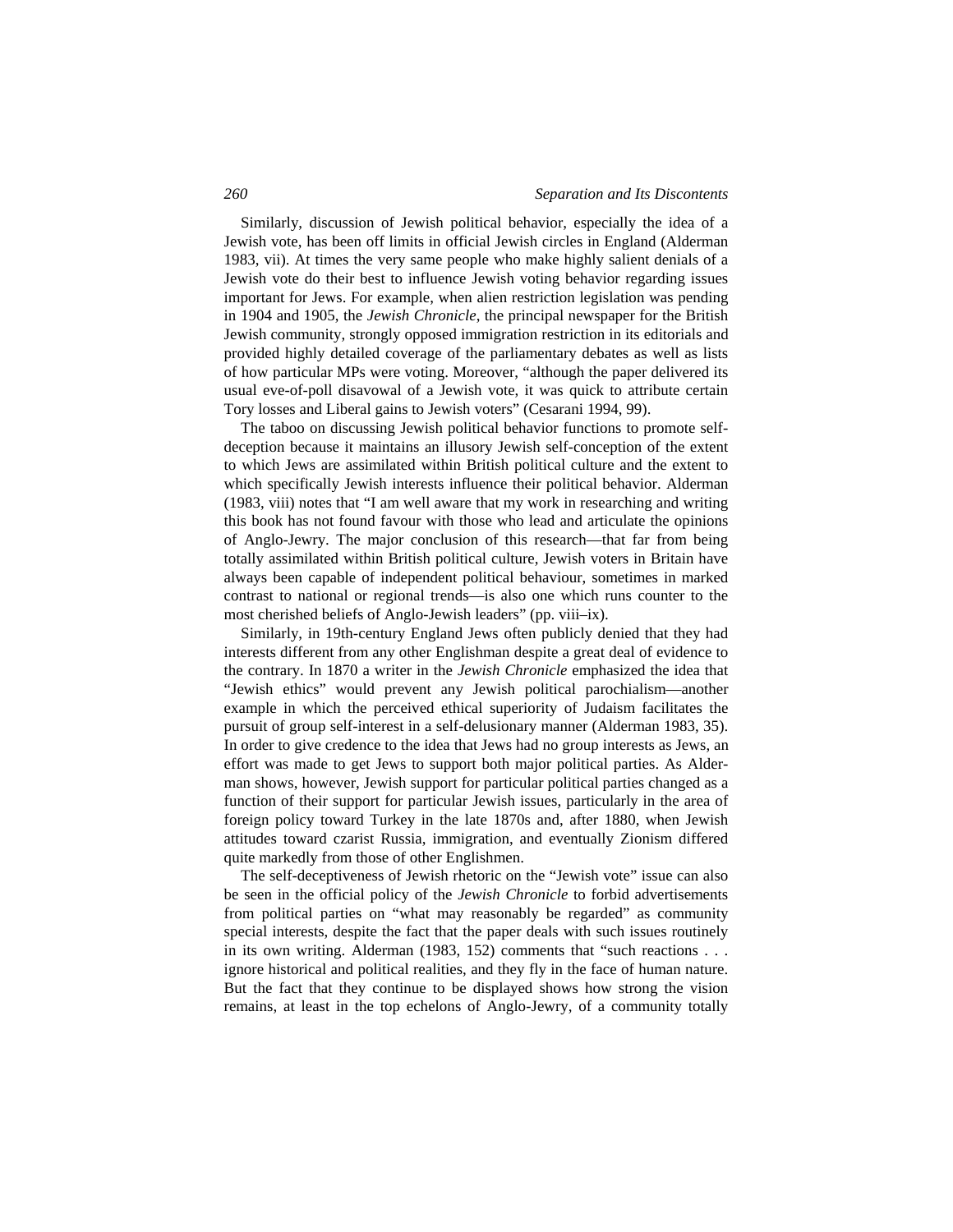#### *Self-Deception as an Aspect of Judaism 261*

integrated with the existing political structure and politically indistinguishable within it."

Deception and/or self-deception may also have been involved in the activities of the AJCommittee to combat public perceptions of Jews as radicals. In 1918, the AJCommittee stated that there was no connection at all between Jews and Bolsheviks, despite having been told by a Jewish official of the Kerensky government that in fact Jews were prominently represented among Bolshevik leaders (Cohen 1972, 126). The AJCommittee was also well aware of the fact that Jews had a predominant role in radical political organizations in the United States but continued to deny these links publicly. An official of the executive committee (Cyrus Adler) stated privately that

We have made a noise in the world of recent years . . . far out of proportion to our numbers. We have demonstrated and shouted and paraded and congressed and waved flags to an extent which was bound to focus upon the Jew the attention of the world and having got this attention, we could hardly expect that it would all be favorable. (In Cohen 1972, 132)

Similarly, in England during the 1890s attempts were made by the established Jewish community to misrepresent the prevalence of radical political ideas among the newly arrived Eastern European immigrants (Alderman 1983, 60). A spokesman for the Federation of Minor Synagogues organized to meet this threat commented that "although there might be one or two Socialists, these were quite the exception to the rule."

In conclusion, from the standpoint of social identity theory, at the heart of these activities is an attempt to influence the social categorization process in a manner favorable to Judaism. This process often functions to provide positive descriptions of Jews and their role vis-à-vis gentiles and their culture. Selfdeception is thus also a critical component of the effectiveness of the rationalizations and apologia reviewed in Chapter 7. But beyond that, we have seen that self-deception appears to be critical in maintaining fictions related to Jewish self-conceptualizations as truly assimilated to gentile culture (as in Wilhelmine Germany), or as a marginalized outsider (as in the contemporary United States), or as having no group interests at all.

I have noted several times that the human mind was not designed to seek truth but rather to attain evolutionary goals. The Jews of the pre-National Socialist period in Germany "preferred ambiguity and obfuscation over clarity and had little use for those who wanted to throw light on the situation" (Scholem 1979, 32). Once again one is impressed by the flexibility and adaptability of the human mind. In Chapter 7 it was noted that Jewish intellectuals were able to mold the ideological basis of Judaism to react to a wide range of unforeseeable contingencies in an adaptive manner and thereby attain the fundamental goal of maintaining the group strategy. Self-delusionary conceptions of the Jewish ingroup are continually adjusted to meet current challenges. While at times self-deception may be maladaptive (as in failing to accurately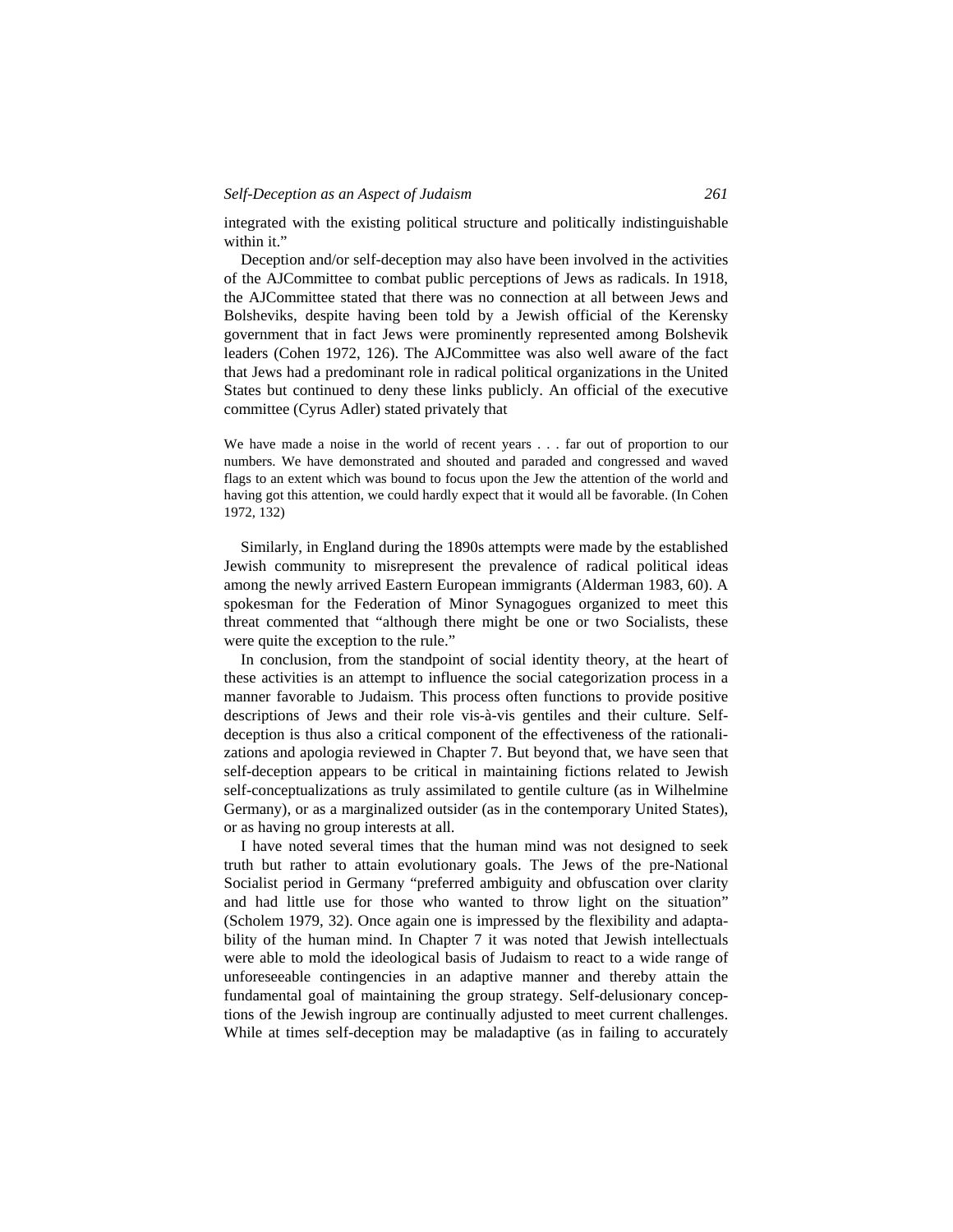<span id="page-15-1"></span>gauge the causes and consequences of anti-Semitism in particular historical eras), self-deception has been and continues to be a highly adaptive and critical component of Judaism as a group evolutionary strategy.

## **NOTES**

<span id="page-15-0"></span>1. Similarly, 15th-century New Christians seem to have been unaware of the depths of hatred building up among gentile Spaniards: Netanyahu (1995, 661) writes of the Marranos' "almost intractable refusal to face the grim realities of their dangerous situation. By burying their heads in the sands of delusion, they could pretend that the storm which was blowing in their faces did not exist." They viewed the anti-New Christian turmoil as a temporary problem brought on by a variety of malcontents rather than a very broad-based phenomenon reflecting deep popular animosity.

2. While most Jews appear to have banished anti-Semitism from their minds, for some Jews during this period it was an intensely painful personal experience. However, the Jewish response to such feelings could also involve self-deception. Thus Theodor Herzl appears to have been obsessed with lack of respect from gentiles despite Jewish accomplishments. "Herzl's deepest obsession was with Jewish honor. Honor was a social category. It was not conferred by one's own conscience, but by social standing, which included self-awareness of status and confirmation of that status by others. For Herzl both were essential" (Kornberg 1993, 185). Herzl observed that Jews deliberately avoided each other in public because "being seen in public stirred Jewish insecurities, for each felt judged by how other Jews behaved, saw in their fellows a mirror image of traits they disliked in themselves, and read contempt in gentile glances" (Kornberg 1993, 169). Herzl's self-deceptive solution to Jewish self-contempt and lack of honor was the establishment of a Jewish state, on the theory that this act of transcendent selfaffirmation would command the respect of gentiles and thereby end anti-Semitism: "Anti-Semitism will immediately grind to a halt everywhere" (Herzl 1970, 109).

3. Self-deception may also result in a sort of moral blindness which results in applying different moral standards to the outgroup compared to the Jewish ingroup. Yeshiva University students were asked about the double standard in which they support immigration of all peoples into the United States while Israel only admits Jews (Rabbi Mayer Schiller, personal communication, December 27, 1995). The double standard had not occurred to any of these strongly identified Jews. When pressed to develop a reason, they tended to say that since Western culture had been anti-Semitic, they were justified in favoring the decline of ethnic solidarity among the European-derived people of the United States. Similarly, one can only marvel at the self-deception of Martin Peretz (1997, 8), editor of *The New Republic* and an advocate of multi-cultural, multi-ethnic immigration to the United States. In an article on the virtues of Israel, Peretz states that Israel meets the (moral) test of being a pluralistic state because it admits as immigrants those who "were literate and illiterate, from liberal societies and illiberal ones, scientists and worshipers of relics, teachers of history and acolytes of wonder-rabbis."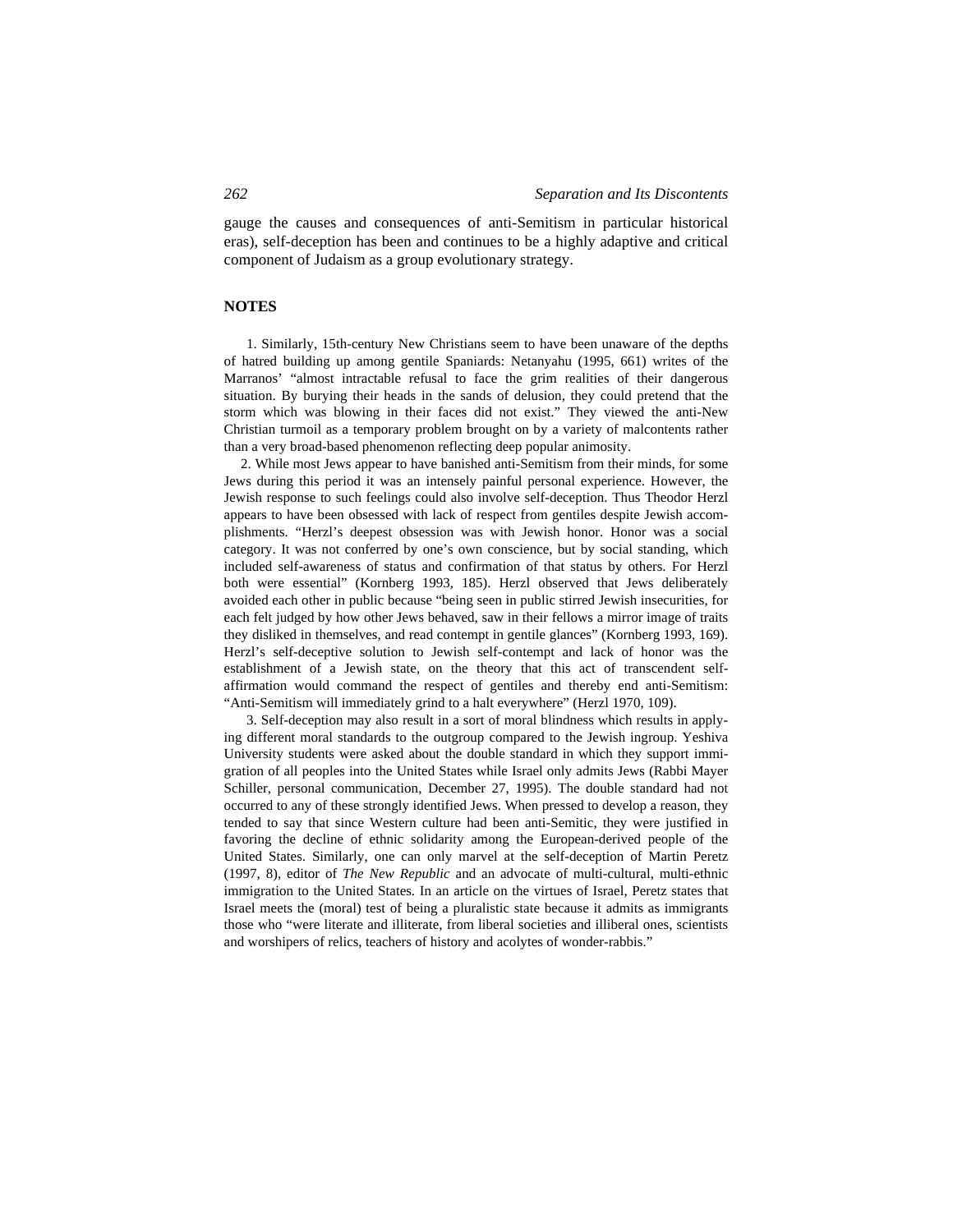## **PRIMARY**

- References to the Tanakh are to *The Holy Scriptures According to the Masoretic Text.* Philadelphia: Jewish Publication Society of America, 1955.
- References to the Apocrypha are to *The New English Bible: The Apocrypha*. London: Oxford University Press and Cambridge University Press, 1970.
- References to the Book of Jubilees are from *Apocrypha and Pseudepigrapha of the Old Testament II*, ed. R. H. Charles, 1–82. Reprint, Oxford: Clarendon Press, [1913] 1966.
- References to the Mishnah are to *The Mishnah: A New Translation*, trans. J. Neusner. New Haven and London: Yale University Press, 1988.
- References to the Codex Theodosianus are to *The Theodosian Code and Novels and the Sirmondian Constitutions*, trans. C. Pharr. Princeton: Princeton University Press, 1952.
- References to the Palestinian Talmud are to *The Talmud of the Land of Israel: A Preliminary Translation and Explanation*, trans. J. Neusner. Chicago: University of Chicago Press, 1991.
- References to the Babylonian Talmud are to *The Babylonian Talmud*, translated under the editorship of Rabbi Dr. I. Epstein. London: The Soncino Press, 1935.
- References to the Code of Maimonides are from *The Code of Maimonides*, ed. L. Nemoy. Yale Judaica Series, New Haven and London: Yale University Press, 1965.

#### **SECONDARY**

- Abella, I. (1990). *A Coat of Many Colours: Two Centuries of Jewish Life in Canada*. Toronto: Lester & Orpen Dennys Limited.
- Abella, I., & H. E. Troper (1981). "The line must be drawn somewhere": Canada and Jewish refugees, 1933–1939. In *The Canadian Jewish Mosaic*, ed. M. Weinfeld, W. Shaffir, & I. Cotler. Toronto: Wiley.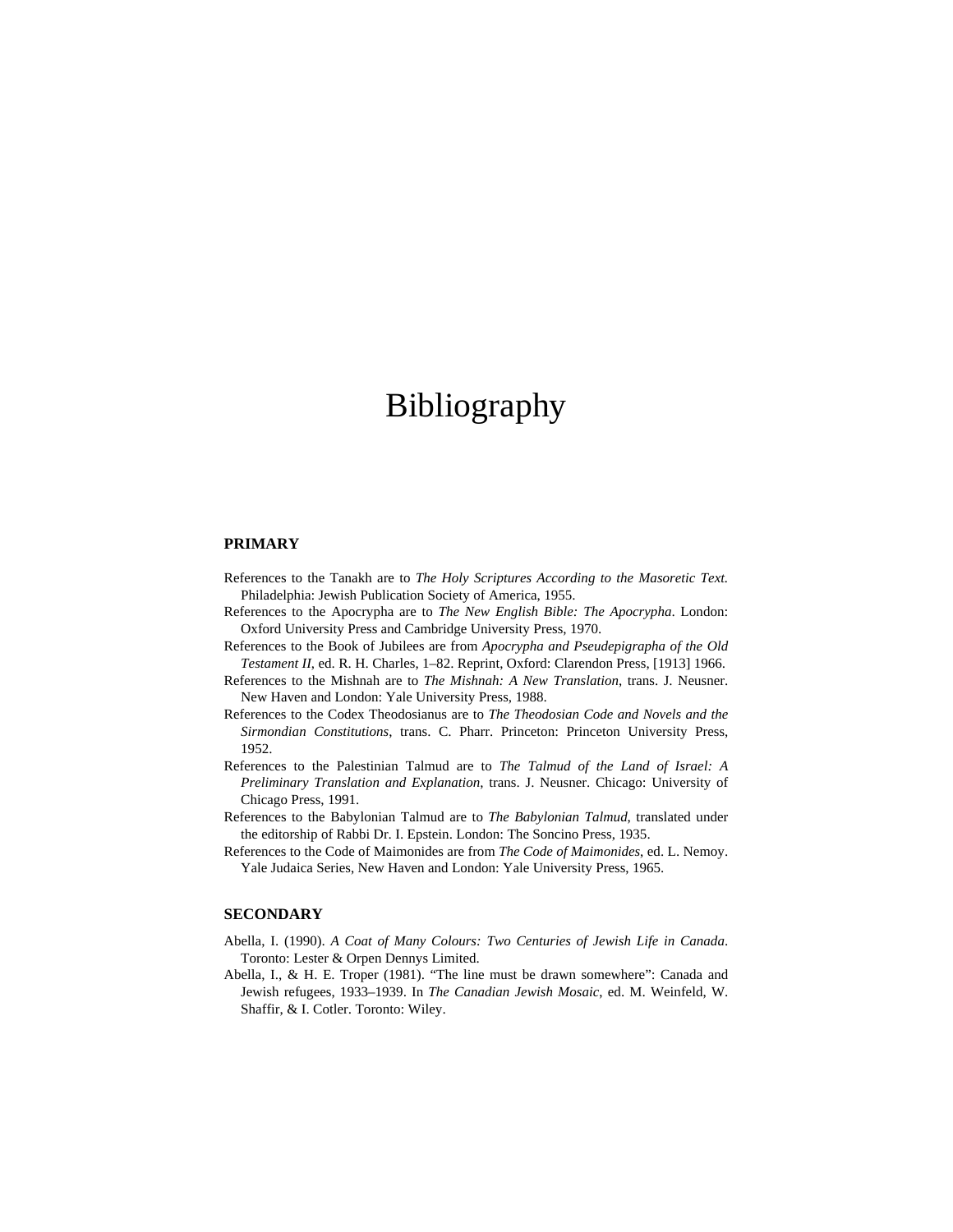———. (1982). *None Is Too Many: Canada and the Jews of Europe 1933–1948.* Toronto: Lester & Orpen Dennys.

- Abrams, D., & M. A. Hogg (1990). *Social Identity Theory: Constructive and Critical Advances*. New York: Springer-Verlag.
- Abrams, E. (1996). Faith & the Holocaust. *Commentary* 101 (March):68–69.
- ———. (1997). *Faith or Fear: How Jews Can Survive in Christian America.* New York: Free Press.
- Abramsky, C., M. Jachimczyk, & A. Polonsky (1986). Introduction to *The Jews in Poland*, ed. C. Abramsky, M. Jachimczyk, & A. Polonsky. London: Basil Blackwell.
- Adorno, T. W., E. Frenkel-Brunswik, D. J. Levinson, & R. N. Sanford (1950). *The Authoritarian Personality*. New York: The American Jewish Committee and Harper & Brothers.
- Ahroni, R. (1986). *Yemenite Jewry: Origins, Culture, and Literature.* Bloomington: Indiana University Press.
- Alderman, G. (1983). *The Jewish Community in British Politics*. Oxford: Clarendon Press.

———. (1989). *London Jewry and London Politics 1889–1986*. London: Routledge.

- ———. (1992). *Modern British Jewry*. Oxford: Clarendon Press.
- Alexander, R. (1979). *Darwinism and Human Affairs.* Seattle: University of Washington Press.
- ———. (1987). *The Biology of Moral Systems.* New York: Aldine.
- Alon, G. (1977). *Jews, Judaism, and the Classical World*, trans. I. Abrahams. Jerusalem: Magnes Press, Hebrew University.

———. (1989). *The Jews on Their Land in the Talmudic Age (70–640 C. E.)*, trans. G. Levi. Jerusalem: Magnes Press, Hebrew University, 1980, 1984. Reprint, Cambridge: Harvard University Press.

- Altemeyer, B. (1981). *Right-Wing Authoritarianism*. Winnepeg: University of Manitoba Press.
- ———. (1988). *Enemies of Freedom: Understanding Right-Wing Authoritarianism*. San Francisco: Jossey-Bass.
- ———. (1994). Reducing prejudice in right-wing authoritarians. In *The Psychology of Prejudice: The Ontario Symposium,* Vol. 7, ed. M. P. Zanna & J. M. Olson. Hillsdale, NJ: Erlbaum.
- Alter, R. (1965). Sentimentalizing the Jews. *Commentary,* 40(September):71–75.
- ———. (1969). *After the Tradition: Essays on Modern Jewish Writing*. New York: Dutton.
- Altshuler, M. (1987). *Soviet Jewry since the Second World War: Population and Social Structure.* New York: Greenwood Press.
- Amador de los Rios, J. (1875–1876/[1984]). *Historia Social, Politica y religiousa de los Judios de España y Portugal*, 2 vols. Madrid: Ediciones Turner.
- *Anti-Semitism Worldwide.* (1994). New York: Anti-Defamation League and World Jewish Congress.
- Applebaum, S. (1974a). The legal status of the Jewish communities in the Diaspora. In *The Jewish People in the First Century*, Vol. 1, ed. S. Safrai & M. Stern. Assen: Van Gorcum.
	- ———. (1974b). The organization of the Jewish communities in the Diaspora. In *The Jewish People in the First Century*, Vol. 1, ed. S. Safrai & M. Stern. Assen: Van Gorcum.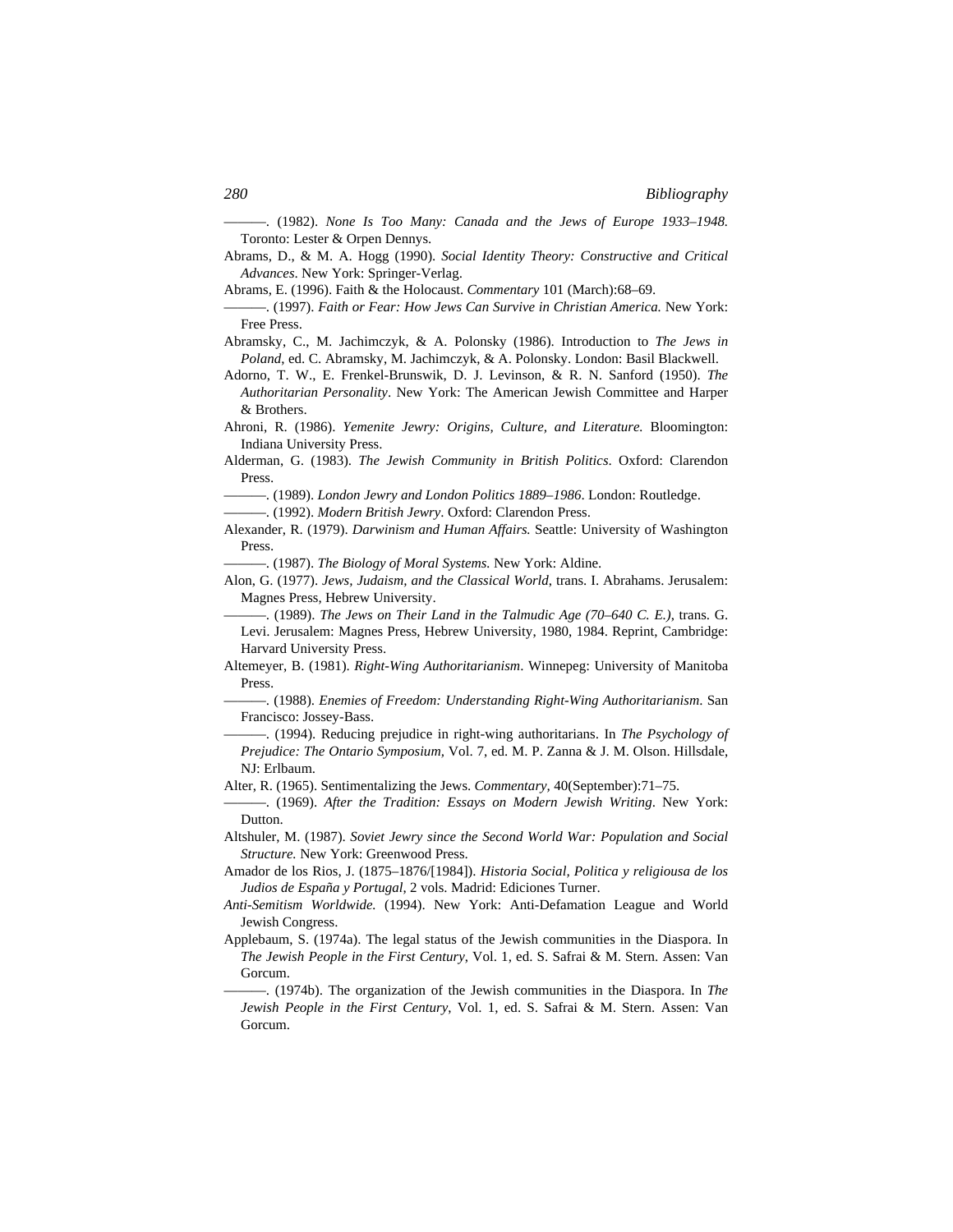Arendt, H. (1968) *The Origins of Totalitarianism.* New York: Harcourt, Brace & World.

- Aschheim, S. E. (1982). *Brothers and Strangers: The East European Jew in Germany and German Jewish Consciousness, 1800–1923.* Madison: University of Wisconsin Press.
- ———. (1985). "The Jew within": The myth of "Judaization" in Germany. In *The Jewish Response to German Culture: From the Enlightenment to the Second World War*, ed. J. Reinharz & W. Schatzberg. Hanover and London: University Press of New England for Clark University.
- Attridge, H. W., & G. Hata (1992). Introduction to *Eusebius, Christianity, and Judaism*, ed. H. W. Attridge & G. Hata. Detroit: Wayne State University Press.
- Augustine, St. (1959). Sermon no. 201. In *The Fathers of the Church,* Vol. 38: *Saint Augustine, Sermons on the Liturgical Seasons*, trans. Sister Mary Muldowney. New York: Fathers of the Church.
- Avi-Yonah, M. (1976/[1984]). *The Jews under Roman and Byzantine Rule: A Political History of Palestine from the Bar Kokhba War to the Arab Conquest*. Reprint, Jerusalem: Magnes Press.
- Bachrach, B. S. (1985). The Jewish community in the Later Roman Empire as seen in the *Codex Theodosianus*. In *"To See Ourselves as Others See Us"*: *Christians, Jews, "Others" in Late Antiquity*, ed. J. Neusner & E. S. Frerichs. Chico, CA: Scholars Press.
- Baer, Y. (1961). *A History of the Jews in Christian Spain*, vols. I & II, trans. L. Schoffman. Philadelphia: Jewish Publication Society of America.
- Baldwin, J. W. (1986). *The Government of Philip Augustus: Foundations of French Royal Power in the Middle Ages*. Berkeley: University of California Press.
- Ballesteros y Beretta, A. (1918–1936/[1943]). *Historia de España y Su Influencia en la Historia Universal*, 2 vols. Reprint, Barcelona and Buenos Aires: Salvat.
- Barnes, T. D. (1981). *Constantine and Eusebius*. Cambridge: Harvard University Press.
- ———. (1992). The Constantinian settlement. In *Eusebius, Christianity, and Judaism*, ed. H. W. Attridge & G. Hata. Detroit: Wayne State University Press.
- Baroja, J. C. (1961). *Los Judios en la España Moderna y Comtemporanea*. 3 vols. Madrid: Ediciónes Arion.
- ———. (1966). Honour and shame: A historical account of several conflicts. In *Honour and Shame: The Values of Mediterranean Society*, ed. J. G. Peristiany. Chicago: University of Chicago Press.
- Baron, S. W. (1952a). *A Social and Religious History of the Jews. Vol. I: To the Beginning of the Christian Era*. 2nd ed. Philadelphia: Jewish Publication Society of America.
- ———. (1952b). *A Social and Religious History of the Jews. Vol. II: Christian Era: The First Five Centuries*. 2nd ed. Philadelphia: Jewish Publication Society of America.
- ———. (1965). *Social and Religious History of the Jews. Vol. IV*, *Meeting of East and West.* Philadelphia: Jewish Publication Society of America.
- ———. (1969). *A Social and Religious History of the Jews. Vol. XIII: Late Middle Ages and Era of European Expansion*. 2nd ed. Philadelphia: Jewish Publication Society of America.
- ———. (1972). *The Jewish Community: Its History and Structure to the American Revolution*, Vol. 1. Westport, CT: Greenwood Publishing Inc.
- ———. (1973). *A Social and Religious History of the Jews. Vol. XV: Late Middle Ages*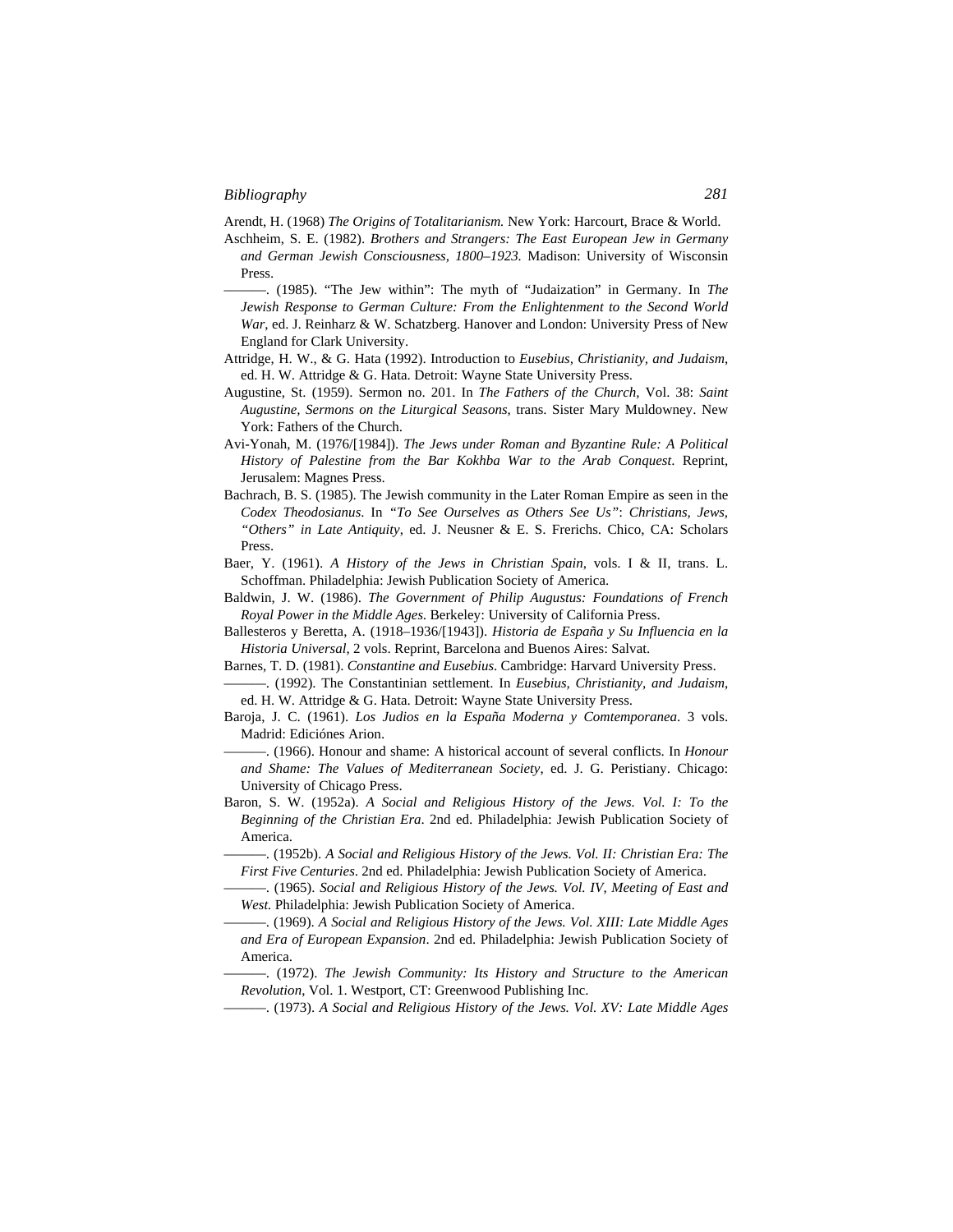*and Era of European Expansion*. 2nd ed. Philadelphia: Jewish Publication Society of America.

———. (1975). *The Russian Jew under Tsars and Soviets*. 2nd ed. New York: Macmillan.

Bartoszewski, W. (1984). *Ethnocentrism: Beliefs and Stereotypes.* Cambridge: University of Cambridge.

———. (1986). Polish-Jewish relations in occupied Poland, 1939–1945. In *The Jews in Poland*, ed. C. Abramsky, M. Jachimczyk, & A. Polonsky. London: Basil Blackwell.

- Bartoszewski, W., & Z. Lewin, eds. (1969). *Righteous among Nations: How Poles Helped Jews 1939–1945.* London: Earlscourt Publications.
- Baum, G. (1974). *Introduction to* Faith and Fratricide: The Theological Roots of Anti-Semitism, by R. R. Ruether. New York: Seabury Press.
- Baumeister, R. F., & M. R. Leary (1995). The need to belong: Desire for interpersonal attachments as a fundamental human motivation. *Psychological Bulletin* 117:497*–* 529.
- Beahrs, J. O. (1996). Ritual deception: A window to the hidden determinants of human politics. *Politics and the Life Sciences* 15:3–12.
- Beaty, J. (1951). *The Iron Curtain Over America*. Dallas: Wilkinson Publishing.
- Beauvois, D. (1986). Polish-Jewish relations in the territories annexed by the Russian Empire in the first half of the nineteenth century. In *The Jews in Poland*, ed. C. Abramsky, M. Jachimczyk, & A. Polonsky. London: Basil Blackwell.
- Begley, L. (1991). *Wartime Lies.* New York: Knopf.
- Bein, A. (1971). Introduction to *Arthur Ruppin: Memoirs, Diaries, Letters*, ed. A. Bein, trans. K. Gershon. London: Weidenfeld and Nicholson.
- Beinart, H. (1971a). The Converso community in 15th century Spain. In *The Sephardi Heritage*, Vol. 1, ed. R. D. Barnett. New York: KTAV Publishing House.
- ———. (1971b). The Converso community in 16th and 17th century Spain. In *The Sephardi Heritage*, Vol. I, ed. R. D. Barnett. New York: KTAV Publishing House Inc.
- ———. (1981). *Conversos on Trial: The Inquisition in Cuidad Real*. Jerusalem: Magnes Press, Hebrew University.
- ———. (1983). *Los conversos ante el Tribunal de la Inquisitión.* Madrid: Riopiedras.
- Bell, D. (1961). Reflections of Jewish identity. *Commentary* 31(June):471–478.
- Benardete, M. J. (1953). *Hispanic Culture and Character of the Sephardic Jews.* New York: Hispanic Institute in the United States.
- Bender, R. (1986). Jews in the Lublin region prior to the January uprising, 1861–1862. In *The Jews in Poland*, ed. C. Abramsky, M. Jachimczyk, & A. Polonsky. London: Basil Blackwell.
- Berger, D. (1995). Old & New Christians. *Commentary* 100(4):55–57.

Bergmann, M. S. (1995). Antisemitism and the psychology of prejudice. In *Antisemitism in America Today: Outspoken Experts Explode the Myths*, ed. J. A. Chanes. New York: Birch Lane Press.

- Berlin, I. (1980). *Personal Impressions*. New York: Viking.
- Bermant, C. (1971). *The Cousinhood: The Anglo-Jewish Gentry.* London: Eire & Spottiswoode.
- Bernáldez, A. (1898/[1962]). *Historia de los Reyes Catolicos*. Reprint, Madrid: Real Academica de la Historia.
- Biale, D. (1982). *Gershom Scholem: Kabbalah and Counter-History*. 2nd ed. Cambridge, MA: Harvard University Press.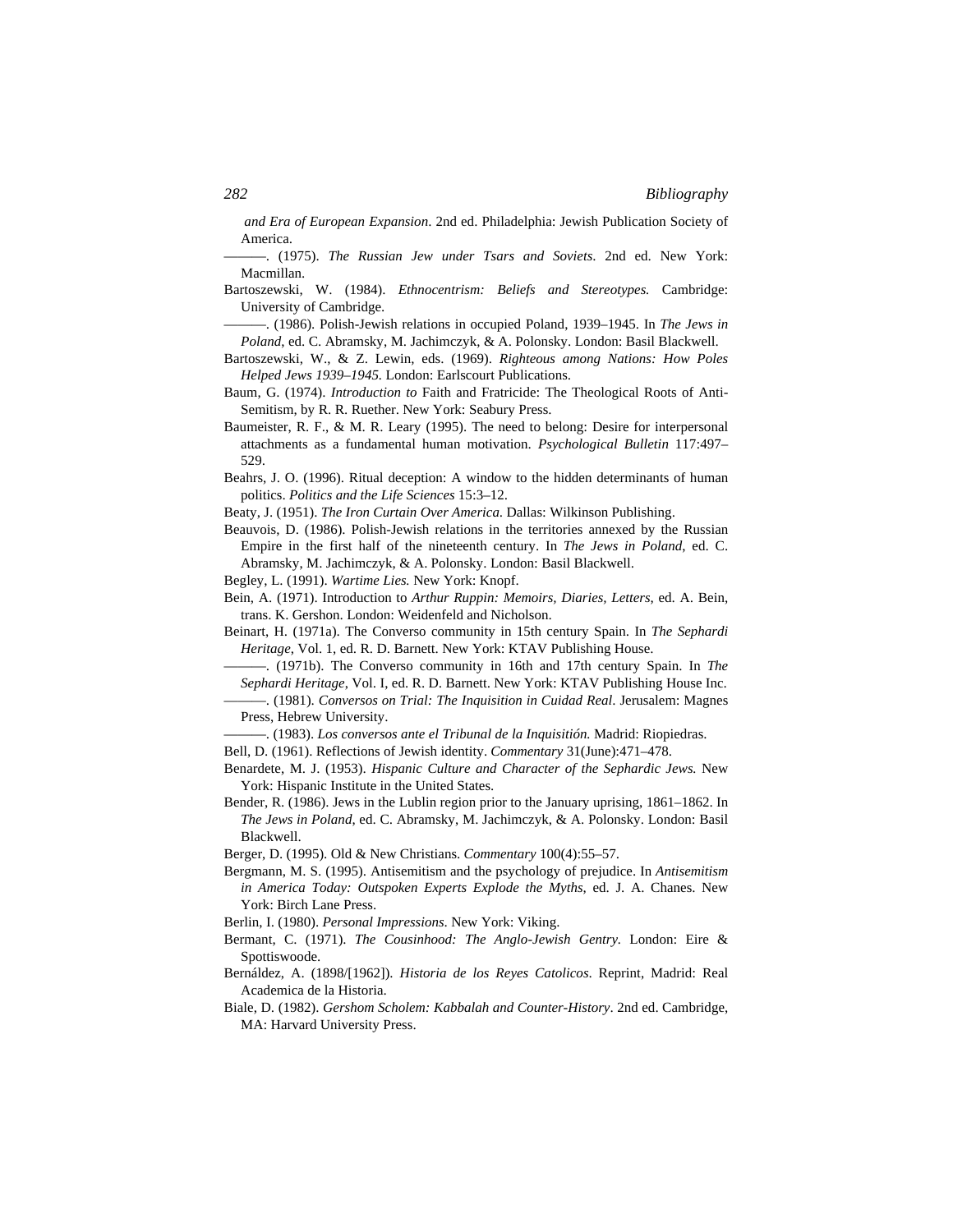Bickerman, E. J. (1984). The Diaspora: B. The Babylonian captivity. In *The Cambridge History of Judaism*, Vol. 1, ed. W. D. Davies & L. Finkelstein. Cambridge: Cambridge University Press.

———. (1988). *The Jews in the Greek Age.* Cambridge, MA: Harvard University Press.

- Bieber, H. (1979). Anti-Semitism as a reflection of social, economic and political tension in Germany: 1800–1933. In *Jews and Germans from 1860 to 1933: The Problematic Symbiosis*, ed. D. Bronsen. Heidelberg: Carl Winter Universitätsverlag.
- Bigelow, R. S. (1969). *The Dawn Warriors: Man's Evolution towards Peace.* Boston: Little, Brown.
- Black, E. C. (1988). *The Social Politics of Anglo-Jewry 1880–1920*. London: Basil Blackwell.
- Blalock, H. M., Jr. (1967). *Toward a Theory of Minority-Group Relations.* New York: John Wiley & Sons.
- Bloch, P. (1898). Memoir of Heinrich Graetz. In *History of the Jews*, by H. Graetz, Vol. 6, trans. P. Bloch. Philadelphia: Jewish Publication Society of America.
- Bonné-Tamir, B., S. Ashbel, & R. Kenett (1977). Genetic markers: Benign and normal traits of Ashkenazi Jews. In *Genetic Diseases among Ashkenazi Jews*, ed. R. M. Goodman & A. G. Motulsky. New York: Raven Press.
- Bork, R. H. (1996). *Slouching towards Gomorrah: Modern Liberalism and the American Decline.* New York: ReganBooks/HarperCollins.
- Bosworth, C. E. (1982). The concept of *Dhimma* in early Islam. In *Christians and Jews in the Ottoman Empire: The Functioning of a Plural Society*, ed. B. Braude & B. Lewis*.* New York: Holmes & Meier Publishers.
- Botkine, P. (1893). A voice for Russia. *Century Magazine* 45(February):611–615.
- Bourhis, R. Y. (1994). Power, gender, and intergroup discrimination: Some minimal group experiments. In *The Psychology of Prejudice: The Ontario Symposium*, Vol. 7, ed. M. P. Zanna & J. M. Olson. Hillsdale, NJ: Erlbaum.
- Bowder, D. (1978). *The Age of Constantine and Julian.* New York: Barnes and Noble.
- Bowman, S. B. (1985). *The Jews of Byzantium 1204–1453.* Montgomery: University of Alabama Press.
- Boyajian, J. C. (1983). *Portuguese Bankers at the Court of Spain 1626–1650.* New Brunswick, NJ: Rutgers University Press.
- Boyarin, D. (1993). *Carnal Israel: Reading Sex in Talmudic Culture.* Berkeley: University of California Press.
- Boyd, R., & P. J. Richerson (1985). *Culture and the Evolutionary Process.* Chicago: University of Chicago Press.
- ———. (1987). The evolution of ethnic markers. *Journal of Cultural Anthropology* 2:65–79.
- ———. (1992). How microevolutionary processes give rise to history. In *History and Evolution*, ed. N. H. Nitecki & D. V. Nitecki. Albany: SUNY Press.
- Bracher, K. D. (1970). *The German Dictatorship: The Origins, Structure, and Effects of National Socialism*, trans. J. Steinberg. New York: Praeger.
- Brandeis, L. D. (1915/[1976]). Your loyalty to America should lead you to support the Zionist cause. In *Immigration and the American Tradition*, ed. M. Rischin*.*  Indianapolis: Bobbs-Merrill.
- Braude, B., & B. Lewis (1982). Introduction to *Christians and Jews in the Ottoman Empire: The Functioning of a Plural Society*, ed. B. Braude & B. Lewis*.* New York: Holmes & Meier Publishers.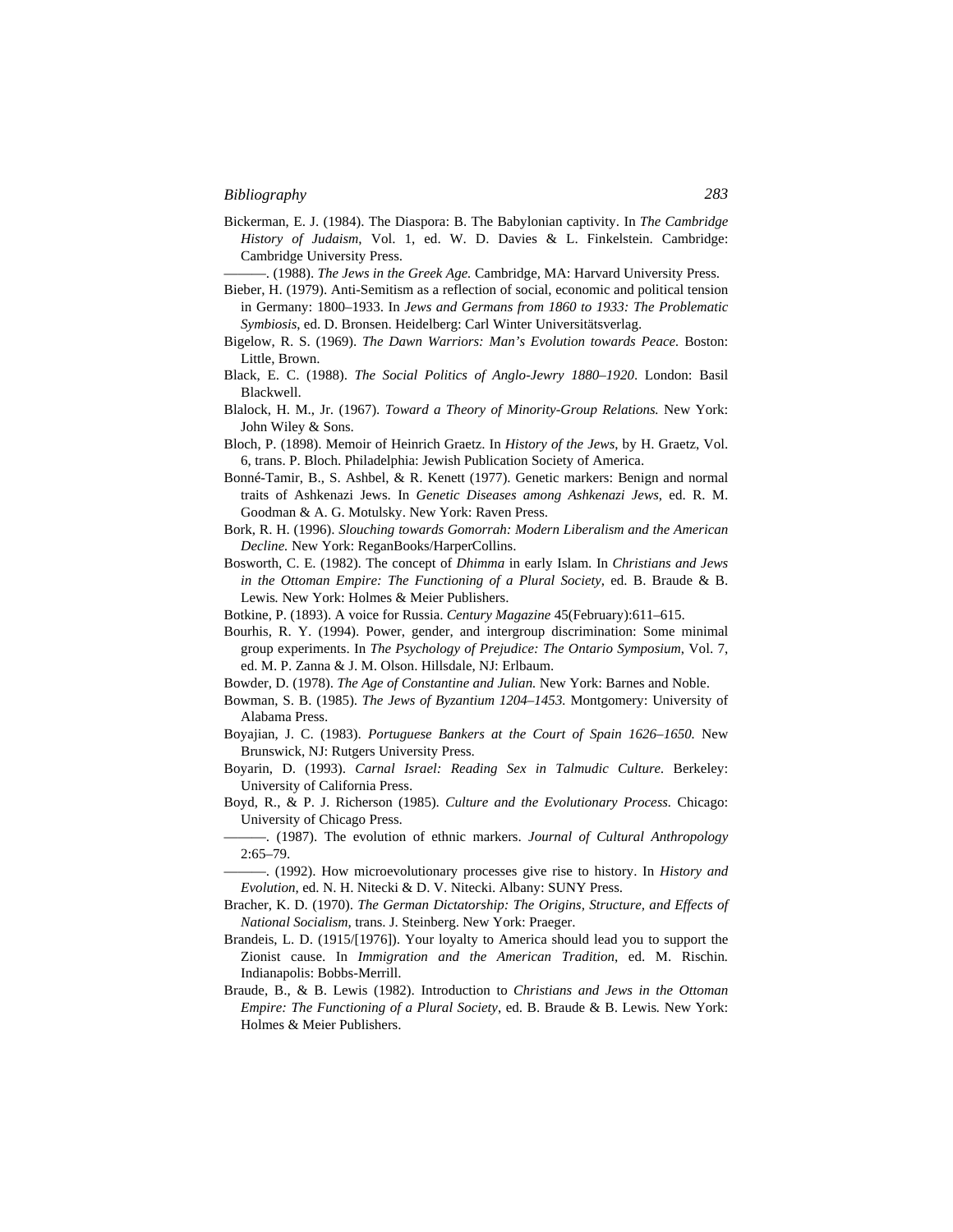- Braude, W. G. (1940). *Jewish Proselytizing in the First Five Centuries of the Common Era, the Age of the Tannaim and Amoraim. Brown University Studies, Vol. VI.* Providence: Brown University Press.
- Breitman, R. D., & A. M. Kraut (1986). Anti-Semitism in the State Department, 1933– 44: Four case studies. In *Anti-Semitism in American History*, ed. D. A. Gerber*.*  Urbana: University of Illinois Press.
- ———. (1987). *American Refugee Policy and European Jewry, 1933–1945.* Bloomington: Indiana University Press.
- Brewer, M. (1993). Social identity, distinctiveness, and in-group homogeneity. *Social Cognition* 11:150–164.
- Brewer, M., & N. Miller (1984). Beyond the contact hypothesis: Theoretical perspectives on desegregation. In *Groups in Contact: The Psychology of Desegregation*, ed. N. Miller & M. B. Brewer. New York: Academic Press.
- Bridenbaugh, C. (1963). The great mutation. *American Historical Review* 68:315–331.
- Bristow, E. J. (1983). *Prostitution and Prejudice: The Jewish Fight against White Slavery, 1870–1939.* London: Oxford University Press.
- Bronfenbrenner, U. (1970). *Two Worlds of Childhood: U. S. and U. S. S. R.* New York: Russell Sage.
- Brovkin, V. N. (1994). *Behind the Front Lines of the Civil War: Political Parties and Social Movements in Russia, 1918–1922.* Princeton, NJ: Princeton University Press.
- Brown, M. (1987). *Jew or Juif? Jews, French Canadians, and Anglo-Canadians, 1759– 1914.* Philadelphia: Jewish Publication Society.
- Brown, P. (1987) Late antiquity. In *A History of Private Life.* Vol. I., ed. P. Veyne. Cambridge, MA: Harvard University Press.
- ———. (1992). *Power and Persuasion in Late Antiquity: Towards a Christian Empire.*  Madison: University of Wisconsin Press.
- Brown, W. O. (1934). Culture contact and race conflict. In *Race and Culture Contacts,* ed. E. B. Reuter*.* New York: McGraw-Hill.
- Brundage, J. A. (1975). Concubinage and marriage in Medieval Canon law. *Journal of Medieval History* 1:1–17.
- ———. (1987). *Law, Sex, and Christian Society in Medieval Europe*. Chicago: University of Chicago Press.
- Buckley, W. (1992). *In Search of Anti-Semitism*. New York: Continuum.
- Calleo, D. (1978). *The German Problem Reconsidered: Germany and the World Order, 1870 to the Present*. Cambridge: Cambridge University Press.
- Carlebach, J. (1978). *Karl Marx and the Radical Critique of Judaism*. London: Routledge & Kegan Paul.
- Cash, W. (1994). Kings of the deal. *The Spectator* (29 October):14–16.
- Castro, A. (1954). *The Structure of Spanish History*, trans. E. L. King. Princeton, NJ: Princeton University Press.
- ———. (1971). *The Spaniards: An Introduction to Their History*, trans. W. F. King & S. Margaretten. Berkeley: The University of California Press.
- Castro, F. P. (1971). España Y Judios Españoles (English summary, 314–322). In *The Sephardi Heritage*, Vol. I, ed. R. D. Barnett. New York: KTAV Publishing House.
- Cecil, R. (1972). *The Myth of the Master Race: Alfred Rosenberg and Nazi Ideology.* London: B. T. Batsford.
- Ceplair, L., & S. Englund (1980). *The Inquisition in Hollywood: Politics in the Film Community 1930–1960*. Garden City, NY: Anchor Press/Doubleday.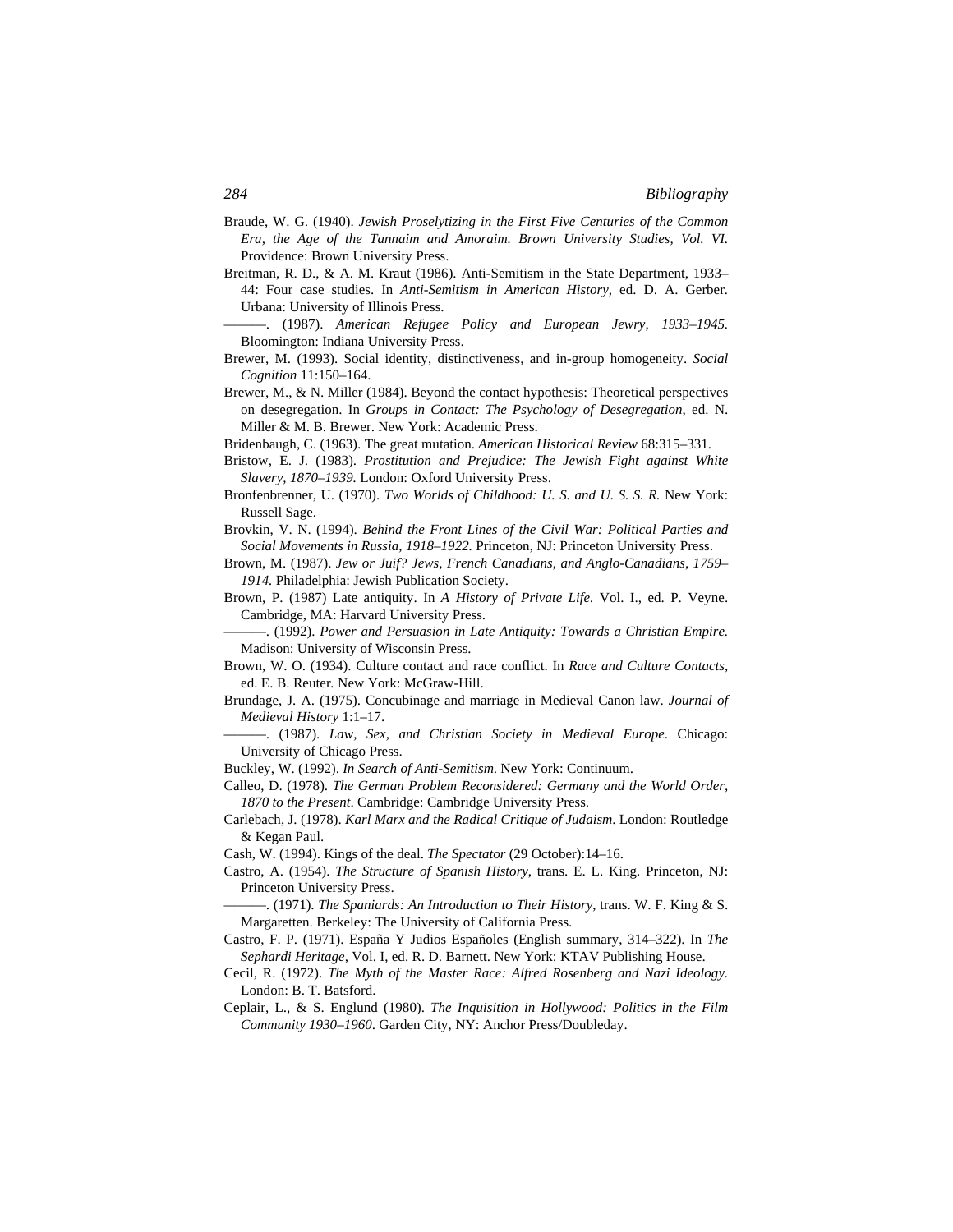- Cesarani, D. (1994). *The "Jewish Chronicle" and Anglo-Jewry, 1841–1991.* Cambridge: Cambridge University Press.
- Chamberlain, H. S. (1968). *Foundations of the Nineteenth Century,* trans, J. Lees, Vols. I & II. New York: Howard Fertig, first published in 1899; first English edition, 1910.
- Charnow, R. (1993). *The Warburgs: The Twentieth-Century Odyssey of a Remarkable Jewish Family.* New York: Random House.
- Chazan, R. (1973). *Medieval Jewry in Northern France: A Political and Social History.* Baltimore: The Johns Hopkins University Press.
- ———. (1987). *European Jewry and the First Crusade*. Berkeley: University of California Press.
- ———. (1989). *Daggers of Faith: Thirteenth-Century Christian Missionizing and Jewish Response.* Berkeley: University of California Press.
- ———. (1996). *In the Year 1096: The First Crusade and the Jews.* Philadelphia: Jewish Publication Society.
- Checinski, M. (1982). *Poland: Communism, Nationalism, Anti-Semitism*, trans. (in part) T. Szafar. New York. Karz-Chol Publishing.
- Chomsky, N. (1988). *Language and Politics*. Black Rose Books: Montreal-New York.
- Chrysostom, St. John. (1979). *Adversus Judaeos*, trans. as *Discourses against Judaizing Christians* by P. Harkins. Washington, DC: Catholic University of America Press.
- Churchill, W. (1920), Zionism versus Bolshvism: A struggle for the soul of the Jewish people. *Illustrated Sunday Herald*, February 8, p. 5.
- Ciechanowiecki, A. (1986). A footnote to the history of the integration of converts into the ranks of the *szachta* in the Polish-Lithuanian Commonwealth. In *The Jews in Poland*, ed. C. Abramsky, M. Jachimczyk, & A. Polonsky. London: Basil Blackwell.
- Clark, E. D. (1996). Orthodoxy lurches to the right: The Yeshiva world becomes stricter, more insulated, and less willing to dialogue*. Moment* (June).
- Clark, J. G., M. D. Langone, R. E. Schecter, & R. C. Daly (1981). *Destructive Cult Conversion: Theory, Research, and Treatment*. Weston, MA: American Family Foundation.
- Cogley, J. (1972). *Report on Blacklisting*, Vols. I and II. New York: Arno Press and *The New York Times*; originally published in 1956 by The Fund for the Republic, Inc.
- Cohen, E. A. (1992). A letter from Eliot A. Cohen. In *In Search of Anti-Semitism*, ed. W. Buckley. New York: Continuum.
- Cohen, G. D. (1967). Review of *The Marranos of Spain* by B. Netanyahu. *Jewish Social Studies* 29:178–184.
- Cohen, J. (1976). Roman imperial policy toward the Jews from Constantine until the end of the Palestinian Patriarchate era (ca. 429). *Byzantine Studie*s 3:1–29.
- ———. (1982). *The Friars and the Jews: The Emergence of Medieval Anti-Judaism*. Ithaca, NY: Cornell University Press.
- -. (1991). Traditional prejudice and religious reform: The theological and historical foundations of Luther's anti-Judaism. In *Anti-Semitism in Times of Crisis*, ed. S. L. Gilman & S. T. Katz. New York: New York University Press.
- Cohen, M. (1994). *Under Crescent and Cross: The Jews in the Middle Ages.* Princeton, NJ: Princeton University Press.
- Cohen, N. W. (1972). *Not Free to Desist: The American Jewish Committee 1906–1966.* Philadelphia: Jewish Publication Society of America.
- Cohen, P. S. (1980). *Jewish Radicals and Radical Jews.* London: Academic Press.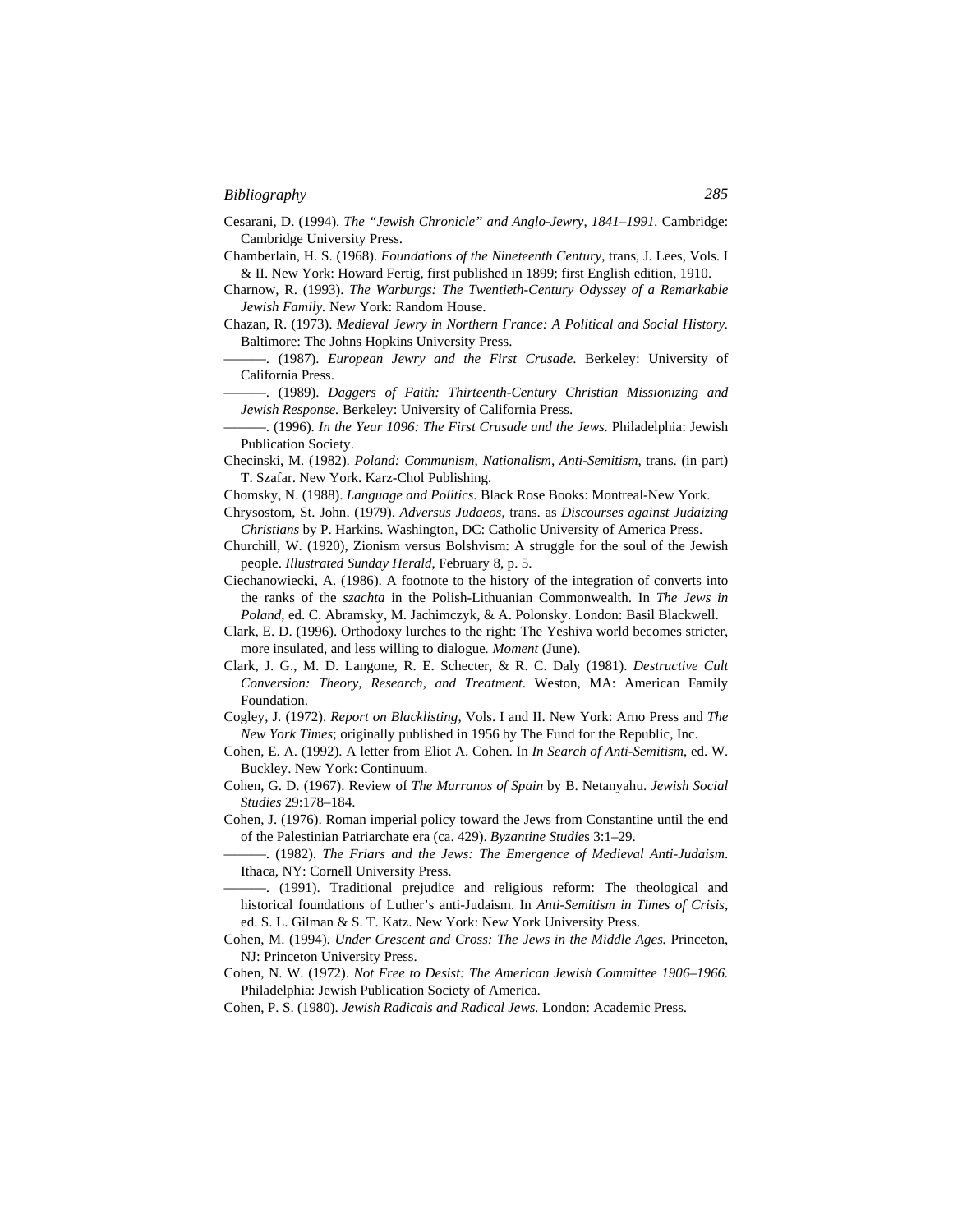Cohen, Shaye (1987). *From the Maccabees to the Mishnah*. Philadelphia: Westminster Press.

Cohen, Steven M. (1980). *Interethnic Marriage and Friendship*. New York: Arno Press.

- ———. (1986). Vitality and resilience in the American Jewish family. In *The Jewish Family: Myths and Reality*, ed. S. M. Cohen & P. E. Hyman*.* New York: Holmes & Meier.
- ———. (1989). Undue stress on American Anti-Semitism? *Sh'ma* 1(September):113– 115.
- ———. (1991). *Content and Continuity: Alternative Bases for Commitment.* New York: American Jewish Committee.
- Cohen, Steven M., & C. S. Liebman (1987). *The Quality of American Jewish Life–Two Views*. New York: American Jewish Committee.
- Cohen, Steven M., & P. Ritterband (1981). Why contemporary American Jews want small families. In *Modern Jewish Fertility*, ed. P. Ritterband. Leiden: E. J. Brill.
- Cohn, N. (1961). *The Pursuit of the Millennium: Revolutionary Messianism in Medieval and Reformation Europe and Its Bearing on Modern Totalitarian Movements*. 2nd ed. New York: Harper & Row.
- Cohn, W. (1958). The politics of American Jews. In *The Jews: Social Patterns of an American Group*, ed. M. Sklare*.* Glencoe, IL: Free Press.
- Collins, A. Y. (1985). Insiders and outsiders in the Book of Revelation and its social context. In *"To See Ourselves as Others See Us"*: *Christians, Jews, "Others" in Late Antiquity*, ed. J. Neusner & E. S. Frerichs. Chico, CA: Scholars Press.
- Collins, J. J. (1985). A symbol of otherness: Circumcision and salvation in the first century. In *"To See Ourselves as Others See Us"*: *Christians, Jews, "Others" in Late Antiquity*, ed. J. Neusner & E. S. Frerichs. Chico, CA: Scholars Press.
- Contraras, J. (1991). Family and patronage: The Judeo-Converso minority in Spain. In *Cultural Encounters: The Impact of the Inquisition in Spain and the New World*. ed. M. E. Perry & A. J. Cruz. Berkeley: University of California Press.
- ———. (1992). Alderman and Judaizers: Cryptojudaism, Counter-Reformation, and local power. In *Culture and Control in Counter-Reformation Spain*, ed. A. J. Cruz & M. E. Perry*.* Minneapolis: University of Minnesota Press.
- Coon, C. (1958). *Caravan: The Story of the Middle East*. 2nd ed. New York: Holt, Rinehart, and Winston.
- Coutouvidis, J., & J. Reynolds (1986). *Poland 1939–1947*. New York: Holmes & Meier.
- Crespo, V. P. (1987). Thought control in Spain. In *Inquisition and Society in Early Modern Europe*, ed. and trans. S. Haliczer. Totowa, NJ: Barnes & Noble.
- Crocker, J., B. Blaine, & R. Luhtanen (1993). Prejudice, intergroup behaviour, and selfesteem: Enhancement and protection motives. In *Group Motivation: Social Psychological Perspectives*, ed. M. A. Hogg & D. Abrams. London: Harvester Wheatsheaf.
- Crossan, J. D. (1991). *The Historical Jesus: The Life of a Mediterranean Jewish Peasant*. San Francisco: HarperSanFrancisco.
- Cuddihy, J. M. (1974). *The Ordeal of Civility: Freud, Marx, Levi-Strauss, and the Jewish Struggle with Modernity*. New York: Basic Books.
- Cunliffe, M. (1965). "What was the matter with Henry Adams?" *Commentary* 39(June):66–71.
- Cutler, A. H., & H. E. Cutler (1986). *The Jew as Ally of the Muslim.* South Bend, IN: Notre Dame University Press.

#### *286 Bibliography*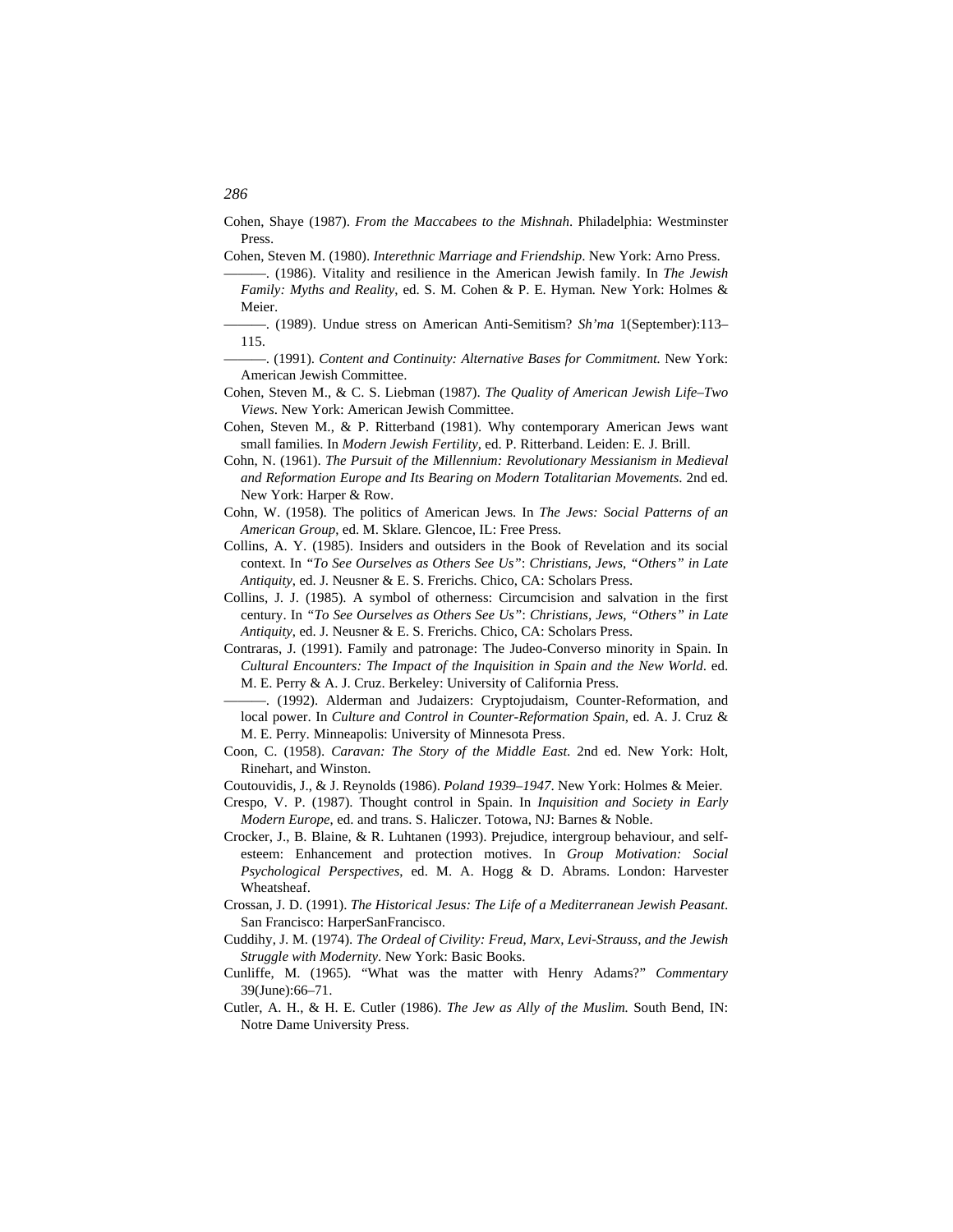- Dandamayev, M. (1984). The Diaspora: A. Babylonians in the Persian Age. In *The Cambridge History of Judaism*, Vol. 1, ed. W. D. Davies & L. Finkelstein. Cambridge: Cambridge University Press.
- Darwin, C. (1871). *The Descent of Man and Selection in Relation to Sex.* London: Murray.
- ———. (1874). *The Descent of Man and Selection in Relation to Sex.* 2nd ed. New York: A. L. Burt.
- Davidson, N. (1987). The inquisition and the Italian Jews. In *Inquisition and Society in Early Modern Europe*, ed. and trans. S. Haliczer. Totowa, NJ: Barnes & Noble.
- Davies, N. (1981). *God's Playground: A History of Poland*, 2 vols. New York: Columbia University Press.
- Davis, R. H. C. (1988). *A History of Medieval Europe*. 2nd ed. London: Longman.
- Dawidowicz, L. S. (1952). "Anti-Semitism" and the Rosenberg case. *Commentary*  14(July):41–45.
- ———. (1975). *The War against the Jews, 1933–1945.* New York: Holt, Rinehart and Winston.
- ———. (1976). *A Holocaust Reader*. New York: Behrman.
- Deak, I. (1968). *Weimar Germany's Left-Wing Intellectuals.* Berkeley: University of California Press.
- DeClercq, V. C. (1954). *Ossius of Cordova: A Contribution to the History of the Constantinian Period.* Washington, DC: Catholic University of America Press.
- Decter, M. (1994). The ADL vs. the 'Religious Right.' *Commentary* 98(September): 45– 49.
- Degler, C. (1991). *In Search of Human Nature: The Decline and Revival of Darwinism in American Social Thought.* New York: Oxford University Press.
- deLange, N. (1991). The origins of anti-Semitism: Ancient evidence and modern interpretation. In *Anti-Semitism in Times of Crisis*, S. L. Gilman & S. T. Katz. New York: New York University Press.
- Dershowitz, A. (1997). *The Vanishing American Jew: In Search of a Jewish Identity for the Next Century.* Boston: Little, Brown.
- Deutsch, A. (1989). Psychological perspectives on cult leadership. In *Cults and New Religious Movements: A Report of the American Psychiatric Association*, ed. M. Galanter. Washington, DC: American Psychiatric Association.
- Dinnerstein, L. (1994). *Antisemitism in America*. New York: Oxford.
- Disraeli, B. (1844). *Coningsby or The New Generation*. London: Everyman's edition, 1959.
- ———. (1847). *Tancred or The New Crusade*. London: Longman's edition, 1872.
- ———. (1852). *Lord George Bentinck: A Political Biography*. 2nd ed. London: Colburn.
- Doise, W., & A. Sinclair (1973). The categorization process in intergroup relations. *European Journal of Social Psychology* 3:145–157.
- Dorpalen, A. (1967). *Heinrich von Treitschke*. New Haven: Yale University Press.
- Dumont, P. (1982). Jewish communities in Turkey during the last decades of the nineteenth century in light of the archives of the Alliance Israélite Universelle. In *Christians and Jews in the Ottoman Empire: The Functioning of a Plural Society*, ed. B. Braude & B. Lewis*.* New York: Holmes & Meier Publishers.
- Dunbar, R. I. M. (1987). Sociobiological explanations and the evolution of ethnocentrism. In *The Sociobiology of Ethnocentrism*, ed. V. Reynolds, V. Falger, & I. Vine*.* Athens: University of Georgia Press.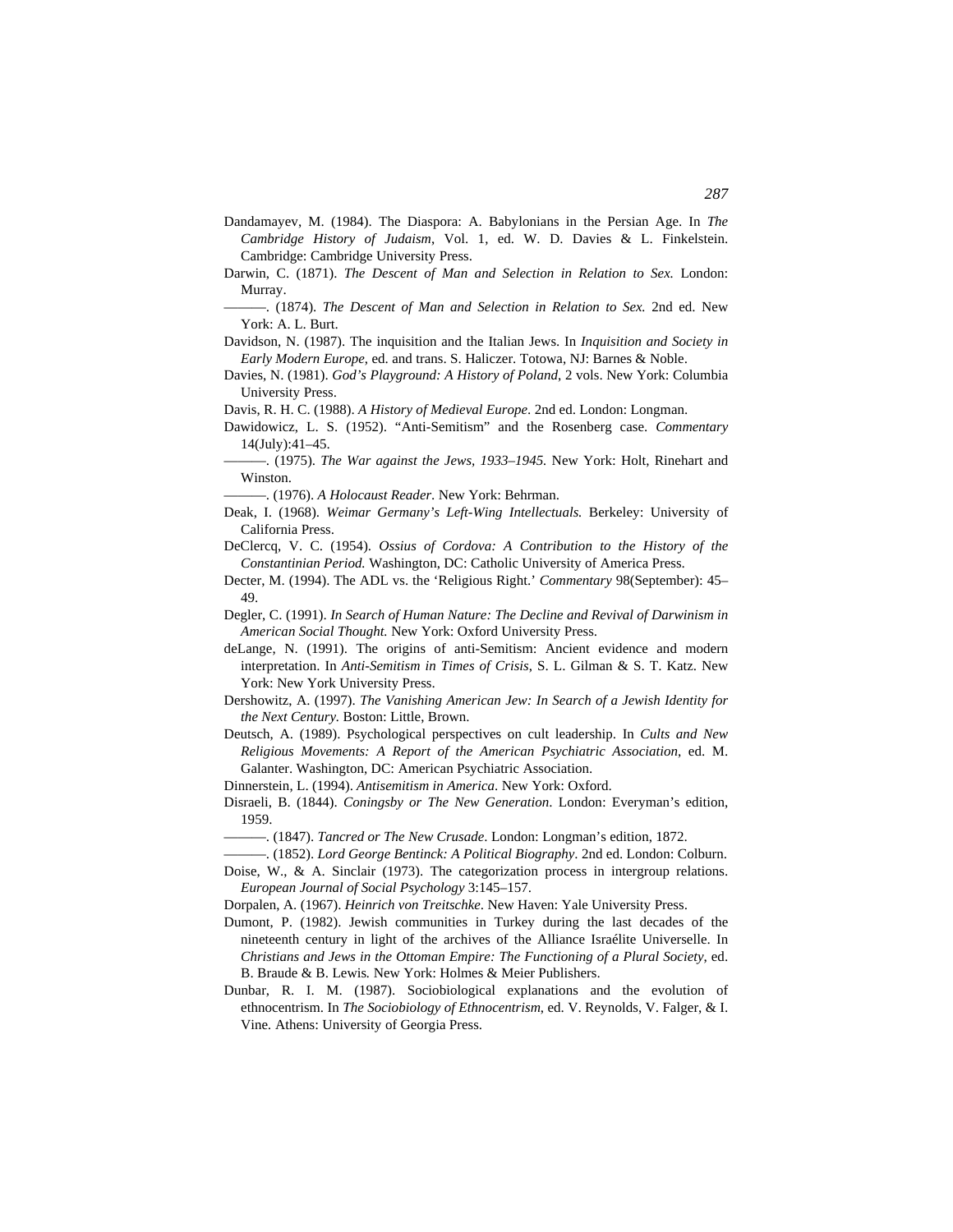Dunlop, D. M. (1967). *The History of the Jewish Khazars*. New York: Schocken Books; first published in 1954 by Princeton University Press.

Editors of *Fortune* (1936). *Jews in America*. New York: Random House.

- Efron, J. M. (1994). *Defenders of the Race: Jewish Doctors and Race Science in Fin-de-Siècle Europe*. New Haven: Yale University Press.
- Eichorn, D. M. (1965a). Introduction to *Conversion to Judaism: A History and Analysis*, ed. D. M. Eichorn. New York: KTAV Publishing House.

———. (1965b). From expulsion to liberation. In *Conversion to Judaism: A History and Analysis*, ed. D. M. Eichorn. New York: KTAV Publishing House.

- Eickleman, D. F. (1981). *The Middle East: An Anthropological Approach*. Englewood Cliffs, NJ: Prentice-Hall.
- Eilberg-Schwartz, H. (1990). *The Savage in Judaism: An Anthropology of Israelite Religion and Ancient Judaism*. Bloomington: Indiana University Press.
- Eksteins, M. (1975). *The Limits of Reason: The German Democratic Press and the Collapse of Weimar Democracy*. New York: Oxford University Press.
- Elazar, D. J. (1980). *Community and Polity: Organizational Dynamics of American Jewry*, first published 1976. Philadelphia: Jewish Publication Society of America.
- Ellenberger, H. (1970). *The Discovery of the Unconscious*. New York: Basic Books.
- Ellman, Y. (1987). Intermarriage in the United States: A comparative study of Jews and other ethnic and religious groups. *Jewish Social Studies* 49:1–26.
- Endelman, T. M. (1991). The legitimization of the diaspora experience in recent Jewish historiography. *Modern Judaism* 11:195–209.
- Engel, D. (1986). Patriotism as a shield: The liberal Jewish defence against anti-Semitism in Germany during the First World War. *Leo Baeck Institute Yearbook*  31:147–171.
- Epstein, I. (1925). *The Responsa of Rabbi Solomon ben Adreth of Barcelona (1235– 1310) and the Responsa of Rabbi Simon b*. *Zemah Duran.* New York: KTAV Publishing House.
- Epstein, L. M. (1942). *Marriage Laws in the Bible and the Talmud*. Cambridge, MA: Harvard University Press.
- Eusebius of Caesarea (1890). *The Life of Constantine*, trans. E. C. Richardson. In *A Select Library of Nicene and Post-Nicene Fathers of the Christian Church*, Second Series, P. Schaff & H. Wace. Grand Rapids, MI: Wm. B. Eerdsmans Publishing.
- ———. (1920). *The Proof of the Gospel*, Vol. I, trans. W. J. Ferrar. Grand Rapids, MI: Baker Book House.
- Fackenheim, E. (1972). *God's Presence in History*. New York: Harper Torchbooks.
- Farrall, L. A. (1985). *The Origins of the English Eugenics Movement 1865–1925*. New York: Garland Publishing.
- Faur, J. (1992). *In the Shadow of History: Jews and* Conversos *at the Dawn of Modernity.* Albany: State University of New York Press.
- Feldman, L. H. (1993). *Jew and Gentile in the Ancient World: Attitudes and Interactions from Alexander to Justinian.* Princeton, NJ: Princeton University Press.
- Field, G. G. (1981). *Evangelist of Race: The Germanic Vision of Houston Stewart Chamberlain.* New York: Columbia University Press.
- Findlay, J. N. (1962). *Hegel: A Re-examination.* New York: Collier Books, first published in 1958.
- Finkelstein, L. (1924). *Jewish Self-Government in the Middle Ages.* Westport, CT: Greenwood Press.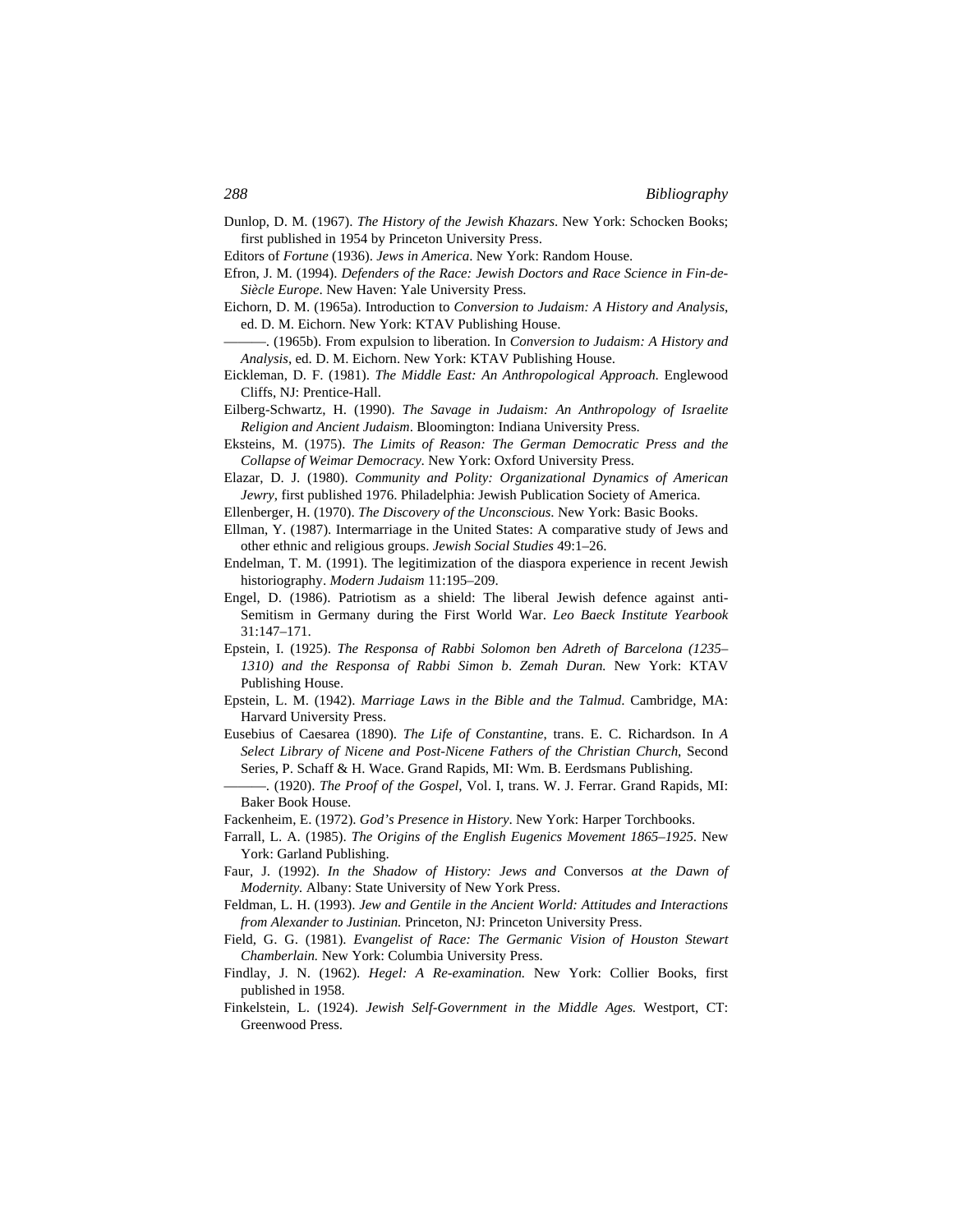- Fischel, W. J. ([1937]/1968). *Jews in the Economic and Political Life of Medieval Islam*. Reprint. London: Royal Asiatic Society for Great Britain and Ireland.
- Ford, H. (1920). *The International Jew: The World's Greatest Enemy.* Dearborn, MI: Dearborn Independent.
- Foxman, A. (1995). Antisemitism in America: A view from the "defense" agencies. In *Antisemitism in America Today: Outspoken Experts Explode the Myths*, ed. J. A. Chanes. New York: Birch Lane Press.
- Frankel, J. (1981). *Prophecy and Politics: Socialism, Nationalism, and the Russian Jews, 1862–1917*. Cambridge: Cambridge University Press.
- Freedland, S. (1978). The secret Jews—1978 style. *The Jewish Chronicle* (London) (February 3):24.
- Freeman, E. (1882). *The Reign of William Rufus and the Accession of Henry the First*. 2 vols. Oxford: Clarendon Press.
- Freeman, W. J. (1995). *Societies of Brains.* Hillsdale, NJ: Erlbaum.
- Freund, S., & T. Ruiz (1994). Jews, *Conversos*, and the Inquisition in Spain, 1391–1492. In *Jewish-Christian Encounters over the Centuries*, ed. M. Perry & F. M. Schweitzer. New York: Peter Lang.
- Friedländer, S. (1997). *Nazi Germany and the Jews. Vol. I: The Years of Persecution, 1933–1939.* New York: HarperCollins.
- Friedman, M. (1995). *What Went Wrong? The Creation and Collapse of the Black-Jewish Alliance.* New York: The Free Press.
- Friedman, M. A. (1989). Marriage as an institution: Jewry under Islam. In *The Jewish Family*, ed. D. Kraemer. New York: Oxford University Press
- Frommer, M. (1978). The American Jewish Congress: A history 1914–1950, 2 vols. Ph.D. Dissertation, Ohio State University.
- Funkenstein, A. (1993). *Perceptions of Jewish History.* Berkeley: University of California Press.
- Gabba, E. (1989). The growth of anti-Judaism or the Greek attitude toward the Jews. In *The Cambridge History of Judaism*, Vol. 2, ed. W. D. Davies & L. Finkelstein. Cambridge: Cambridge University Press.
- Gabler, N. (1988). *An Empire of Their Own: How the Jews Invented Hollywood.* New York: Crown Publishers.
- ———. (1994). In a lament of the old 'Establishment,' Hollywood encounters anti-Semitism. *Los Angeles Times*, November 13, M1,6.
- ———. (1995). The democratic spirit's romance with trash. *Los Angeles Times*, June 4, M1,6.
- Gager, J. G. (1983). *The Origins of Anti-Semitism*: *Attitudes toward Judaism in Pagan and Christian Antiquity.* New York: Oxford University Press.
- Gal, A. (1989). Brandeis, Judaism, and Zionism. In *Brandeis in America*, ed. N. L. Dawson. Lexington: University of Kentucky Press.
- Galanter, M. (1989a). *Cults: Faith, Healing, and Coercion.* New York: Oxford University Press.
	- ———. ed. (1989b). Cults and new religious movements. In *Cults and New Religious Movements: A Report of the American Psychiatric Association*. Washington, DC: American Psychiatric Association.
- Galton, F. (1962). *Hereditary Genius: An Inquiry into Its Laws and Consequences*. Cleveland: Meriden Books; reprint of 2nd edition, originally published in 1892.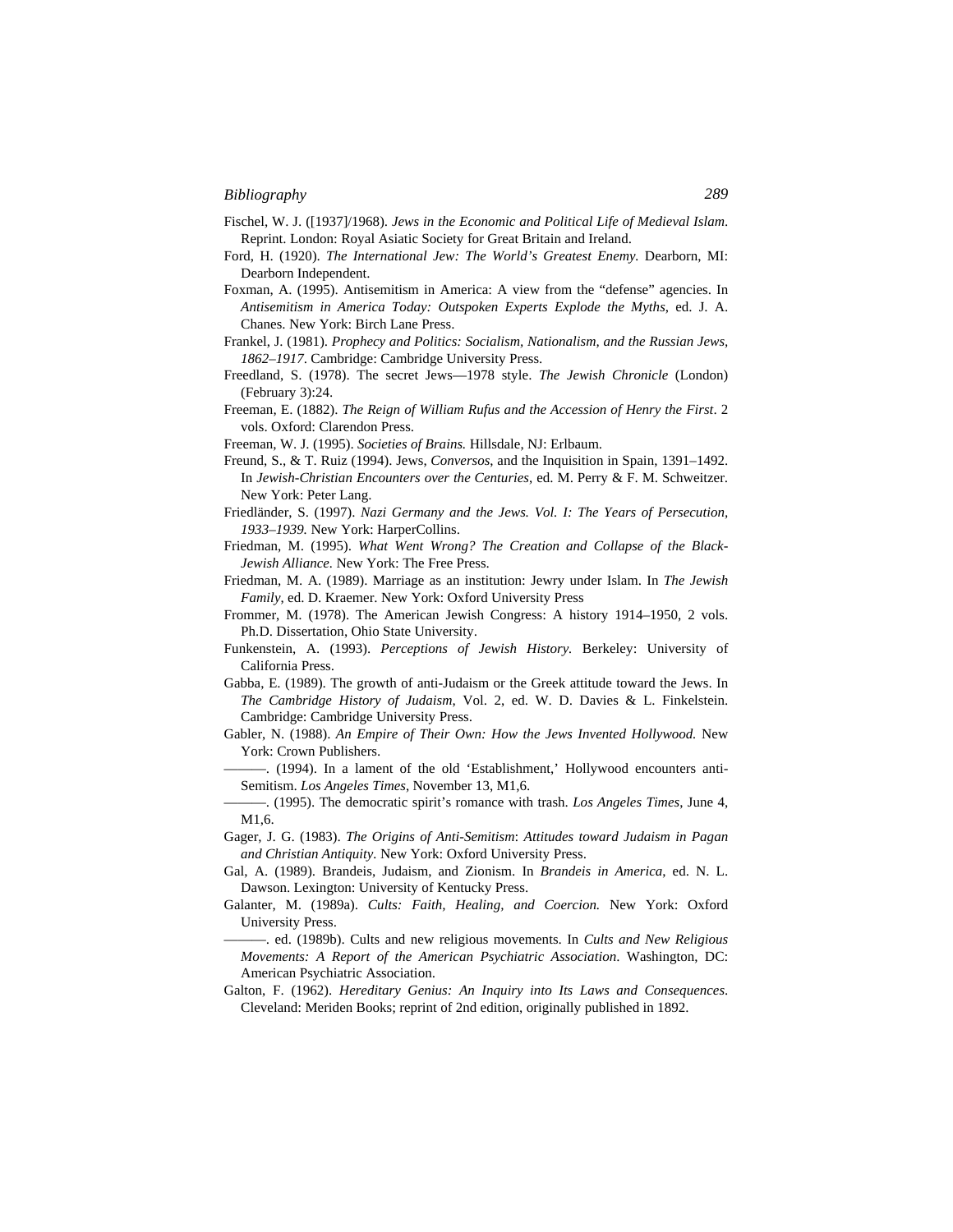- Gampel, B. R. (1989). *The Last Jews on Iberian Soil: Navarrese Jewry 1479–1498.*  Berkeley: University of California Press.
- Garnsey, P., & R. Saller (1987). *The Roman Empire.* Berkeley: The University of California Press.
- Gasman, D. (1971). *The Scientific Origins of National Socialism: Social Darwinism in Ernst Haeckel and the German Monist League.* London: MacDonald.
- Gay, P. (1988). *Freud: A Life for Our Time*. New York: W. W. Norton.
- Gibbon, E. (1909). *The Decline and Fall of the Roman Empire*, 7 vols., ed. J. B. Bury. London: Methuen.
- Gilchrist, J. (1969). *The Church and Economic Policy in the Middle Ages.* New York: St. Martin's Press.
- Gilman, S. L. (1993). *Freud, Race, and Gender*. Princeton, NJ: Princeton University Press.
- Gilson, E. (1962). *The Philosopher and Theology*. New York: Random House.
- Gingrich, N. (1995). *To Renew America*. New York: HarperCollins.
- Ginsberg, B. (1993). *The Fatal Embrace: Jews and the State*. Chicago: University of Chicago Press.
- Gitelman, Z. (1991). The evolution of Jewish culture and identity in the Soviet Union. In *Jewish Culture and Identity in the Soviet Union*, ed. Y. Ro'i & A. Beker*.* New York: New York University Press.
- Glazer, N. (1987). New perspectives in American Jewish sociology. *American Jewish Yearbook, 1987*, 3–19.
- Gobineau, Count Arthur de (1915). *The Inequality of Human Races*, trans. A. Collins. London: William Heinemann; originally published in 1854.
- Goitein, S. D. (1971). *A Mediterranean Society. Vol. II: The Community.* Berkeley: University of California Press.
- ———. (1974). *Jews and Arabs*: *Their Contacts through the Ages.* 3rd ed. New York: Schocken Books.
- ———. (1978). *A Mediterranean Society. Vol. III: The Family.* Berkeley: University of California Press.
- Golczewski, F. (1986). Rural anti-Semitism in Galicia before World War I. In *The Jews in Poland*, ed. C. Abramsky, M. Jachimczyk, & A. Polonsky. London: Basil Blackwell.
- Goldberg, J. (1986). The privileges granted to Jewish communities of the Polish Commonwealth as a stabilizing factor in Jewish support. In *The Jews in Poland*, ed. C. Abramsky, M. Jachimczyk, & A. Polonsky. London: Basil Blackwell.
- Goldberg, J. J. (1996). *Jewish Power: Inside the American Jewish Establishment*. Reading, MA: Addison-Wesley.
	- ———. (1997). Interfaith marriage: The real story. *New York Times*, August 3.
- Goldhagen, D. J. (1995). *Hitler's Willing Executioners: Ordinary Germans and the Holocaust.* New York: Knopf.
- Goldmann, N. (1978). *The Jewish Paradox.* New York: Fred Jordan Books/Grosset & Dunlap.
- Goldscheider, C. (1986). Family change and variation among Israeli ethnic groups. In *The Jewish Family: Myths and Reality*, ed. S. M. Cohen & P. E. Hyman*.* New York: Holmes & Meier.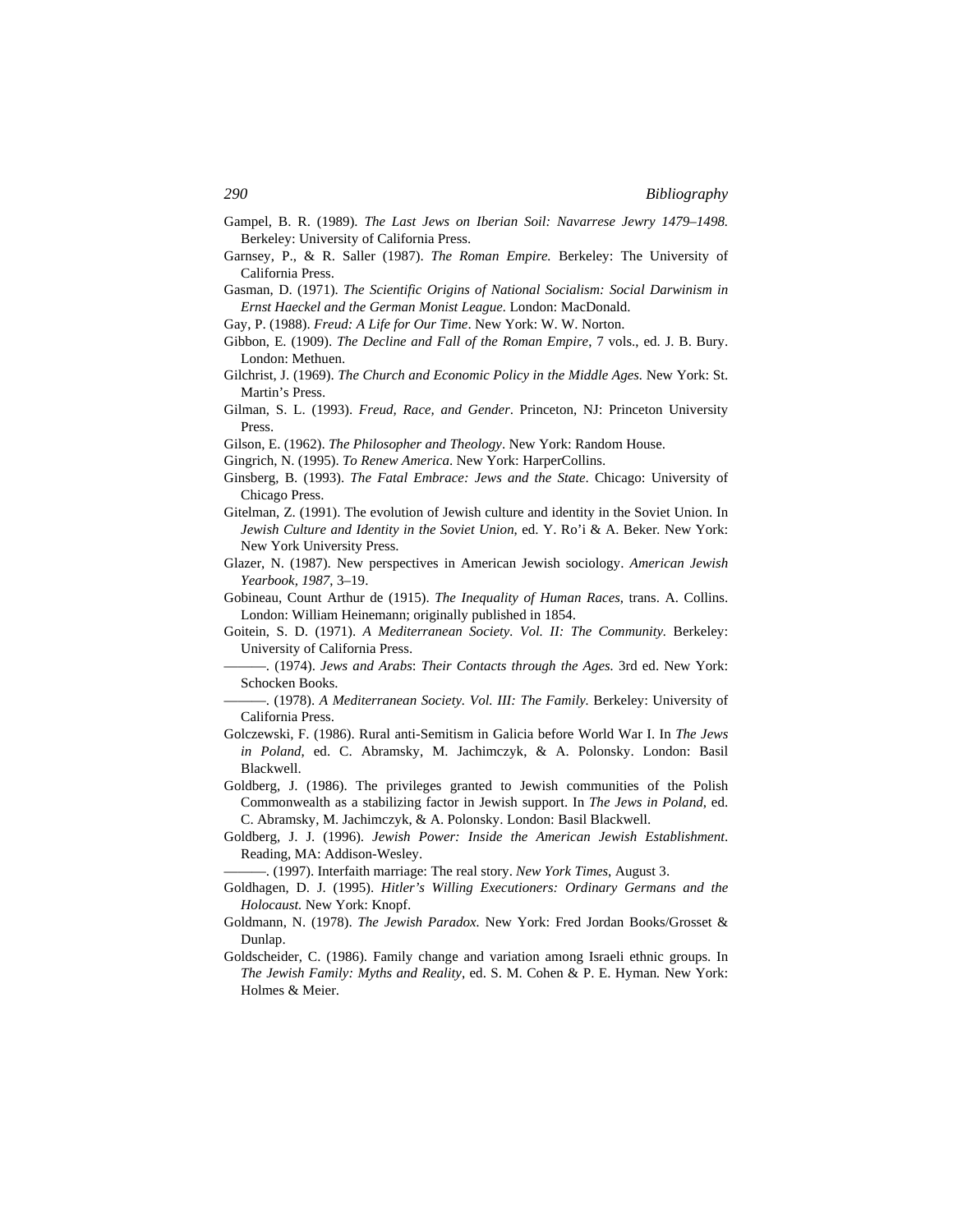- Goldstein, Albert. S. (1965). Conversion to Judaism in Bible times. In *Conversion to Judaism: A History and Analysis,* ed. D. M. Eichorn. New York: KTAV Publishing House.
- Goldstein, Alice (1981). Some demographic characteristics of village Jews in Germany: Nonnenweier, 1800–1931. In *Modern Jewish Fertility*, ed. P. Ritterband. Leiden: E. J. Brill.
- Goldstein, E. L. (1997). "Different blood flows in our veins": Race and Jewish selfdefinition in late nineteenth-century America. *American Jewish History* 85:29–55.
- Goldstein, J. (1975). Ethnic politics: The American Jewish Committee as lobbyist, 1915– 1917. *American Jewish Historical Quarterly* 65:36–58.
- ———. (1990). *The Politics of Ethnic Pressure: The American Jewish Committee Fight against Immigration Restriction, 1906–1917*. New York: Garland Publishing.
- Goldstein, S. (1992). Profile of American Jewry: Insights from the 1990 National Jewish Population Survey. *American Jewish Year Book, 1992*, 77–173. New York: American Jewish Committee.
- González, G. (1989). The intellectual influence of the Conversos Luis and Antonia Coronel in sixteenth-century Spain. In *Marginated Groups in Spanish and Portuguese History*, ed. W. D. Phillips & C. R. Phillips. Minneapolis: Society for Spanish and Portuguese Historical Studies.
- Goodman, M. (1989). Proselytizing in rabbinic Judaism. *Journal of Jewish Studies*  40:175–185.
- Gordon, S. (1984). *Hitler, Germans, and the "Jewish Question."* Princeton, NJ: Princeton University Press.
- Gould, S. J. (1991). The birth of the two sex world. *New York Review of Books*  38(11):11–13.

———. (1992). The confusion over evolution. *New York Review of Books* 39(19):39–54.

- Graetz, H. (1898/[1967]). *History of the Jews*, 6 vols., abridged, trans. P. Bloch. Philadelphia: Jewish Publication Society of America.
- Grant, M. (1973). *The Jews in the Roman World.* New York: Charles Scribner's Sons.
- Grayzel, S. (1933). *The Church and the Jews in the XIIIth Century.* Philadelphia: Dropsie College for Hebrew and Cognate Learning.
- Greer, R. A. (1986). *Broken Lights and Mended Lives: Theology and Common Life in the Early Church.* University Park: Pennsylvania State University Press.
- Gritsch, E. W. (1994). The Jews in Reformation theology. In *Jewish-Christian Encounters over the Centuries*, ed. M. Perry & F. M. Schweitzer. New York: Peter Lang.
- Grossman, L. (1993). Jewish communal affairs. *American Jewish Yearbook, 1993*, 169– 191*.*
- ———. (1995). Jewish communal affairs. *American Jewish Yearbook, 1993*, 151–180*.*
- Grossman, P. (1965). Introduction. In *The Code of Maimonides, Book Five, The Book of Holiness*, trans. L. I. Rabinowitz & P. Grossman*.* New Haven and London: Yale University Press.
- Gutman, Y. (1986). Polish and Jewish historiography on the question of Polish-Jewish relations during World War II. In *The Jews in Poland*, ed. C. Abramsky, M. Jachimczyk, & A. Polonsky. London: Basil Blackwell.
- Ha'Am, A. (1922 [1973]). *Ten Essays on Zionism and Judaism*, trans. L. Simon. New York: Arno Press.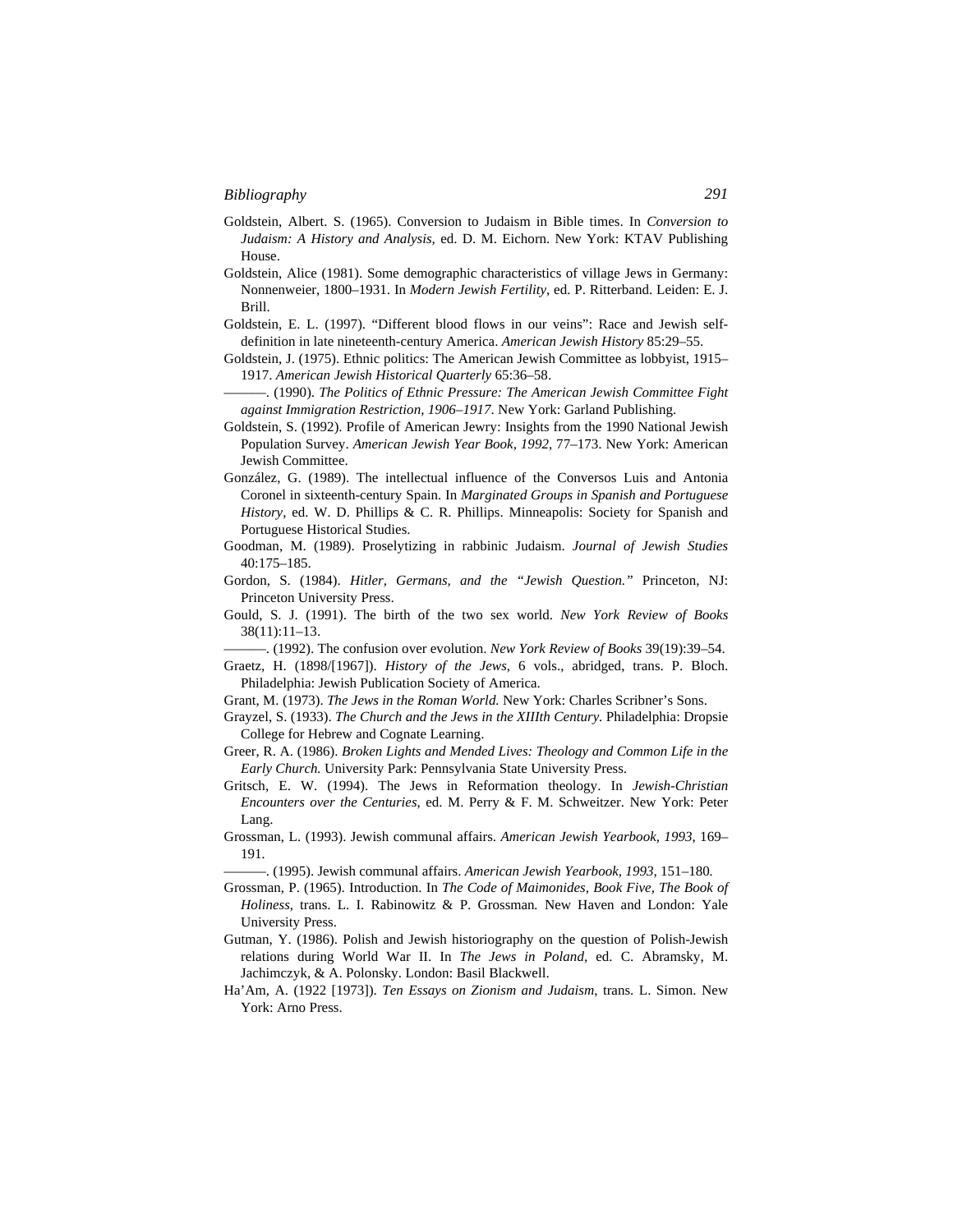- Haeckel, E. (1892). *The History of Creation, or the Development of the Earth and Its Inhabitants by the Action of Natural Causes*, 4th ed., 2 vols. London: Kegan Paul, Trench, Trübner.
	- ———. (1900). *The Riddle of the Universe*, trans. J. McCabe. New York: Harper & Brothers.

———. (1905). *The Wonders of Life*, trans. J. McCabe. New York: Harper & Brothers.

- Hagen, W. W. (1996). Before the "final solution": Toward a comparative analysis of political anti-Semitism in interwar Germany and Poland. *Journal of Modern History*  68:351–381.
- Haliczer, S. (1987). The first holocaust. In *Inquisition and Society in Early Modern Europe*, ed. and trans. S. Haliczer. Totowa, NJ: Barnes & Noble.
	- ———. (1989). The outsiders: Spanish history as a history of missed opportunities. In *Marginated Groups in Spanish and Portuguese History*, ed. W. D. Phillips & C. R. Phillips. Minneapolis: Society for Spanish and Portuguese Historical Studies.
	- ———. (1990). *Inquisition and Society in the Kingdom of Valencia 1478–1834*. Berkeley: University of California Press.
- Halverson, C. F., Jr., & M. F. Waldrop (1970). Maternal behavior toward own and other preschool children. *Developmental Psychology* 12:107–112.
- Harris, J. F. (1994). *The People Speak! Anti-Semitism and Emancipation in Nineteenth-Century Bavaria*. Ann Arbor: University of Michigan Press.
- Hartung, J. (1992). The Torah, Talmud, and Maimonides on rape. Paper presented at the meetings of the Human Behavior and Evolution Society, Albuquerque, New Mexico, July 25, 1992.
- ———. (1995). Love thy neighbor: The Evolution of in-group morality. *Skeptic* 3(November):86–99.
- Harup, L. (1978). Class, ethnicity, and the American Jewish Committee. *Jewish Currents* (December 1972). Reprinted in J. N. Porter (ed.), *The Sociology of American Jews: A Critical Anthology*. Boston: University Press of America.
- Hegermann, H. (1989). The Diaspora in the Hellenistic age. In *The Cambridge History of Judaism*, Vol. 2, ed. W. D. Davies & L. Finkelstein. Cambridge: Cambridge University Press.
- Heilbrun, J. (1995). Pat Robertson: His anti-Semitic sources. *The New York Review of Books* 42(7):68–71.
- Heilman, S. (1992). *Defenders of the Faith: Inside Ultra-Orthodox Judaism.* New York: Schocken Books.
- Heller, C. S. (1977). *On the Edge of Destruction: Jews in Poland between the Two World Wars.* New York: Columbia University Press.
- ———. (1994). Philosemites counter antisemitism in Catholic Poland during the nineteenth and twentieth centuries. In *Jewish-Christian Encounters over the Centuries*, ed. M. Perry & F. M. Schweitzer. New York: Peter Lang.
- Hengel, M. (1989). The interpenetration of Judaism and Hellenism in the pre-Maccabean period. In *The Cambridge History of Judaism*. Vol. 2, ed. W. D. Davies & L. Finkelstein. Cambridge: Cambridge University Press.
- Herder, J. G. (1774/[1969]). *Yet Another Philosophy of History for the Enlightenment of Mankind*. In *J. G. Herder on Social and Political Culture*, trans. F. M. Barnard*.* Cambridge: Cambridge University Press.
- Heredia, V. Beltrán de (1972). *Cartulario de la Universidad de Alcalá*. Salamanca: Sectretariado de Publicaciones de la Universidad.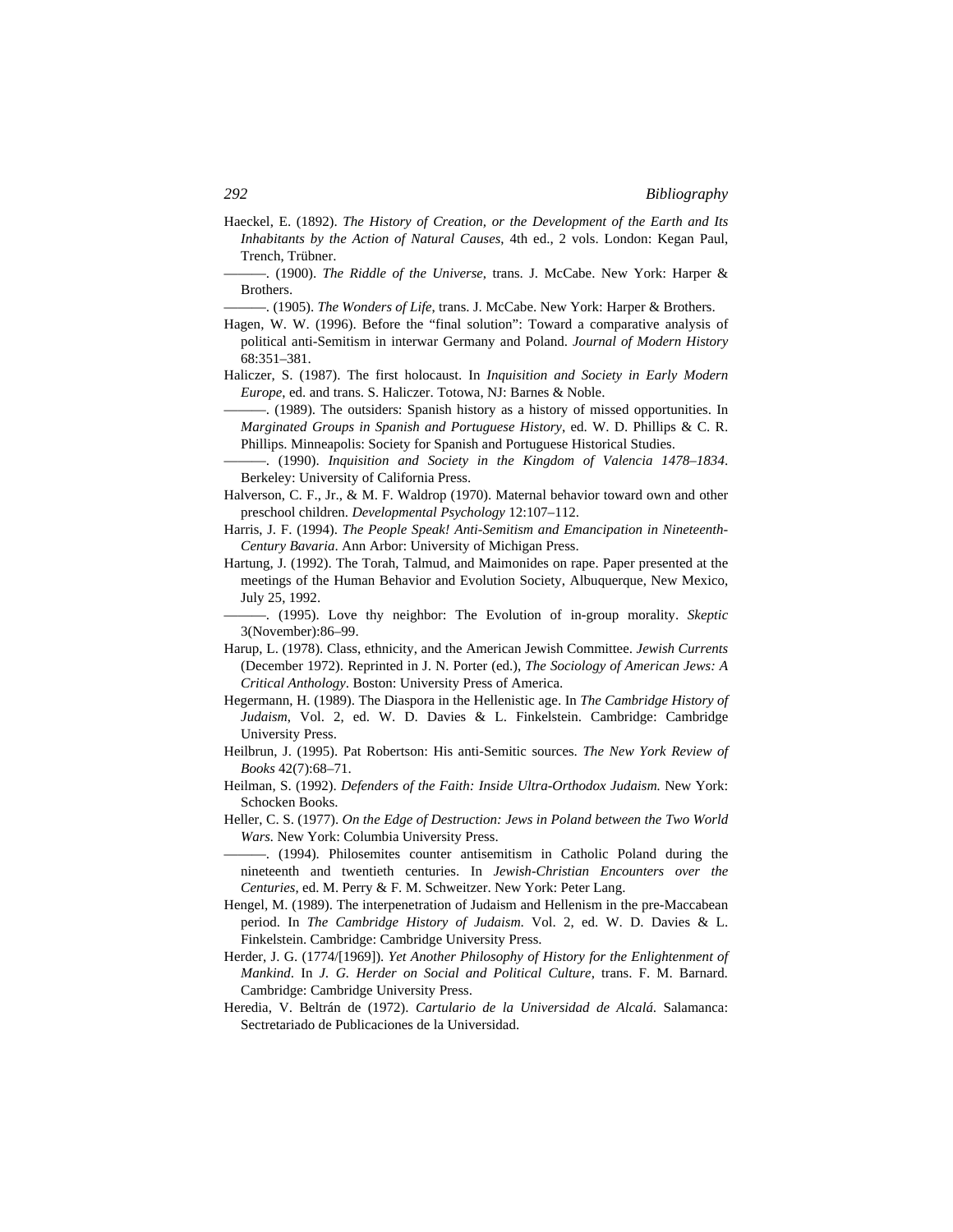- Herrnstein, R. J., & C. Murray (1994). *The Bell Curve: Intelligence and Class Structure in American Life*. New York: Free Press.
- Hertzberg, A. (1979). *Being Jewish in America*. New York: Schocken Books.
- ———. (1989). *The Jews in America: Four Centuries of an Uneasy Encounter.* New York: Simon & Schuster.
- ———. (1993a). Is anti-Semitism dying out? *New York Review of Books* 40(12):51–57.
- ———. (1993b). Letter. *New York Review of Books* 40(15):68–69.
- ———. (1995). How Jews use antisemitism. In *Antisemitism in America Today: Outspoken Experts Explode the Myths*, ed. J. A. Chanes. New York: Birch Lane Press.
- Herz, F. M., & E. J. Rosen (1982). Jewish families. In *Ethnicity and Family Therapy*, ed. M. McGoldrick, J. K. Pearce, & J. Giordano*.* New York: The Guilford Press.
- Herzl, T. (1970). *The Jewish State*, trans. H. Zohn. New York: Herzl Press.
- Heschel, S. (1994). The image of Judaism in nineteenth-century Christian New Testament scholarship in Germany. In *Jewish-Christian Encounters over the Centuries*, ed. M. Perry & F. M. Schweitzer. New York: Peter Lang.
- Hess, M. (1918). *Rome and Jerusalem: A Study in Jewish Nationalism*, trans. M. Waxman. New York: Bloch Publishing Company, 1943 edition; originally published in 1862.
- Higham, J. (1984). *Send These to Me: Immigrants in Urban America*, revised edition. Baltimore: Johns Hopkins University Press.
- Hilberg, R. (1979). *The Destruction of the European Jews.* New York: Harper Colophon.
- Hillgarth, J. N. (1976). *The Spanish Kingdoms, 1250–1516. Vol. I, 1250–1410.* Oxford: The Clarendon Press.
- ———. (1978). *The Spanish Kingdoms, 1250–1516. Vol. II, 1410–1516.* Oxford: The Clarendon Press.
- Himmelfarb, G. (1991). A letter to Robert Conquest. *Academic Questions* 4:44–48.
- Hirsch, D. H. (1995). Leaning left from the far right. *Academic Questions* 8:74–80.
- Hitler, A. (1943). *Mein Kampf*, trans. R. Manheim. Boston: Houghton Mifflin; originally published 1925–1926.
- Hogg, M. A., & D. Abrams. (1987). *Social Identifications.* New York: Routledge.
- ———. (1993). Toward a single-process uncertainty-reduction model of social motivation in groups. In *Group Motivation: Social Psychological Perspectives*, ed. M. A. Hogg & D. Abrams. London: Harvester Wheatsheaf.
- Hollerich, M. J. (1992). Eusebius as a polemical interpreter of scripture. In *Eusebius, Christianity, and Judaism*, ed. H. W. Attridge & G. Hata. Detroit: Wayne State University.
- Hopkins, B. (1983). *Death and Renewal*. Cambridge, MA: Harvard University Press.
- Hordes, S. M. (1991). The Inquisition and the Crypto-Jewish community in colonial New Spain and New Mexico. In *Cultural Encounters: The Impact of the Inquisition in Spain and the New World*. ed. M. E. Perry & A. J. Cruz. Berkeley: University of California Press.
- Horkheimer, M. & T. W. Adorno (1990). *Dialectic of Enlightenment*, trans. J. Cumming. New York: Continuum; originally published as *Dialectik der Aufklärung* in 1944.
- Horowitz, F. (1993). Speech given at the inauguration of Robert Wexler as the president of the University of Judaism in West Los Angeles. Reported in *Los Angeles Times*, February 27, B8.
- Horsley, R. (1992). Jesus and Judaism: Christian perspectives. In *Eusebius, Christianity, and Judaism*. ed. H. W. Attridge & G. Hata. Detroit: Wayne State University Press.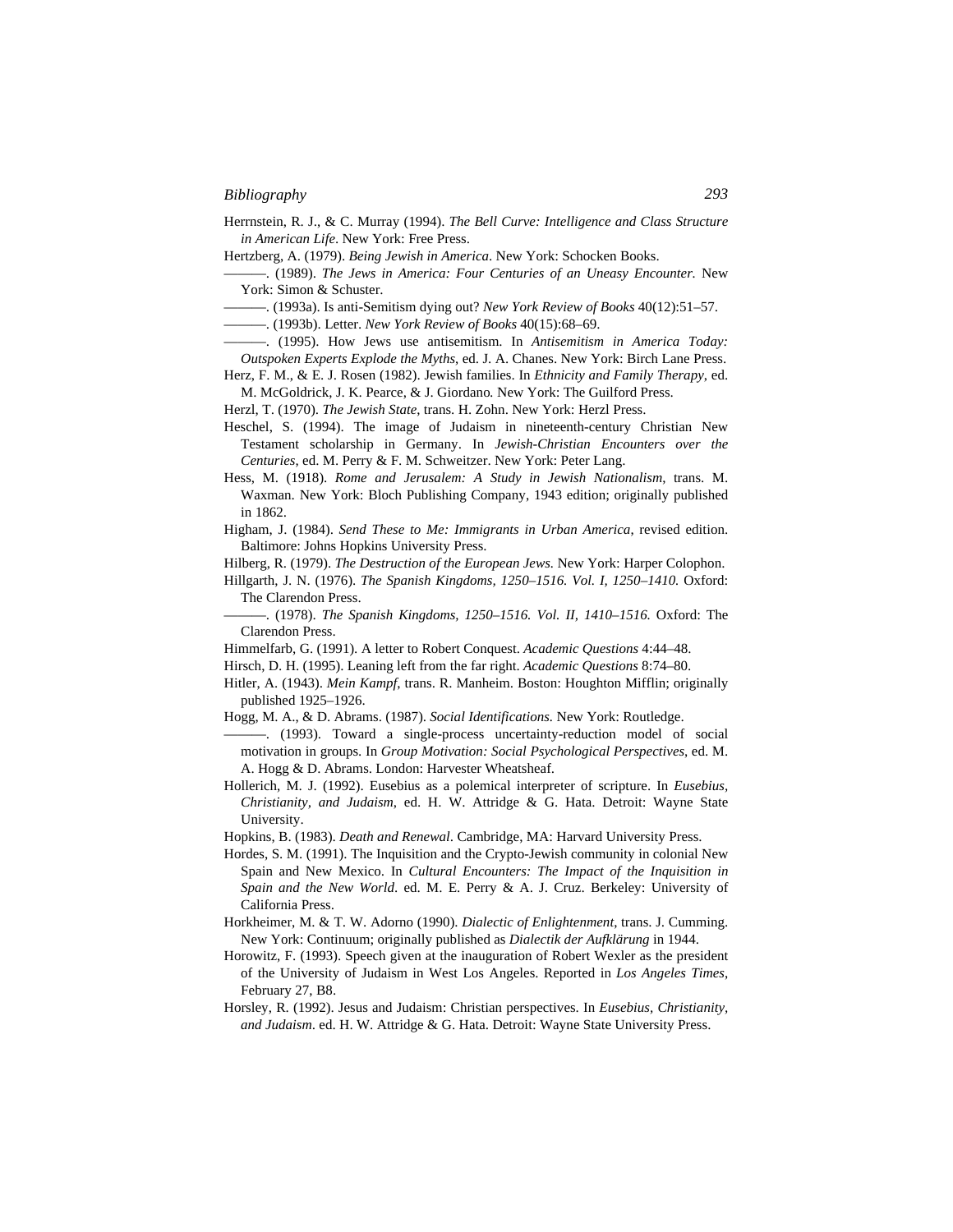- Howe, I. (1976). *The World of Our Fathers.* New York: Harcourt Brace Jovanovich.
- ———. (1978). The East European Jews and American culture. In *Jewish Life in America*, ed. G. Rosen. New York: Institute of Human Relations Press of the American Jewish Committee.
- Hundert, G. D. (1986). The implications of Jewish economic activities for Christian-Jewish relations in the Polish Commonwealth. In *The Jews in Poland*, ed. C. Abramsky, M. Jachimczyk, & A. Polonsky. London: Basil Blackwell.
- . (1992). The Jews in a Polish Private Town: The Case of Opatow in the Eigh*teenth Century.* Baltimore: Johns Hopkins University Press.
- Israel, J. I. (1985). *European Jewry in the Age of Mercantilism*. Oxford: The Clarendon Press.
- Issacs, S. D. (1974). *Jews and American Politics*. Garden City, NY: Doubleday.
- Ivers, G. (1995). *To Build a Wall: American Jews and the Separation of Church and State.* Charlottesville: University of Virginia Press.
- Jäckel, E. (1972). *Hitler's Weltanschauung: A Blueprint for Power*, trans. H. Arnold. Middletown, CT: Wesleyan University Press.
- James, H. (1907). *The American Scene.* London: Chapman and Hall.
- Johnson, G. (1986). Kin selection, socialization, and patriotism: An integrating theory. *Politics and the Life Sciences* 4:127–154.
- ———. (1995). The evolutionary origins of government and politics. In *Human Nature and Politics*, ed. J. Losco & A. Somit. Greenwich, CT: JAI Press.
- Johnson, P. (1988). *A History of the Jews.* New York: Perennial Library. (Originally published by Harper & Row, 1987).
- Johnston, L., & M. Hewstone (1990). Intergroup contact: Social identity and social cognition. In *Social Identity Theory: Constructive and Critical Advances*, ed. D. Abrams & M. A. Hogg. New York: Springer-Verlag.
- Jones, A. H. M. (1964). *The Later Roman Empire 284–602: A Social Economic and Administrative Survey*, 2 vols. Norman: University of Oklahoma Press.
- Jones, D. B. (1972). Communism and the movies: A study of film content. In *Report on Blacklisting*, Vols. I and II, ed. J. Cogley. New York: Arno Press and *New York Times*; originally published in 1956 by The Fund for the Republic, Inc.
- Jordan, W. C. (1989). *The French Monarchy and the Jews: From Philip Augustus to the Last Capetians*. Philadelphia: University of Pennsylvania Press.
- Josephus, F. (1989). *The Works of Josephus*, complete and unabridged, trans., W. Whiston. Peabody. MA: Hendrickson Publishers.
- Judge, E. H. (1992). *Easter in Kishinev: Anatomy of a Pogrom.* New York: New York University Press.
- Jung, C. G. (1961). *Memories, Dreams, Reflections*. New York: Collins.
- Juster, J. (1914). *Les Juifs dans L'Empire Romain: Leur Condition Juridique, Économique et Sociale*, 2 vols. New York: Burt Franklin
- Kagan, R. L. (1995). Article of faith? *New York Times Book Reviews* (August 27):15–16.
- Kahn, L. (1985). Heine's Jewish writer friends: Dilemmas of a generation, 1817–33. In *The Jewish Response to German Culture: From the Enlightenment to the Second World War*, ed. J. Reinharz & W. Schatzberg. Hanover, NH: University Press of New England for Clark University.
- Kamen, H. (1965). *The Spanish Inquisition.* New York: The New American Library.

<sup>———. (1985).</sup> *Inquisition and Society in Spain in the Sixteenth and Seventeenth Centuries.* Bloomington: Indiana University Press.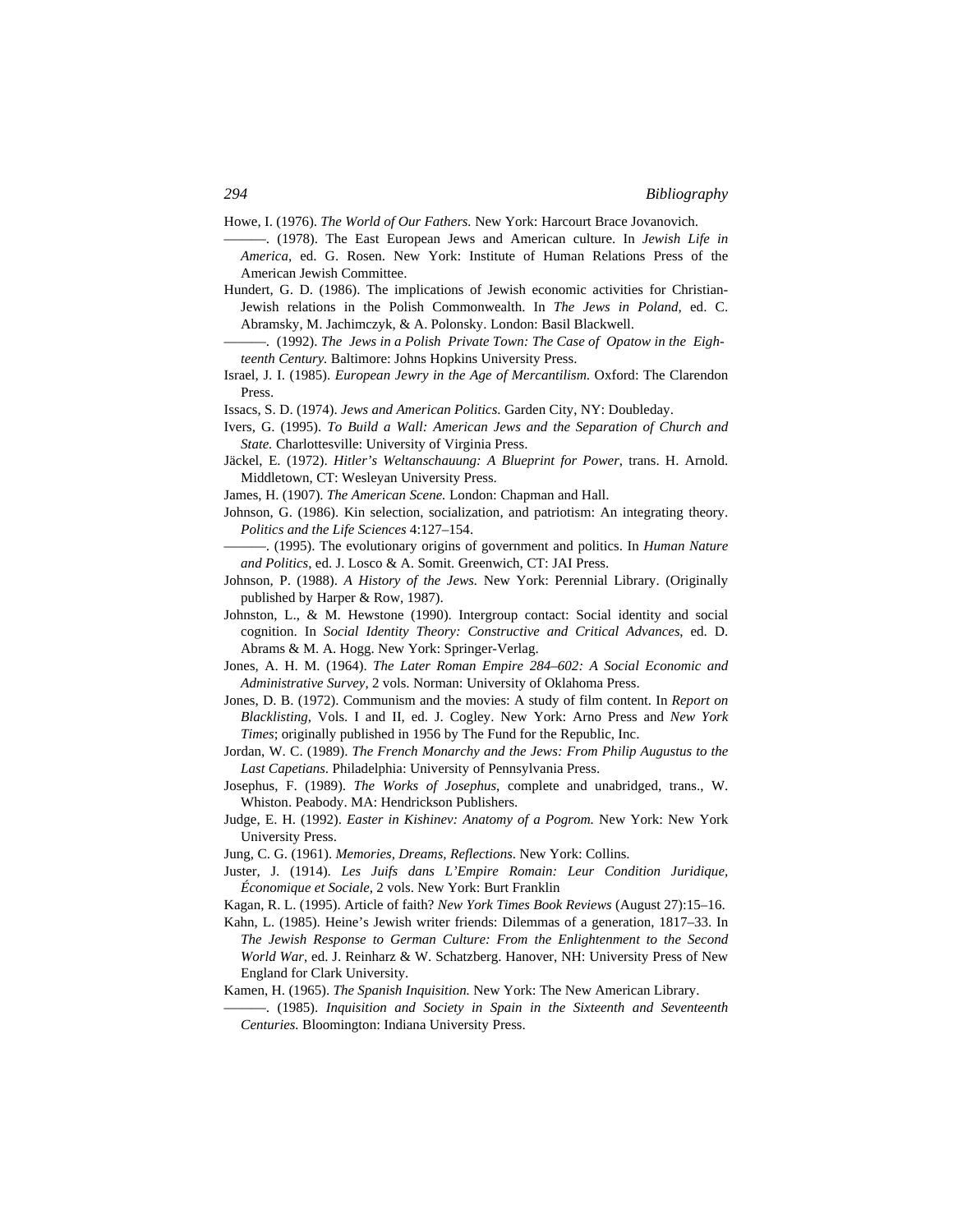- Kamen, R. M. (1985). *Growing Up Hasidic: Education and Socialization in the Hasidic Community.* New York: AMS Press.
- Kant, I. (1960). *Religion within the Limits of Reason Alone*, trans. T. M. Greene & H. H. Hudson. 2nd ed. LaSalle, IL: The Open Court Publishing Co.; originally published in 1793.
- Kaplan, M. A. (1983). For love or money: The marriage strategies of Jews in Imperial Germany. *Leo Baeck Institute Yearbook* 28:263–300.
- ———. (1986). Women and tradition in the German-Jewish family. In *The Jewish Family: Myths and Reality*, ed. S. M. Cohen & P. E. Hyman*.* New York Holmes & Meier.
- Kaplan, Mordecai (1967). *Judaism as a Civilization.* New York: Schocken Books; originally published 1934.
- Kaplan, Y. (1989). *From Christianity to Judaism: The Story of Isaac Orobio de Castro*, trans. R. Loewe. Oxford: Oxford University Press for the Littman Library.
- Katz, J. (1961a). *Tradition and Crisis: Jewish Society at the End of the Middle Ages.* New York: Free Press of Glencoe.
- ———. (1961b). *Exclusiveness and Tolerance.* Oxford: Oxford University Press.
- ———. (1973). *Out of the Ghetto: The Social Background of Jewish Emancipation, 1770–1870.* Cambridge, MA: Harvard University Press.
- ———. (1979). Zionism and anti-Semitism. *Commentary* 67:46–52.
- ———. (1983). Misreadings of anti-Semitism. *Commentary* 76(1):39–44.
- ———. (1985). German culture and the Jews. In *The Jewish Response to German Culture: From the Enlightenment to the Second World War*, ed. J. Reinharz & W. Schatzberg. Hanover, NH: University Press of New England for Clark University.
- ———. (1986a). *The Dark Side of Genius: Richard Wagner's Anti-Semitism.* Hanover, NH: The University Press of New England for Brandeis University.
- ———. (1986b). *Jewish Emancipation and Self-Emancipation.* Philadelphia: Jewish Publication Society of America.
- ———. (1996). Leaving the ghetto. *Commentary* 101(2):29–34.
- Katz, S. T. (1991). 1918 and after: The role of racial anti-Semitism in the Nazi analysis of the Weimar Republic. In *Anti-Semitism in Times of Crisis*, ed. S. L. Gilman & S. T. Katz. New York: New York University Press.
- Kerrigan, A. (1952). *St. Cyril of Alexandria: Interpretations of the Old Testament.* Rome: Pontifico Instituto Biblico.
- Kevles, D. (1985). *In the Name of Eugenics: Genetics and the Uses of Human Heredity*. New York: Knopf.
- Kieniewicz, S. (1986). Polish society and the Jewish problem in the nineteenth century. In *The Jews in Poland*, ed. C. Abramsky, M. Jachimczyk, & A. Polonsky. London: Basil Blackwell.
- Klehr, H. (1978). *Communist Cadre: The Social Background of the American Communist Party Elite*. Stanford, CA: Hoover Institution Press.
- Klehr, H., J. E. Haynes, & F. I. Firsov (1995). *The Secret World of American Communism*, Russian documents translated by T. D. Sergay. New Haven: Yale University Press.
- Klein, D. B. (1981). *Jewish Origins of the Psychoanalytic Movement*. New York: Praeger Publishers.

Klein Halevi, Y. (1996). Zionism, phase II. *The Jerusalem Report* (December 26):12–18. Knowles, D., & D. Obolensky (1968). *The Middle Ages*. New York: McGraw-Hill.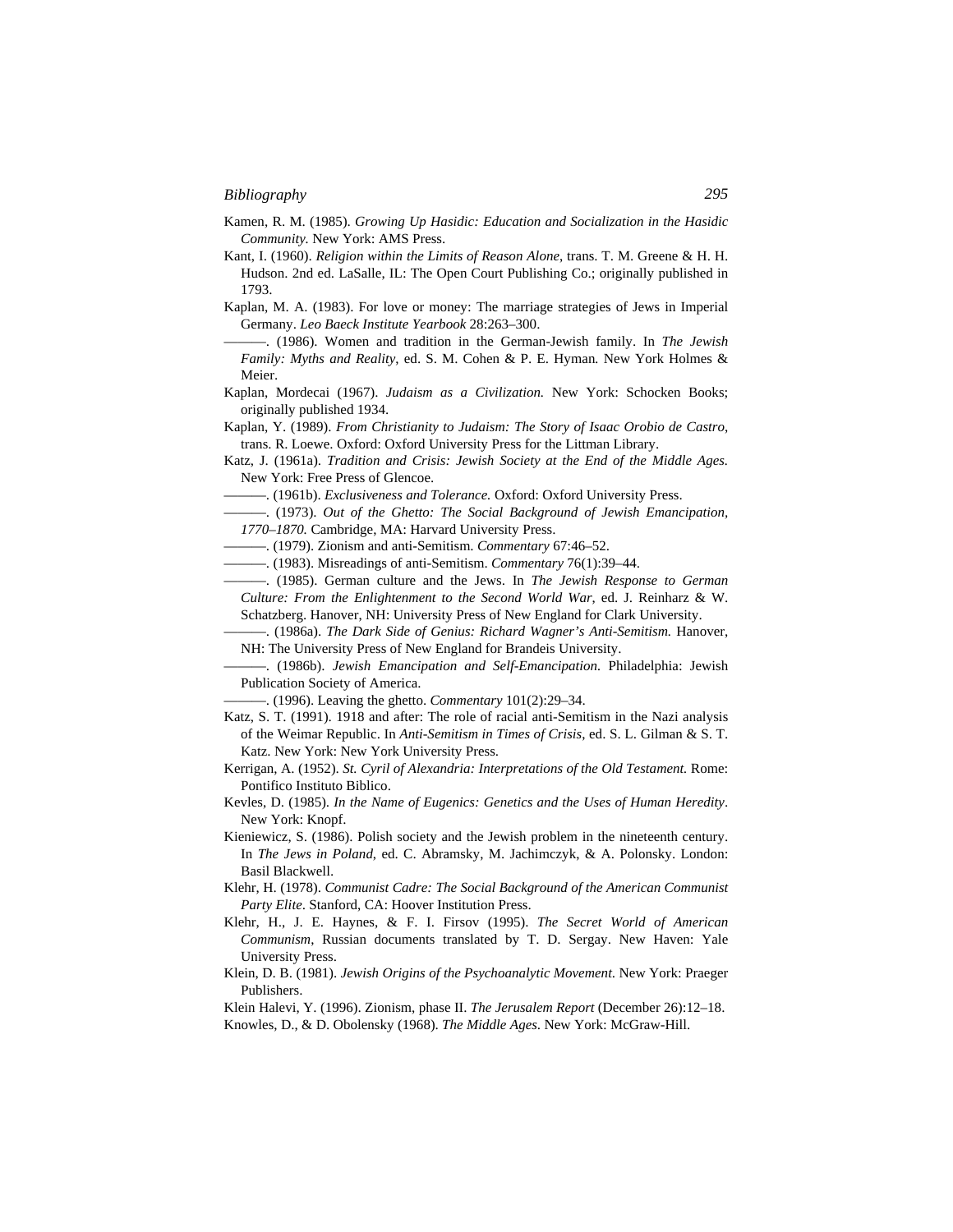- Koch, H. W. (1976). *The Hitler Youth: Origins and Development 1922–45.* New York: Stein & Day.
- Koestler, A. (1971). *The Case of the Midwife Toad*. New York: Random House.
- ———. (1976). *The Thirteenth Tribe: The Khazar Empire and Its Heritage*. New York: Random House.
- Kohler, K. (1918). *Jewish Theology*. New York: KTAV Publishing House, Inc (republished in 1968).
- Kohler, L., & H. Saner (1992). *Hannah Arendt/Karl Jaspers: Correspondence, 1926– 1969*, trans. Robert Kimber and Rita Kimber. New York: Harcourt Brace Jovanovich.
- Kornberg, R. (1993). *Theodore Herzl: From Assimilation to Zionism*. Bloomington: Indiana University Press.
- Kosmin, B. A., S. Goldstein, J. Waksberg, N. Lerer, A. Keysar, & J. Scheckner (1991). *Highlights of the CJF 1990 National Jewish Population Survey.* New York: Council of Jewish Federations.
- Kostyrchenko, G. (1995). *Out of the Red Shadows: Anti-Semitism in Stalin's Russia*. Amherst, NY: Prometheus Books.
- Kotkin, J. (1993). *Tribes: How Race, Religion and Identity Determine Success in the New Global Economy*. New York: Random House.
- Kozodoy, N. (1992). In memoriam: Lucy S. Dawidowicz. *Commentary,* 93(5):35–40.
- Krausnick, H. (1968). The persecution of the Jews. In *Anatomy of the SS State*, ed. H. Krausnick, H. Buchheim, M. Broszat, & H. Jacobsen, trans. D. Long. New York: Walker.
- Krebs, D. L., K. Denton, & N. C. Higgins. (1988). On the evolution of self-knowledge and self-deception. In *Sociobiological Perspectives on Human Development*, ed. K. B. MacDonald. New York: Springer-Verlag.
- Kren, G. M., & L. Rappaport (1980). *The Holocaust and the Crisis of Human Behavior.*  New York: Holmes & Meier.
- Kulakow, A. (1996). You don't have to be Jewish. (But if you're a young screenwriter, it doesn't hurt). *Moment* 21(4):43.
- Landau, D. (1993). *Piety and Power: The World of Jewish Fundamentalism.* New York: Hill and Wang.
- Landmann, M. (1984). Critique of reason: Max Weber to Jürgen Habermas. In *Foundations of the Frankfurt School of Social Research*, ed. J. Marcus & Z. Tar. New Brunswick, NJ: Transaction Books.
- Langmuir, G. I. (1980). Medieval anti-Semitism. In *The Holocaust: Ideology, Bureaucracy, and Genocide*, ed. H. Friedlander & S. Milton. Milwood, NY: Kraus International Publications.
- Laqueur, W. (1972). *A History of Zionism*. New York: Holt, Rinehart, and Winston.
- ———. (1974). *Weimar: A Cultural History 1918–1933*. London: Weidenfeld and Nicolson.
- Lawrence, C. H. (1994). *The Friars: The Impact of the Early Mendicant Movement on Western Culture.* London: Longman.
- Lazar, M. (1991a). The lamb and the scapegoat: The de-humanization of the Jews in medieval propaganda imagery. In *Anti-Semitism in Times of Crisis*, ed. S. L. Gilman & S. T. Katz. New York: New York University Press.
	- -. (1991b). Scorched parchments and tortured memories: The "Jewishness" of the Anussim (Crypto-Jews). In *Cultural Encounters: The Impact of the Inquisition in*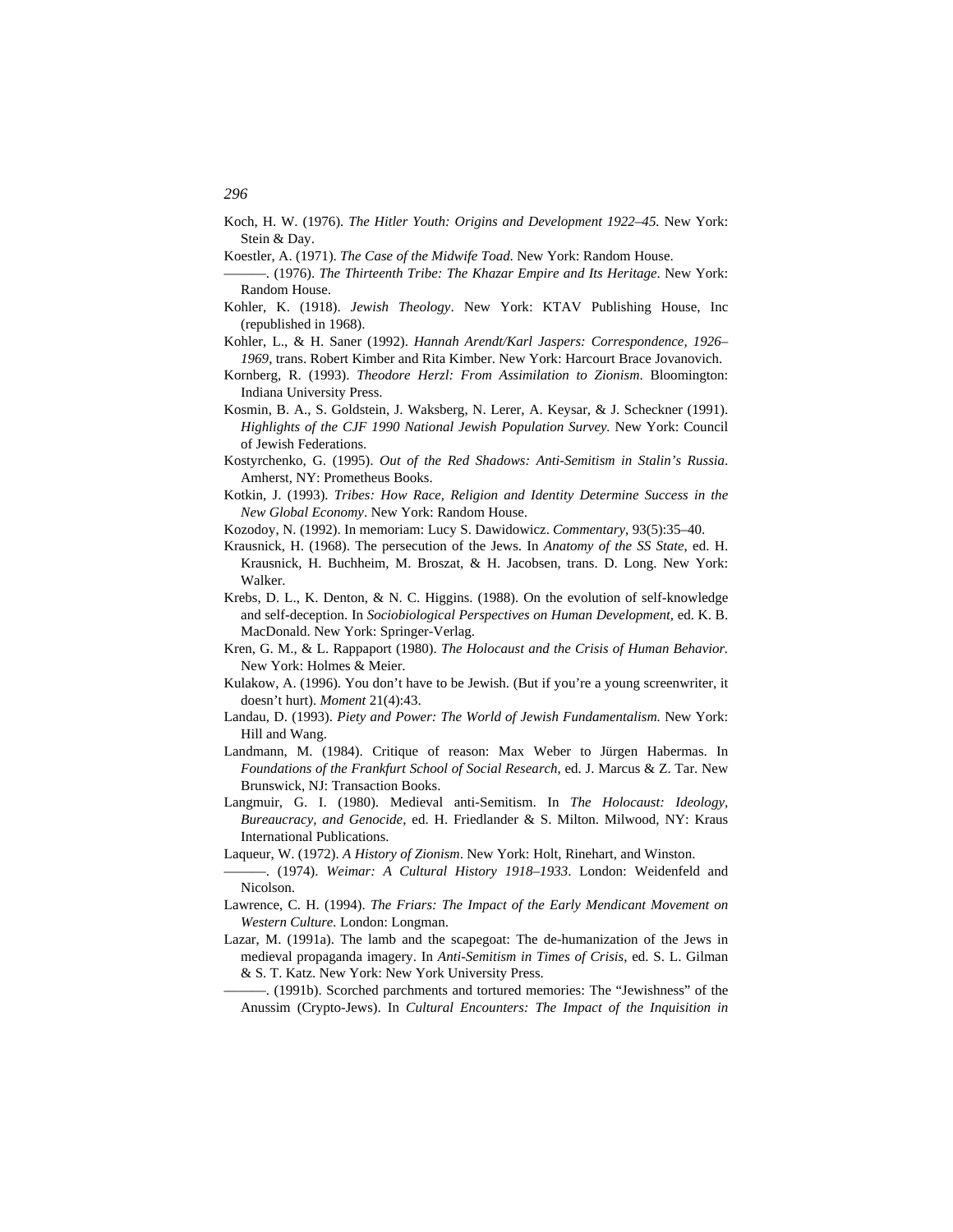*Spain and the New World*. ed. M. E. Perry & A. J. Cruz. Berkeley: University of California Press.

- Lazarus, M. (1900). *The Ethics of Judaism*, trans. H. Szold. Philadelphia: Jewish Publication Society of America.
- Lea, C. H. (1906–1907). *History of the Inquisition of Spain*. 4 vols. New York: American Scholar Publications, reprinted in 1966.
- Lefkowitz, M. R. (1993). Ethnocentric history from Aristobulus to Bernal. *Academic Questions* 6:12–20.
- Lenz, F. (1931). The inheritance of intellectual gifts. In *Human Heredity*, ed. E. Baur, E. Fischer, & F. Lenz, trans. E. & C. Paul. New York: Macmillan.
- Leon, H. J. (1960). *The Jews of Ancient Rome.* Philadelphia: Jewish Publication Society.
- Lerner, M., & C. West (1995). *Jews and Blacks: Let the Healing Begin.* New York: Grosset/Putnam.
- Lerner, R. M. (1992). *Final Solutions: Biology, Prejudice, and Genocide*. University Park: Pennsylvania State University.
- Leroy, B. (1985). *The Jews of Navarre*. Jerusalem: Magnes Press, Hebrew University.
- Levenson, A. (1989). Reform attitudes, in the past, toward intermarriage. *Judaism* 38:320–332.
- Levin, N. (1977). *While Messiah Tarried: Jewish Socialist Movements, 1871–1917*. New York: Schocken Books.
- ———. (1988). *The Jews in the Soviet Union since 1917: Paradox of Survival*, Vols. I & II. New York: New York University Press.
- LeVine, R. A., & D. T. Campbell (1972). *Ethnocentrism: Theories of Conflict Resolution.* New York: Wiley.
- Levine, S. V. (1989). Life in the cults. In *Cults and New Religious Movements: A Report of the American Psychiatric Association*, ed. M. Galanter. Washington, DC: American Psychiatric Association.
- Levy, R. S. (1975). *The Downfall of the Anti-Semitic Political Parties in Imperial Germany*. New Haven: Yale University Press.
- Lewis, B. (1984). *The Jews of Islam.* Princeton, NJ: Princeton University Press.
- Lichten, J. (1986). Notes on the assimilation and acculturation of Jews in Poland, 1863– 1943. In *The Jews in Poland*, ed. C. Abramsky, M. Jachimczyk, & A. Polonsky. London: Basil Blackwell.
- Lichter, S. R., L. S. Lichter, & S. Rothman (1994). *Prime Time: How TV Portrays American Culture.* Washington, DC: Regnery.
- Lichter, S. R., S. Rothman, & L. S. Lichter (1986). *The Media Elite.* Bethesda, MD: Adler & Adler.
- Lieberman, S., & M. Weinfeld (1978). Demographic trends and Jewish survival. *Midstream* 24(November):9–19.
- Liebman, A. (1979). *Jews and the Left.* New York: John Wiley & Sons.
- Liebman, C. (1973). *The Ambivalent American Jew: Politics, Religion, and Family in American Jewish Life.* Philadelphia: Jewish Publication Society of America.
- Lilienthal, A. M. (1953). *What Price Israel?* Chicago: Henry Regnery Co.
- ———. (1978). *The Zionist Connection: What Price Peace?* New York: Dodd, Mead.
- Lilla, M. (1995). The riddle of Walter Benjamin. *New York Review of Books* 42(9):37– 42.
- Lind, M. (1995a). Rev. Robertson's grand international conspiracy theory. *The New York Review of Books* 42(2):21–25.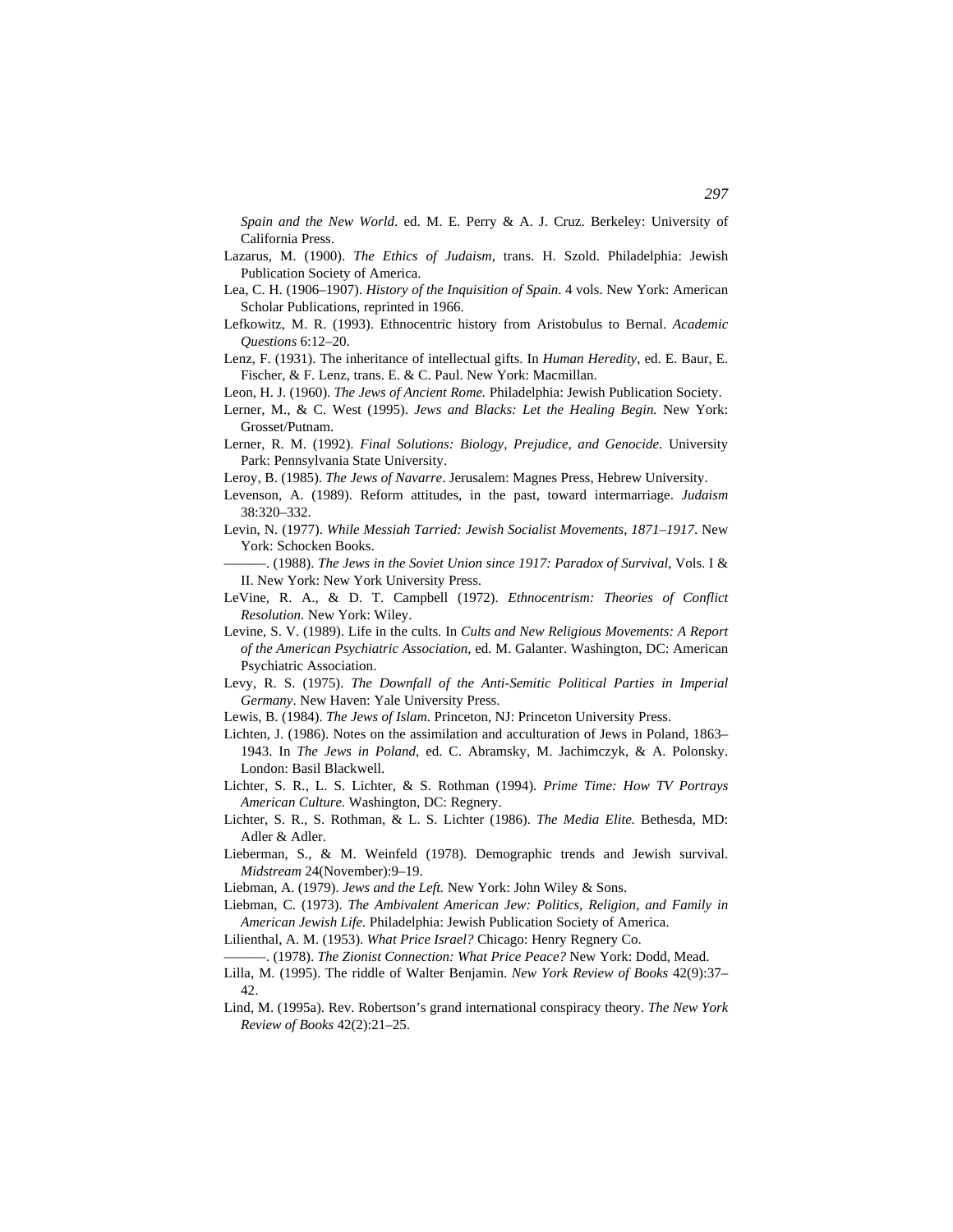- ———. (1995b). On Pat Robertson: His defenders. *The New York Review of Books*  42(7):67–68.
- Lindemann, A. S. (1991). *The Jew Accused: Three Anti-Semitic Affairs (Dreyfus, Beilis, Frank) 1894–1915.* New York: Cambridge University Press.
- ———. (1997). *Esau's Tears: Modern Anti-Semitism and the Rise of the Jews*. New York: Cambridge University Press.
- Lipset, S. M., & E. Raab (1995). *Jews and the New American Scene.* Cambridge: Harvard University Press.
- Litman, J. (1984). *The Economic Role of Jews in Medieval Poland: The Contribution of Yitzhak Schipper.* Lanham, MD: University Press of America.
- Loewenberg, P. (1979). Walther Rathenau and the tensions of Wilhelmine society. In *Jews and Germans from 1860 to 1933: The Problematic Symbiosis*, ed. D. Bronsen. Heidelberg: Carl Winter Universitätsverlag.
- Longhurst, J. E. (1964). *The Age of Torquemada*. 2nd ed. Lawrence, KS: Coronado Press.
- Lorenz, K. (1966). *On Aggression*. London: Methuen.
- Lowenstein, S. M. (1981). Involuntary limitation of fertility in nineteenth century Bavarian Jewry. In *Modern Jewish Fertility*, ed. P. Ritterband. Leiden: E. J. Brill.
	- ———. (1983). Jewish residential concentration in post-emancipation Germany. *Leo Baeck Institute Yearbook* 28:471–495.
	- ———. (1989). *Frankfurt on the Hudson: The German-Jewish Community of Washington Heights, 1933–1983, Its Structure and Culture*. Detroit: Wayne State University Press.

———. (1992). *The Mechanics of Change: Essays in the Social History of German Jewry.* Atlanta: Scholars Press.

- Luchaire, A. (1912). *Social France at the Time of Philip Augustus.* New York: Frederick Ungar.
- Lynch, J. H. (1992). *The Medieval Church.* London: Longman.
- Lynn, R. (1987). The intelligence of the Mongoloids: A psychometric, evolutionary and neurological theory. *Personality and Individual Differences* 8:813–844.
- Lyons, P. (1982). *Philadelphia Communists, 1936–1956*. Philadelphia: Temple University Press.
- Maccoby, H. (1982). *Judaism on Trial: Jewish-Christian Disputations in the Middle Ages.* Rutherford, NJ: Fairleigh Dickinson University Press.
- MacDonald, K. B. (1983). Production, social controls and ideology: Toward a sociobiology of the phenotype. *Journal of Social and Biological Structures* 6:297– 317.
- ———. (1988a). *Social and Personality Development: An Evolutionary Synthesis.* New York: Plenum.
- -. (1988b). The interfaces between sociobiology and developmental psychology. In *Sociobiological Perspectives on Human Development*, ed. K. B. MacDonald. New York: Springer-Verlag.
- ———. (1990). Mechanisms of sexual egalitarianism in Western Europe. *Ethology and Sociobiology* 11:195–238.
- -. (1991). A perspective on Darwinian psychology: Domain-general mechanisms, plasticity, and individual differences. *Ethology and Sociobiology* 12:449–480.
- ———. (1992). Warmth as a developmental construct: An evolutionary analysis. *Child Development* 63:753–773.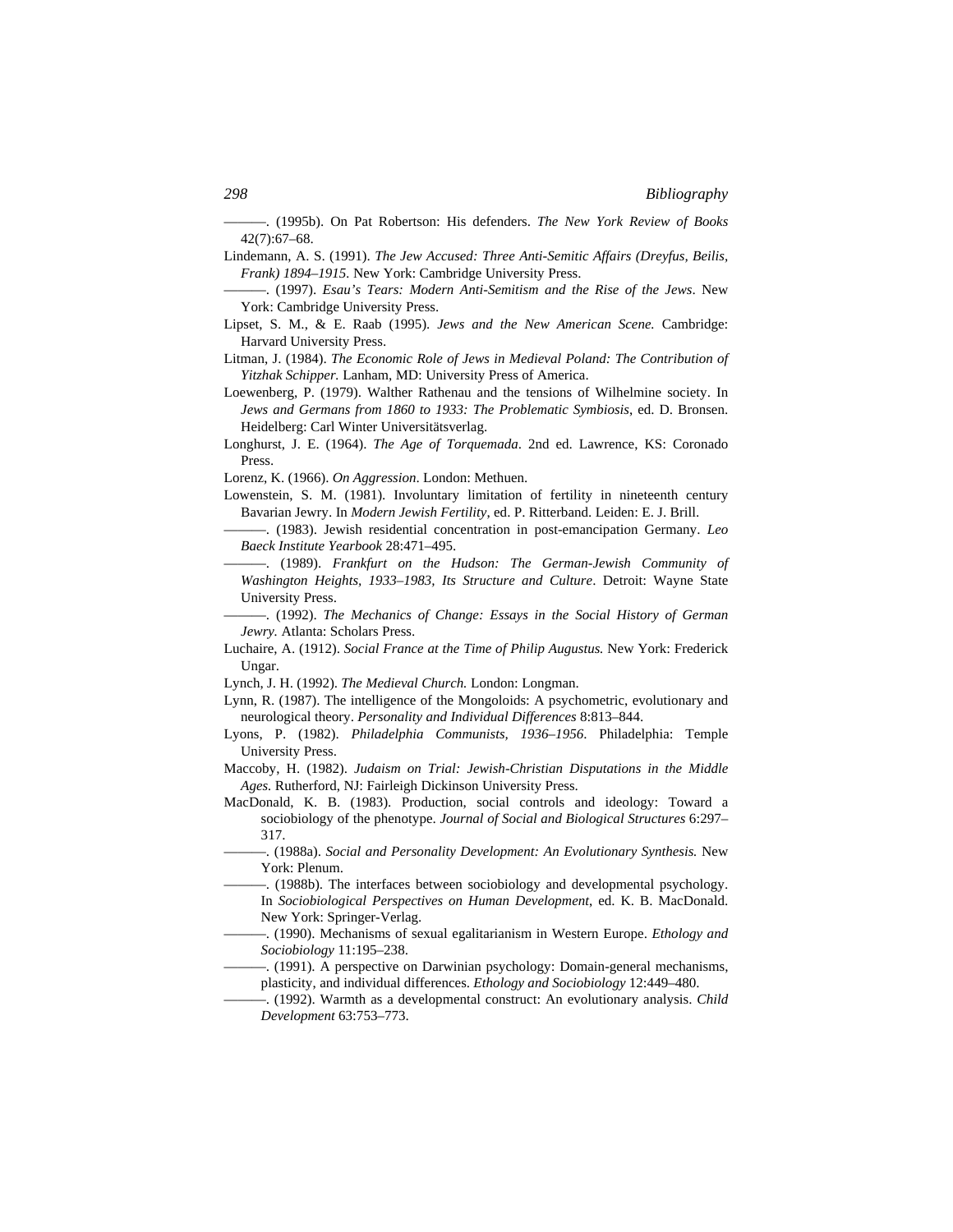———. (1993). Parent-child play: An evolutionary analysis. In *Parent-child Play: Descriptions and Implications*, ed. K. B. MacDonald. Albany: State University of New York Press.

- ———. (1994). *A People that Shall Dwell Alone: Judaism as a Group Evolutionary Strategy.* Westport, CT: Praeger.
- ———. (1995a). Evolution, the five-factor model, and levels of personality. *Journal of Personality* 63:525–567.
- -. (1995b). The Establishment and Maintenance of Socially Imposed Monogamy in Western Europe. *Politics and Life Sciences* 14:3–46.
- -. (1997a). The Coherence of Individual Development: An Evolutionary Perspective on Children's Internalization of Cultural Values. In *Parenting Strategies and Children's Internalization of Values: A Handbook of Theoretical and Research Perspectives*, ed. J. E. Grusec & L. Kuczynski. New York: Wiley.
- ———. (1998). Jewish involvement in shaping United States immigration policy, 1881– 1965. *Population and Environment*, in press.

MacMullen, R. (1969). *Constantine*. New York: Dial Press.

- Magill, S. (1979). Defense and introspection: German Jewry, 1914. In *Jews and Germans from 1860 to 1933: The Problematic Symbiosis*, ed. D. Bronsen. Heidelberg: Carl Winter Universitätsverlag.
- Marciano, T. D. (1981). Families and cults. *Marriage and Family Review* 4:101–118.
- Marcus, I. G. (1981). *Piety and Society: The Jewish Pietists of Medieval Germany*. Leiden: E. J. Brill.
- Marcus, J. (1983). *Social and Political History of the Jews in Poland, 1919–1939.* Berlin: Moulton Publishers.
- Marcus, J., & Z. Tar (1986). The Judaic elements in the teachings of the Frankfurt School. *Leo Baeck Institute Year Book* 21:339–353.
- Marcus, J. R. (1993). *United States Jewry 1776–1985*, Vol. IV. Detroit: Wayne State University Press.
- Marx, K. (1975). On the Jewish question. In *Karl Marx and Frederick Engels: Collected Works*, Vol. 3. New York: International Publishers; originally published 1843.
- Maser, W. (1974). *Hitler's Letters and Notes*, trans. A. Pomerans. London: Heinemann.
- Massing, P. W. (1949). *Rehearsal for Destruction: A Study of Political Anti-Semitism in Imperial Germany*. Publication No. II of American Jewish Committee Social Studies Series. New York: Harper & Brothers.
- Mayer, A. J. (1988). *Why Did the Heavens Not Darken? The "Final Solution" in History.* New York: Pantheon.
- Mayer, E. (1979). *From Suburb to Shtetl: The Jews of Boro Park*. Philadelphia: Temple University Press.
- McCullough, W. S. (1975). *The History and Literature of the Palestinian Jews from Cyrus to Herod*. Toronto: University of Toronto Press.
- McKnight, S. (1991). *A Light Among the Gentiles: Jewish Missionary Activity in the Second Temple Period.* Minneapolis: Fortress Press.
- Medding, P. Y., G. A. Tobin, S. B. Fishman, & M. Rimor (1992). Jewish identity in conversionary and mixed marriages. *American Jewish Year Book, 1992.* New York: American Jewish Committee.
- Medved, M. (1996). Is Hollywood too Jewish? *Moment* 21(4):36–42.
- Mehler, B. (1984a). Eugenics: Racist ideology makes. *The Guardian Weekly News*, August 24, 1984.
- ———. (1984b). The new eugenics: Academic racism in the U. S. A. today. *Israel*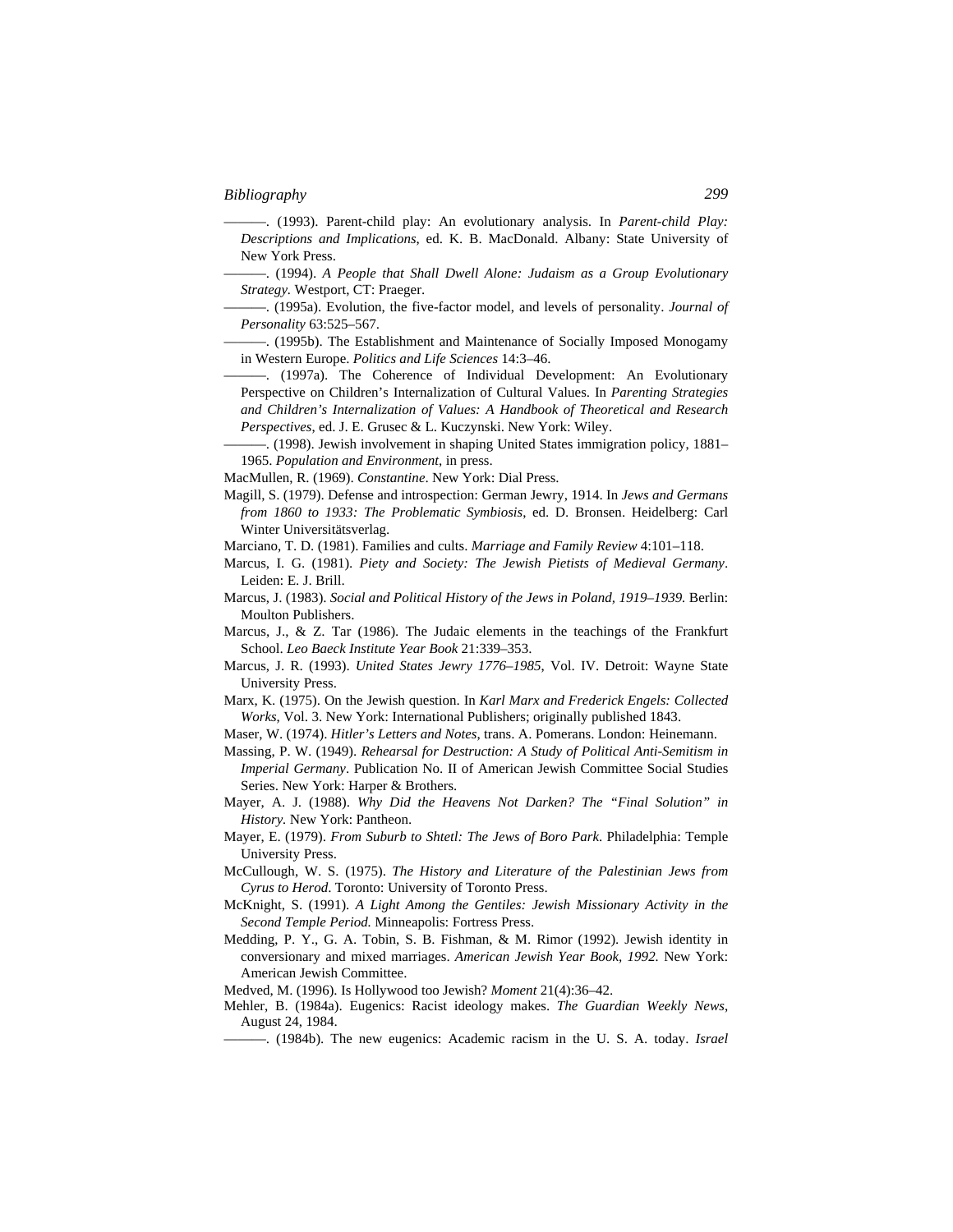*Horizons*, January/February.

Memmi, A. (1966). *The Liberation of the Jew.* New York: Orion Press.

- Mendelsohn, E. (1986). Interwar Poland: good for the Jews or bad for the Jews? In *The Jews in Poland*, ed. C. Abramsky, M. Jachimczyk, & A. Polonsky. London: Basil Blackwell.
- Meyer, M. A. (1988). *Response to Modernity: A History of the Reform Movement in Judaism.* New York: Oxford University Press.
- ———. (1989). Anti-Semitism and Jewish identity. *Commentary* (November):35–40.
- Meyerson, M. D. (1997). Review of Norman Roth's *Conversion, Inquisition, and the Expulsion of the Jews from Spain. American Historical Review* (February): 97–98.
- Michael, R. (1994). Antisemitism and the Church Fathers. In *Jewish-Christian Encounters over the Centuries*, ed. M. Perry & F. M. Schweitzer. New York: Peter Lang.
- Miller, N., M. B. Brewer, & K. Edwards (1985). Cooperative interaction in desegregated settings: A laboratory analogue. *Journal of Social Issues* 41:63–79.
- Mintz, J. R. (1992). *Hasidic People: A Place in the New World.* Cambridge: Harvard University Press.
- Mishkinsky, M. (1968). The Jewish labor movement and European socialism. *Cahiers d'Histoire Mondiale* 11:284–296.
- Moore, G. F. (1927–1930). *Judaism in the First Centuries of the Christian Era: The Age of the Tannaim*, 2 vols*.* Cambridge, MA: Harvard University Press.
- Morrell, J., & A. Thackray (1981). *Gentleman of Science.* Oxford: Oxford University Press.
- Morton, F. (1961). *The Rothschilds*. New York: Atheneum.
- Mosse, G. L. (1964). *The Crisis of German Ideology: The Intellectual Origins of the Third Reich.* New York: Grosset & Dunlap.
- ———. (1970). *Germans and Jews: The Right, the Left, and the Search for a "Third Force" in Pre-Nazi Germany*. New York: Howard Fertig.
- ———. (1985). Jewish emancipation: Between *Bildung* and respectability. In *The Jewish Response to German Culture: From the Enlightenment to the Second World War*, ed. J. Reinharz & W. Schatzberg. Hanover, NH: University Press of New England for Clark University.

- Mosse, W. E. (1985). Wilhelm II and the *Kaiserjuden*: A problematical encounter. In *The Jewish Response to German Culture: From the Enlightenment to the Second World War*, ed. J. Reinharz & W. Schatzberg. Hanover, NH: University Press of New England for Clark University.
	- ———. (1987). *Jews in the German Economy: The German-Jewish Economic Élite 1820–1935.* Oxford: Clarendon Press.
- ———. (1989). *The German-Jewish Economic Élite 1820–1935: A Socio-cultural Profile*. Oxford: Clarendon Press.
- Mourant, A. E., A. C. Kopec, & K. Domaniewska-Sobczak (1978). *The Genetics of the Jews.* Oxford: Clarendon Press.
- Muhlstein, A. (1981). *Baron James*. New York: Vendome Press.
- Mullen, B. (1991). Group composition, salience, and cognitive representations: The phenomenology of being in a group. *Journal of Experimental Psychology* 27:297– 323.

<sup>———. (1987).</sup> *Masses and Man: Nationalist and Fascist Origins of Reality*. Detroit, MI: Free Press.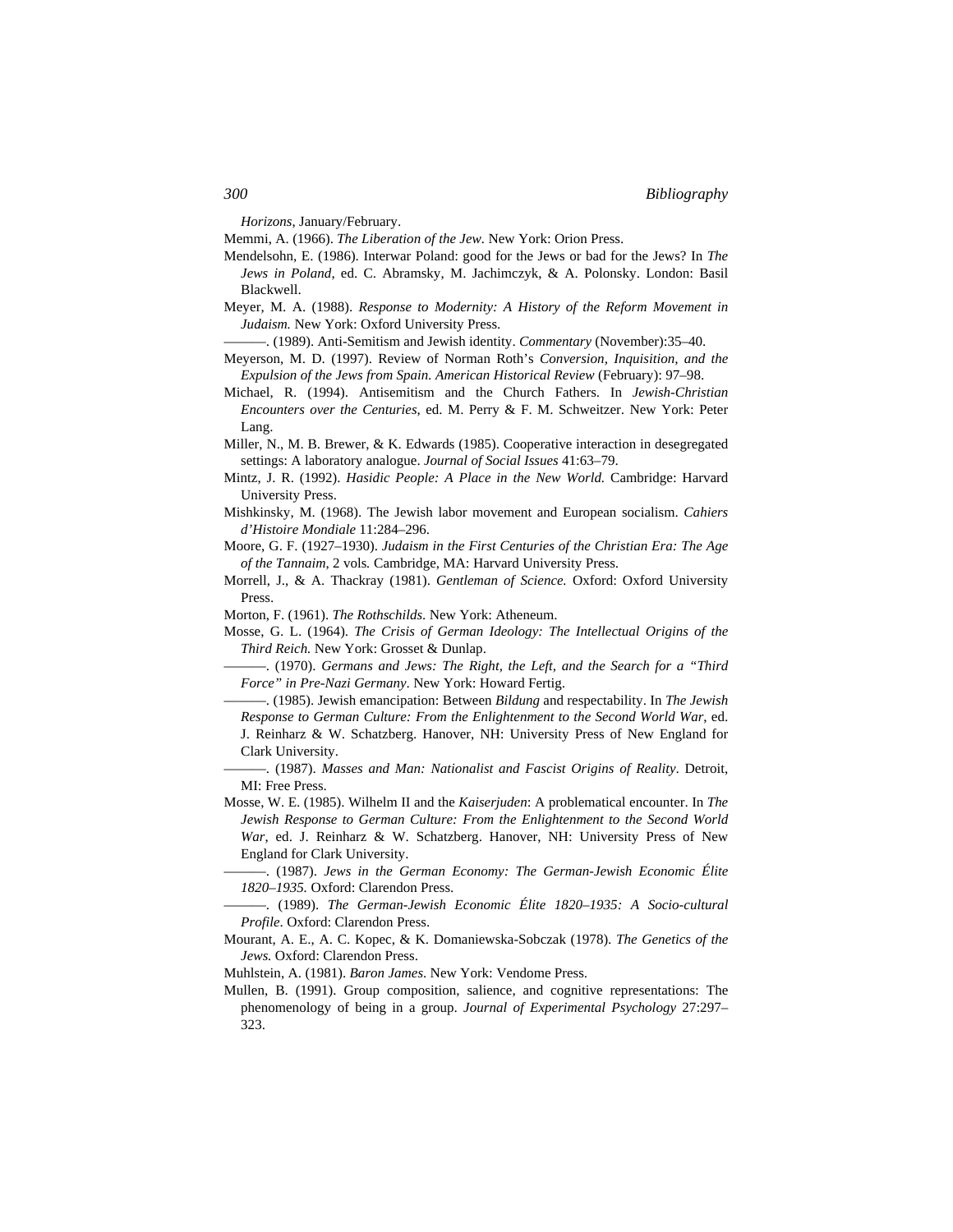- Mullen, B., & L. Hu (1989). Perceptions of in-group and out-group variability: A metaanalytic integration. *Basic and Applied Social Psychology* 10:233–252.
- Nadell, P. S. (1984). From shtetl to border: Eastern European Jewish emigrants and the "agents" system, 1869–1914. In *Studies in the American Jewish Experience II*, ed. J. R. Marcus & A. J. Peck*.* Lanham, MD: University Press of America.
- Namier, L. B. (1934). Introduction to Arthur Ruppin's "The Jews in the Modern World." London: Macmillan, 1934, reprinted by Arno Press (New York: 1973).
- Navasky, V. (1980). *Naming Names.* New York: Viking.
- Netanyahu, B. (1966). *The Marranos of Spain*. New York: American Academy for Jewish Research.
- ———. (1979–1980). Américo Castro and his view of the origins of the puerza de sangre. *Proceedings of the American Academy for Jewish Research* 36–37:397–457.
- ———. (1995). *The Origins of the Inquisition in 15th-Century Spain*. New York: Random House.
- Neuman, A. A. (1969). *The Jews in Spain: Their Political and Cultural Life during the Middle Ages*, Vols. I & II. New York: Octagon Books (originally published 1942).
- Neuringer, S. M. (1971). *American Jewry and United States Immigration Policy, 1881– 1953*. Ph.D. Dissertation, University of Wisconsin-Madison. Ann Arbor, MI: University Microfilms; reprinted by Arno Press (New York), 1980.
- Neusner, J. (1965). *History and Torah: Essays on Jewish Learning*. New York: Schocken Books.
- ———. (1986). *Judaism, Christianity, and Zoroastrianism in Talmudic Babylonia.* Lanham, MD: University Press of America.
- ———. (1987). *Judaism and Christianity in the Age of Constantine: History, Messiah, Israel, and the Initial Confrontation.* Chicago: University of Chicago Press.
- ———. (1993). *Conservative, American, and Jewish: I Wouldn't Have It Any Other Way.* LaFayette, LA: Huntingdon House Publishers.
- Nicosia, F. R. (1985). *The Third Reich and the Palestine Question.* Austin: University of Texas Press.
- Niewyk, D. L. (1971). *Socialist, Anti-Semite and Jew: German Social Democracy Confreonts the Problem of Anti-Semitism 1918–1933.* Baton Rouge: Louisiana State University Press.
- ———. (1980). *The Jews in Weimar Germany*. Baton Rouge: Louisiana State University Press.
- Nini, Y. (1991). *The Jews of the Yemen 1800–1914*, trans. H. Galai. Chur, Switzerland: Harwood Academic Publishers.
- Nolte, E. (1987). *Der Europaische Burgerkrieg 1917–1945: Nationalsozialismus und Bolschewismus.* Berlin: Propylean Verlag.
- Norden, E. (1995). An unsung Jewish prophet. *Commentary* 99(4):37–43.
- Novick, P. (1988). *That Noble Dream: The "Objectivity Question" and the American Historical Profession.* New York: Cambridge University Press.
- Öhman, A. (1993). Fear and anxiety as emotional phenomena: Clinical phenomenology, evolutionary perspectives, and information-processing mechanisms. In *Handbook of Emotions*, ed. M. Lewis & J. M. Haviland*.* New York: Guilford Press.
- Oliver, R. P. (1981). *America's Decline: The Education of a Conservative.* London: Londinium Press.
- Ortiz, A. D. (1965). Historical research on the Spanish Conversos in the last 15 years. In *Collected Studies in Honour of Américo Castro's Eightieth Year*, ed. M. Hornik*.*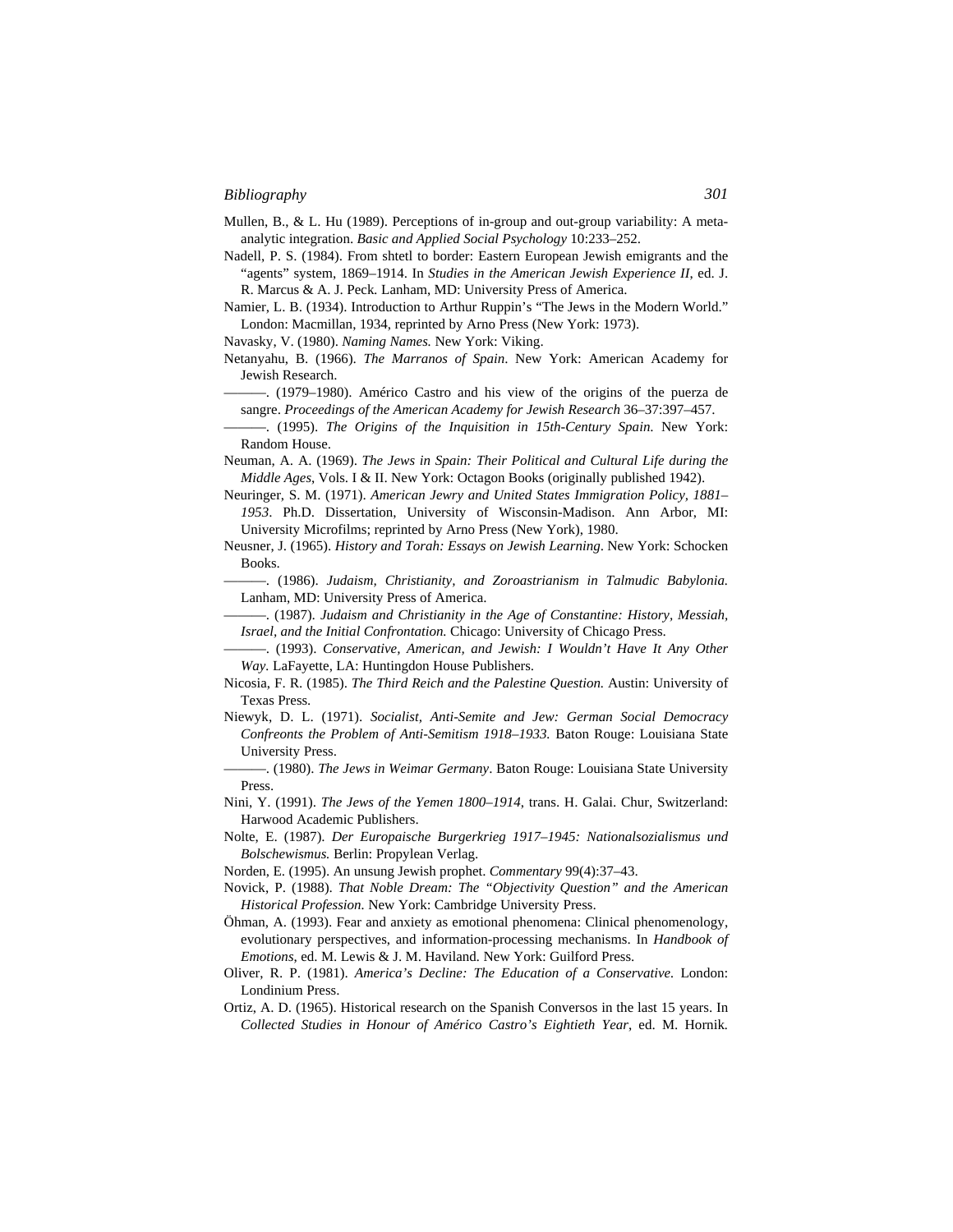Oxford: Lincombe Lodge Research Library.

- Ostrovsky, V., & C. Hoy (1990). *By Way of Deception*. New York: St. Martin's Press.
- Pakter, W. (1992). Early Western church law and the Jews. In *Eusebius, Christianity, and Judaism*, ed. H. W. Attridge & G. Hata. Detroit: Wayne State University Press.
- Panitz, E. (1969). In defense of the Jewish immigrant (1891–1924). In *The Jewish Experience in America*. *Vol. 5: At Home in America*, ed. A. J. Karp*.* KTAV Publishing House.
- Parkes, J. (1934). *The Conflict of the Church and the Synagogue: A Study of the Origins of Antisemitism.* London: The Soncino Press.
	- ———. (1976). *The Jew in the Medieval Community*. 2nd ed. New York: Hermon Press.
- Patai, R. (1971). *Tents of Jacob: The Diaspora Yesterday and Today.* Englewood Cliffs, NJ: Prentice-Hall.
- ———. (1986). *The Seed of Abraham: Jews and Arabs in Contact and Conflict*. Salt Lake City: University of Utah Press.
- Patai, R., & J. Patai (1989). *The Myth of the Jewish Race*, first edition published in 1975. Detroit: Wayne State University Press.
- Pearson, K., & M. Moul (1925). The problem of alien immigration into Great Britain, illustrated by an examination of Russian and Polish Jewish children. *Annals of Eugenics* 1:5–127.
- Peli, P. H. (1991). Response to anti-Semitism in Midrashic literature. In *Anti-Semitism in Times of Crisis*, ed. S. L. Gilman & S. T. Katz. New York: New York University Press.
- Perera, V. (1995). Burning questions: A monumental reinterpretation of why the Inquisition happened. *The New Yorker*, November 6, 163–174.
- Peretz, M. (1997). The god that did not fail. *The New Republic,* September 8 & 15, 1–12.
- Pérez, J. A., & G. Mugny (1990). Minority influence, Manifest discrimination and latent influence. In *Social Identity Theory: Constructive and Critical Advances*, ed. D. Abrams & M. A. Hogg. New York: Springer-Verlag.
- Perry, M. (1994). Racial nationalism and the rise of modern antisemitism. In *Jewish-Christian Encounters over the Centuries*, ed. M. Perry & F. M. Schweitzer. New York: Peter Lang.
- Petersen, W. (1955). The "scientific" basis of our immigration policy. *Commentary*  20(July):77–86.
- Philo of Alexandria (1970). *Legatione/ad Gaium*, trans. E. M. Smallwood. Leiden: E. J. Brill.
- Philostratus (1980). *Life of Apollonious of Tyana*, trans. F. C. Conybeare. Reprinted in *Greek and Latin Authors on Jews and Judaism. Vol. II: From Tacitus to Simplicius*, ed. M. Stern. The Israel of Sciences and Humanities.
- Pinkus, B. (1988). *The Jews of the Soviet Union*: *A History of a National Minority*. Cambridge: Cambridge University Press.
- Pipes, R. (1990). *The Russian Revolution*. New York: Knopf.
- ———. (1993). *Russia under the Bolshevik Regime.* New York: Knopf.
- Platt, D. (1978). The Hollywood witchhunt of 1947. *Jewish Currents* (December 1977). Reprinted in *The Sociology of American Jews: A Critical Anthology*, ed. J. N. Porter. Boston: University Press of America.
- Podhoretz, N. (1961). Jewishness and the younger intellectuals. *Commentary* 31(4):306– 310.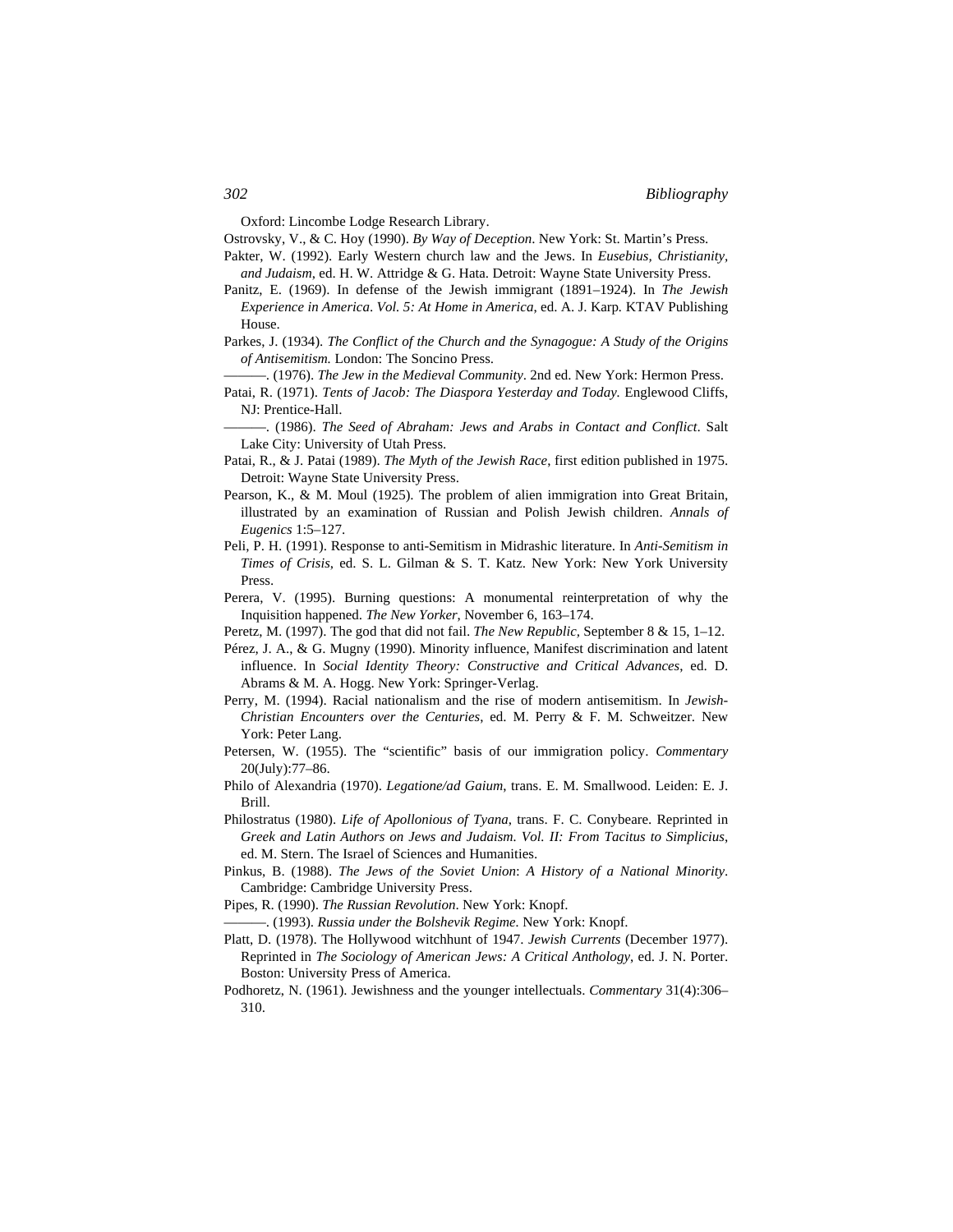- ———. (1978). The rise and fall of the American Jewish novelist. In *Jewish Life in America*, ed. G. Rosen. New York: Institute of Human Relations Press of the American Jewish Committee.
- ———. (1985). The terrible question of Aleksandr Solzhenitsyn. *Commentary* 79 (February):17–24.
- ———. (1986). The hate that dare not speak its name. *Commentary* 82(November):21– 32.

———. (1995). In the matter of Pat Robertson. *Commentary* 100(August):27–32.

- Pogrebin, L. C. (1991). *Deborah, Golda, and Me*. New York: Crown Books.
- Porten, B. (1984). The Diaspora: D. The Jews in Egypt. In *The Cambridge History of Judaism,* ed. W. D. Davies & L. Finkelstein. Vol. 1. Cambridge: Cambridge University Press.
- Porton, G. G. (1988). GOYIM: Gentiles and Israelites in Mishnah-Tosefta. *Brown Judaic Studies* #155. Atlanta: Scholars Press.
- Powers, S., D. J. Rothman, & S. Rothman (1996). *Hollywood's America: Social and Political Themes in Motion Pictures.* Boulder, CO: Westview Press.
- Prawer, S. S. (1983). *Heine's Jewish Comedy: A Study of His Portraits of Jews and Judaism*. Oxford: Clarendon Press.
- Prindle, D., & J. W. Endersby (1993). Hollywood liberalism. *Social Science Quarterly*  74:137–156.
- Prinz, J. (1934). *Wir Juden*. Berlin: Erich Press.
- ———. (1973). *The Secret Jews.* New York: Random House.
- Pullan, B. (1983). *The Jews of Europe and the Inquisition of Venice, 1550–1670.* London: Basil Blackwell.
- Pulzer, P. (1979). Jewish participation in Wilhelmine politics. In *Jews and Germans from 1860 to 1933: The Problematic Symbiosis*, ed. D. Bronsen. Heidelberg: Carl Winter Universitätsverlag.
- Pulzer, P. G. J. (1964/[1988]). *The Rise of Political Anti-Semitism in Germany and Austria*. New York: Wiley; revised ed., 1988.
- Raab, E. (1995). Can antisemitism disappear? In *Antisemitism in America Today: Outspoken Experts Explode the Myths*, ed. J. A. Chanes. New York: Birch Lane Press.
- Rabinowitz, L. (1938). *The Social Life of the Jews of Northern France in the XII–XIV Centuries as Reflected in the Rabbinical Literature of the Period*. London: Edward Goldston.
- Ragins, S. (1980). *Jewish Responses to Anti-Semitism in Germany, 1870–1914.*  Cincinnati: Hebrew Union College Press.
- Raico, R. (1989). The taboo against truth: Holocausts and the historians. *Liberty* 3(1):17– 21.
- Raisin, J. S. (1953). *Gentile Reactions to Jewish Ideals.* New York: Philosophical Library.
- Rather, L. J. (1986). Disraeli, Freud, and Jewish conspiracy theories. *Journal of the History of Ideas* 47:111–131.
- ———. (1990). *Reading Wagner: A Study in the History of Ideas.* Baton Rouge: Louisiana State University Press.
- Ravid, B. (1992). An introduction to the economic history of the Iberian diaspora in the Mediterranean. *Judaism* 41:268–285.
- Reichmann, E. (1951). *Hostages of Civilization: The Social Sources of National Socialist Anti-Semitism*. Boston: Beacon Press.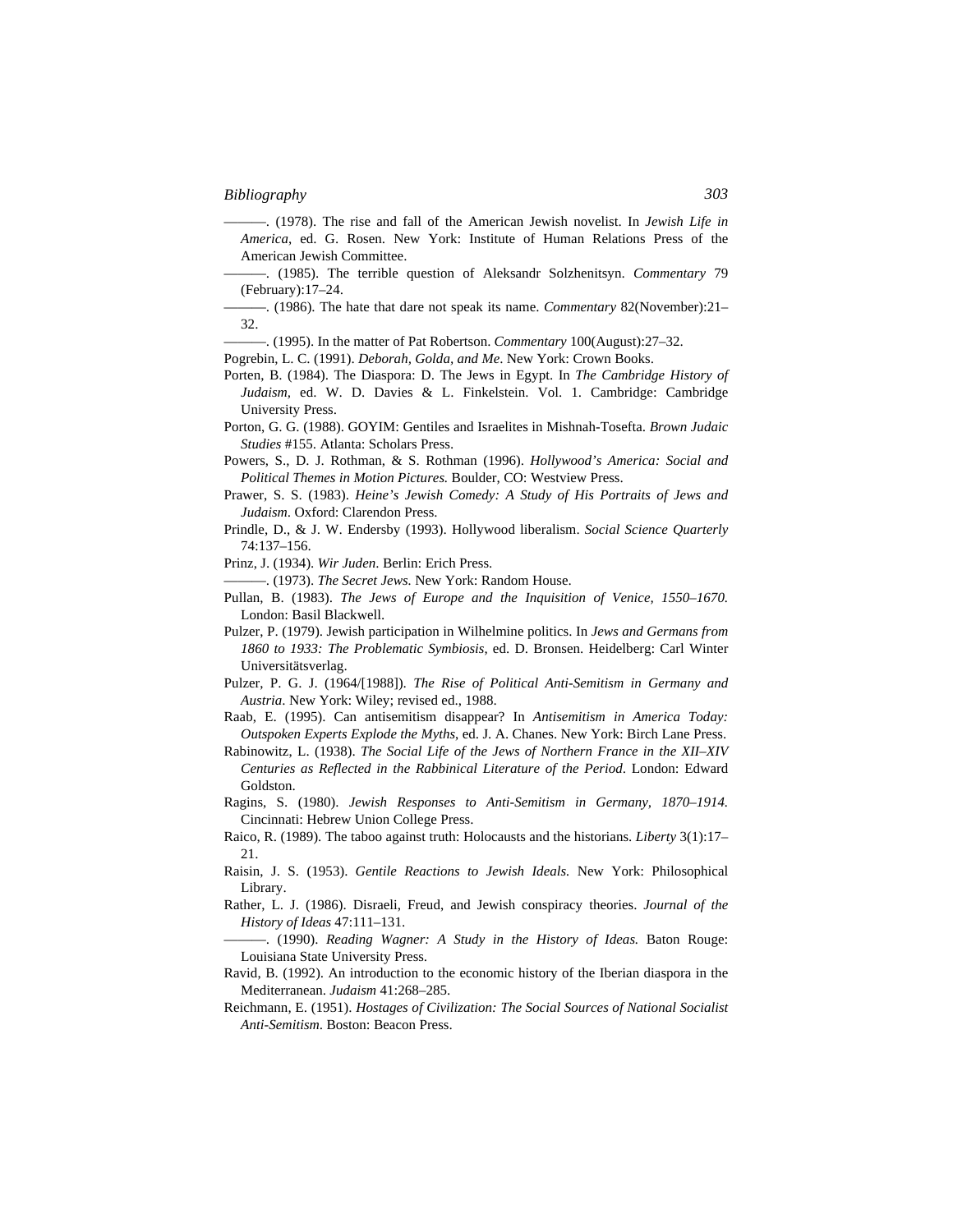Rempel, G. (1989). *Hitler's Children: The Hitler Youth and the SS.* Chapel Hill: University of North Carolina Press.

Reuth, R. G. (1993). *Goebbels*, trans. K. Winston. New York: Harcourt Brace.

- Richard, J. (1992). *Saint Louis: Crusader King of France*, ed. and abridged S. Lloyd, trans. J. Birrell. Cambridge: Cambridge University Press.
- Richerson, P. J., & R. Boyd (1998). The evolution of human ultra-sociality. In *Ideology, Warfare, and Indoctrinability*, ed. I. Eibl-Eibesfeldt & F. Salter. Oxford and Providence: Berghahn Books.
- Richler, M. (1994). *This Year in Jerusalem*. New York: Alfred A. Knopf.
- Ringer, B. B., & E. R. Lawless (1989). *Race, Ethnicity and Society.* New York: Routledge.
- Ringer, F. K. (1983). Inflation, antisemitism and the German academic community of the Weimar period. *Leo Baeck Institute Yearbook* 28:3–9.
- Rivkin, J. (1971). *The Shaping of Jewish History: A Radical New Interpretation.* New York: Scribners.

———. (1980?–1984?). How Jewish were the New Christians. In *Hispania Judaica: Studies in the History, Language, and Literature of the Jews in the Hispanic World. I: History*, ed. J. Sola-Sole, S. G. Armistead, & I. Silverman. Barcelona: Puvill-Editor.

Roberts, J. M. (1972). *The Mythology of Secret Societies*. London: Secker and Warburg.

- Roberts, P. M. (1984). A conflict of loyalties: Kuhn, Loeb and Company and the First World War, 1914–1917. In *Studies in the American Jewish Experience II*, ed. J. R. Marcus & A. J. Peck*.* Lanham, MD: University Press of America.
- Robertson, P. (1991). *The New World Order.* Dallas: Word Publishing.
- -. (1994). The Collected Works of Pat Robertson. Inspirational Press.
- Robertson, W. (1973). *The Dispossessed Majority*. Cape Canaveral, FL: Howard Allen.
- Rodríguez-Puértolas, J. (1976). A comprehensive view of medieval Spain. In *Américo Castro and the Meaning of Spanish Civilization*, ed. J. Rubia Barcia*.* Berkeley: University of California Press.
- Rogoff, H. (1930). *An East Side Epic: The Life and Work of Meyer London.* New York: Vanguard Press.
- Rose, P. L. (1990). *Revolutionary Antisemitism in Germany from Kant to Wagner*. Princeton, NJ: Princeton University Press.
- ———. (1992). *Wagner: Race and Revolution*. New Haven: Yale University Press.
- Rosenbloom, J. R. (1978). *Conversion to Judaism: From the Biblical Period to the Present.* Cincinnati: Hebrew Union College Press.
- Rosenthal, J. (1956). The Talmud on Trial: A disputation at Paris in the year 1240. *Jewish Quarterly Review* 47:58–76; 145–169.
- Ross, E. A. (1914). *The Old World and the New: The Significance of Past and Present Immigration to the American People*. New York: Century.
- Roth, C. (1937). *The Spanish Inquisition.* New York: W. W. Norton.
- ———. (1974). *A History of the Marranos.* 4th ed. New York: Schocken Books.
- ———. (1978). *A History of the Jews in England*. 3rd ed. Oxford: The Clarendon Press.
- Roth, N. (1989). Jewish conversos in medieval Spain: Some misconceptions and new information. In *Marginated Groups in Spanish and Portuguese History*, ed. W. D. Phillips & C. R. Phillips. Minneapolis: Society for Spanish and Portuguese Historical Studies.
	- ———. (1995). *Conversos, Inquisition, and the Expulsion of the Jews from Spain*. Madison: University of Wisconsin Press.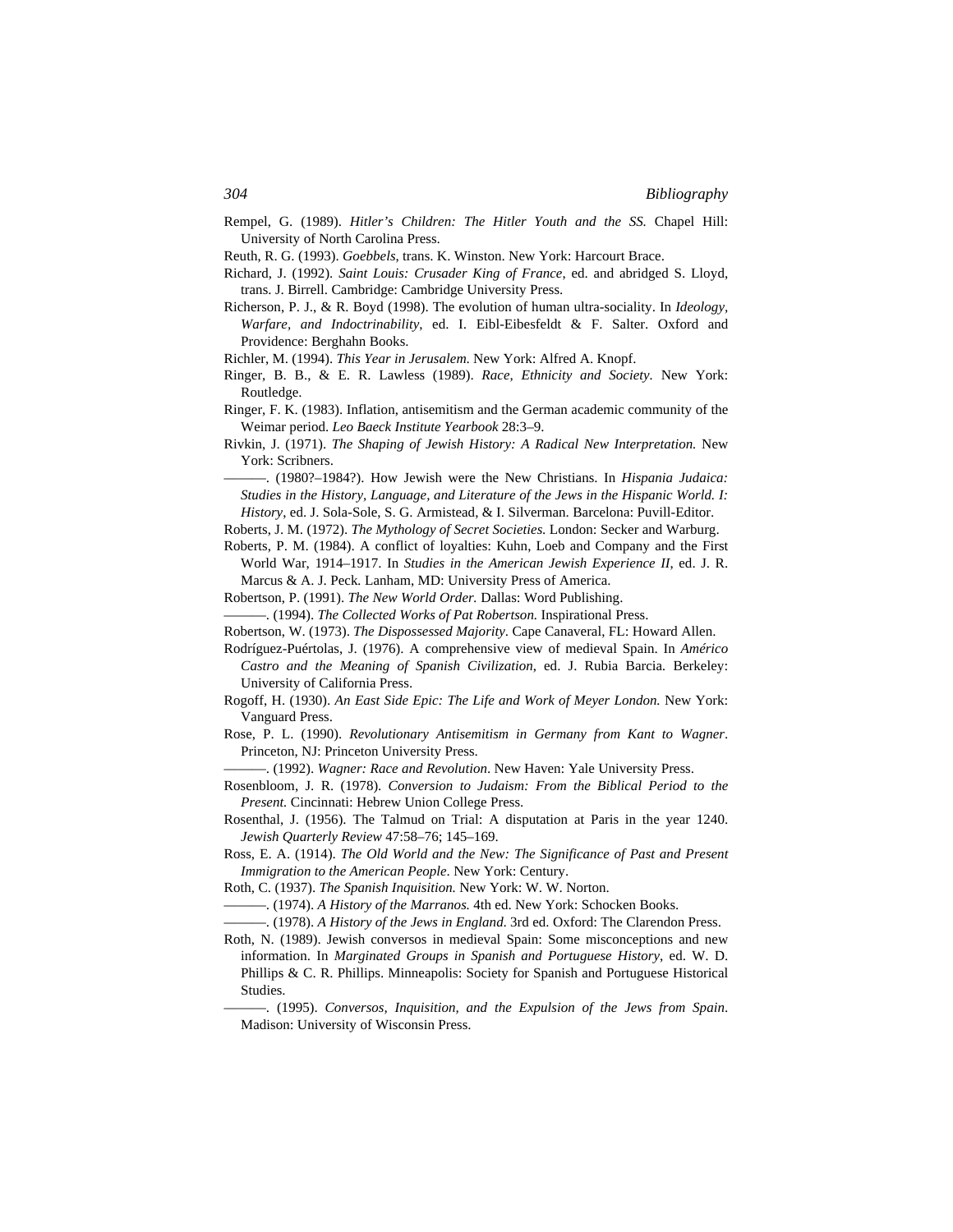Roth, P. (1963). Writing about Jews. *Commentary* 36(December):446–452.

———. *Portnoy's Complaint*. New York: Random House.

- Rothman, S., & S. R. Lichter (1982). *Roots of Radicalism: Jews, Christians, and the New Left*. New York: Oxford University Press.
- Round, N. G. (1969). Politics, style, and group attitudes in the "Instrucción del Relator." *Bulletin of Hispanic Studies* 46:289–319.
- ———. (1986). *The Greatest Man Uncrowned: A Study in the Fall of Don Alvaro De Luna*. London: Tamesis Books.
- Rozenbaum, W. (1972–1973). The background of the anti-Zionist campaign of 1967– 1968 in Poland. *Essays in History* 17:70–96.
- ———. (1978). The anti-Zionist campaign in Poland, June–December 1967. *Canadian Slavonic Papers* 20(2):218–236.

Rozenblit, M. L. (1983). *The Jews of Vienna, 1867–1914.* Albany, NY: SUNY Press.

- Rubenstein, J. (1996). *Tangled Loyalties: The Life and Times of Ilya Ehrenburg.* New York: Basic Books.
- Rubin, B. (1995a). *Assimilation and Its Discontents*. New York: Times Books/Random House.
- ———. (1995b). American Jews, Israel, and the psychological role of antisemitism. In *Antisemitism in America Today: Outspoken Experts Explode the Myths*, ed. J. A. Chanes. New York: Birch Lane Press.
- Ruether, R. R. (1974). *Faith and Fratricide: The Theological Roots of Anti-Semitism*. New York: The Seabury Press.
- Ruppin, A. (1913). *The Jews of To-day*, trans. M. Bentwich. London: G. Bell and Sons; German edition published in 1913.
	- ———. *The Jews in the Modern World*. London: Macmillan. Reprinted by Arno Press (New York: 1973).
	- ———. (1971). *Arthur Ruppin: Memoirs, Diaries, Letters*, ed. A. Bein, trans. K. Gershon. London: Weidenfeld and Nicholson.
- Rushton, J. P. (1989). Genetic similarity, human altruism, and group selection. *Behavioral and Brain Sciences* 12:503–559.
- Sachar, H. M. (1992). *A History of Jews in America.* New York: Alfred A. Knopf.
- Sack, J. (1993). *An Eye for an Eye*. New York: Basic Books.
- Sacks, J. (1993). *One People? Tradition, Modernity, and Jewish Unity*. London: The Littman Library of Jewish Civilization.
- Safrai, S. (1974). Jewish self-government. In *The Jewish People in the First Century, Vol. 1*, ed. S. Safrai & M. Stern*.* Assen: Van Gorcum.
- Salbstein, M. C. M. (1982). *The Emancipation of the Jews in Britain: The Question of the Admission of the Jews to Parliament, 1828–1860.* Rutherford, Madison, Teaneck, NJ: Fairleigh Dickinson University Press.
- Sale, K. (1973). *SDS*. New York: Random House.
- Salomon, H. P. (1974). Introduction to *A History of the Marranos*, by C. Roth. 3rd ed. New York: Schocken Press.
- Salter, F. (1996). Carrier females and sender males: An evolutionary hypothesis linking female attractiveness, family resemblance, and paternity confidence. *Ethology and Sociobiology* 17:211–220.
- Sammons, J. L. (1979). *Heinrich Heine: A Modern Biography*. Princeton, NJ: Princeton University Press.
- Samuel, M. (1924). *You Gentiles*. New York: Harcourt, Brace.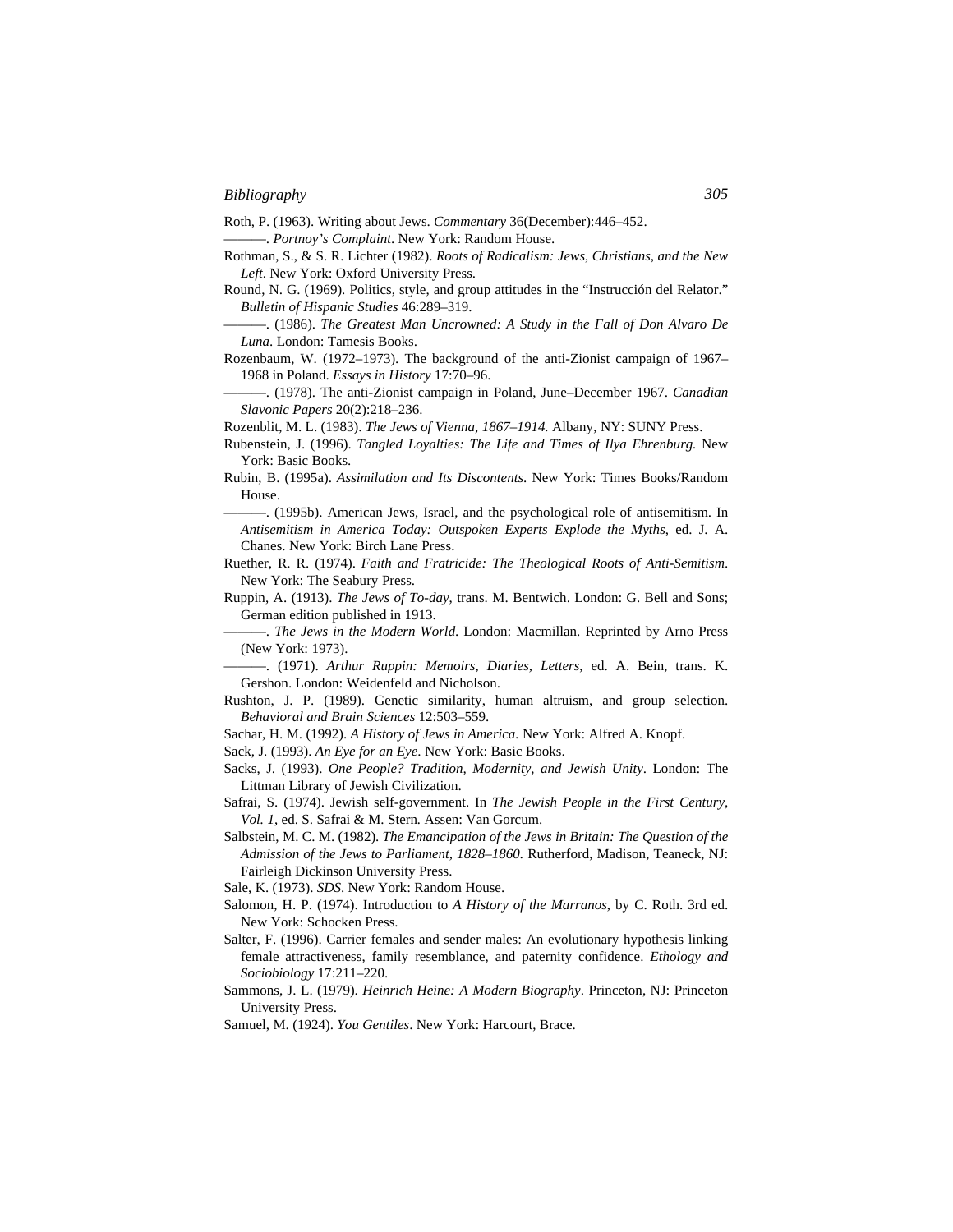Sanders, E. P. (1992). *Judaism: Practice & Belief 63 BCE–66 CE.* London: SCM Press.

- Schaefer, E. (1902). *Beitrage zur Geschichte des spanishen Protensantismus und der spanishen Inquisition im 16ten Jahrhundert.* Gutersloh.
- Schatz, J. (1991). *The Generation: The Rise and Fall of the Jewish Communists of Poland.* Berkeley: University of California Press.
- Schechter, S. (1901). Four epistles to the Jews of England. London: *Jewish Chronicle* Office; reprinted from the *Jewish Chronicle*.

———. (1909 [1961]). *Aspects of Rabbinic Theology*. New York: Schocken Books.

- Schiller, M. (1996). We are not alone in the world. *Tikhun* (March/April):59–60.
- Schimmelpfennig, B. (1992). *The Papacy*, trans. J. Sievert. New York: Columbia University Press.
- Schlesinger, A. M. (1992). *The Disuniting of America: Reflections on a Multicultural Society*. New York: W. W. Norton.
- Schmidt, H. D. (1959). Anti-Western and anti-Jewish tradition in German historical thought. *Leo Baeck Institute Year Book: 1959.* London: East and West Library.
- Scholem, G. (1965/[1976]). Walter Benjamin. In W. J. Dannhauser (Ed.), *On Jews and Judaism in Crisis: Selected Essays*. New York: Schocken Books; first published in 1965.
- ———. (1971). *The Messianic Idea in Judaism*. New York: Schocken Books.
- ———. (1976). Jews and Germans. In *On Jews and Judaism in Crisis: Selected Essays*, ed. W. J. Dannhauser. New York: Schocken Books; first published 1970.
- ———. (1979). On the social psychology of the Jews in Germany: 1900–1933. In *Jews and Germans from 1860 to 1933: The Problematic Symbiosis*, ed. D. Bronsen. Heidelberg: Carl Winter Universitätsverlag.
- Schorsch, I. (1972). *Jewish Reactions to German Anti-Semitism, 1870–1914.* New York: Columbia University Press.
- Schürer, E. (1973). *The History of the Jewish People in the Age of Jesus Christ (175 B.C.–A.D. 135)*, Vol. I, rev. and ed. G. Vermes & F. Millar; originally published in 1885. Edinburgh: T. & T. Clark.
- ———. (1979). *The History of the Jewish People in the Age of Jesus Christ (175 B.C.– A.D. 135)*, Vol. II, rev. and ed. G. Vermes & F. Millar; originally published in 1885. Edinburgh: T. & T. Clark.
- ———. (1985). *The History of the Jewish People in the Age of Jesus Christ (175 B.C.– A.D. 135)*, Vol. III, rev. and ed. G. Vermes & F. Millar; originally published in 1885. Edinburgh: T. & T. Clark.
- Schwartz, L. L. (1978). Cults and the vulnerability of Jewish youth. *Jewish Education*  46:23–26.
- Schwartz, L. L., & F. W. Kaslow (1979). Religious cults, the individual, and the family. *Journal of Marital and Family Therapy* 8:15–26.
- Schwarzchild, S. S. (1979). "Germanism and Judaism"—Hermann Cohen's normative paradigm of the German-Jewish symbiosis. In *Jews and Germans from 1860 to 1933: The Problematic Symbiosis*, ed. D. Bronsen. Heidelberg: Carl Winter Universitätsverlag.
- Schweitzer, F. M. (1994). Medieval perceptions of Jews and Judaism. In *Jewish-Christian Encounters over the Centuries*, ed. M. Perry & F. M. Schweitzer. New York: Peter Lang.
- Segal, N. (1993). Twin, sibling, and adoption methods: Tests of evolutionary hypotheses. *American Psychologist* 48:943–956.

#### *306 Bibliography*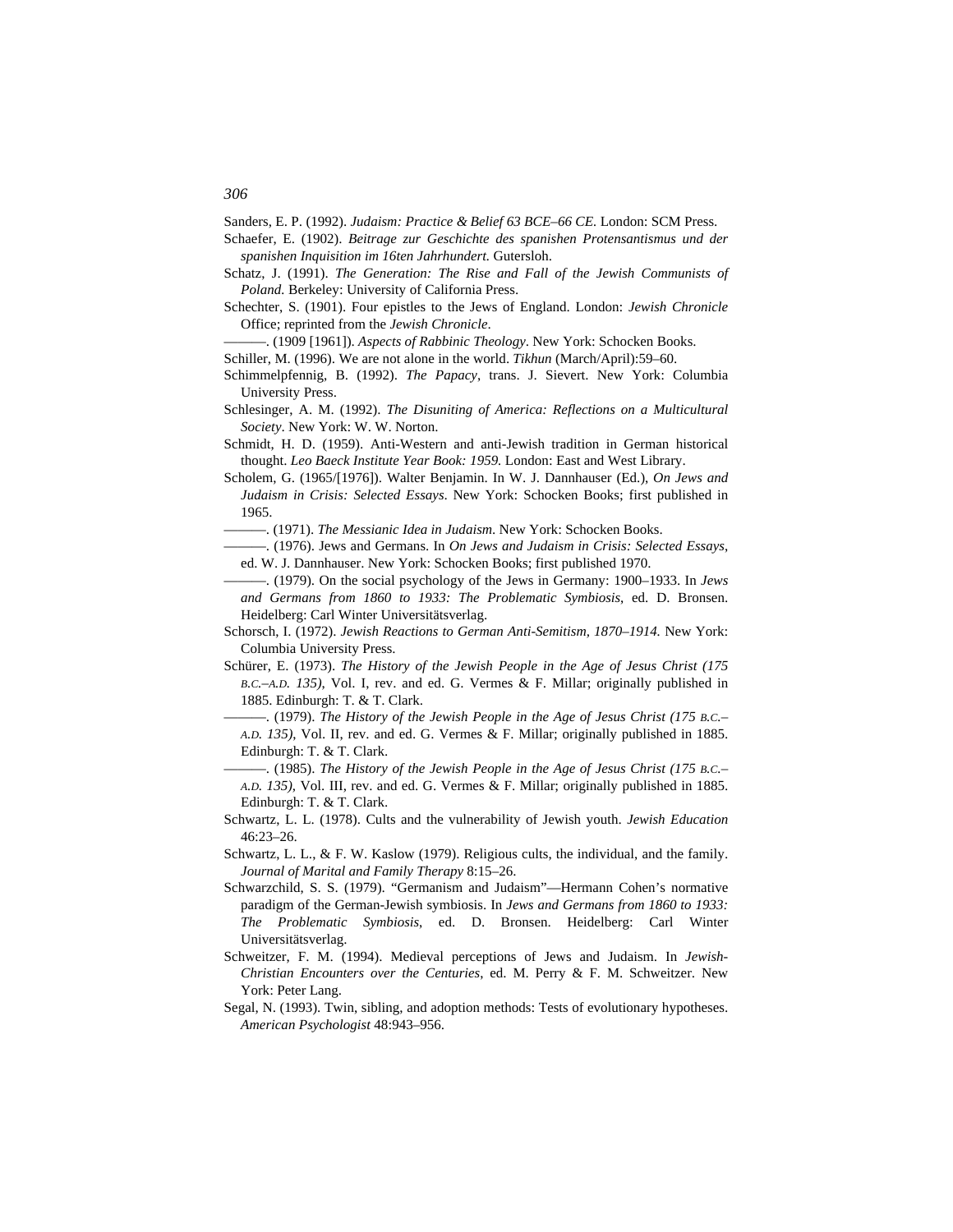Sevenster, J. N. (1975). *The Roots of Anti-Semitism in the Ancient World*. Leiden: E. J. Brill.

- Shafarevich, I. (1989). Russophobia. *Nash Sovremennik* (Moscow) (June and November):167–192. Trans. *JPRS-UPA-90-115* (March 22, 1990):2–37.
- Shahak, I. (1994). *Jewish History, Jewish Religion: The Weight of Three Thousand Years.* Boulder, CO: Pluto Press.
- Shapiro, E. S. (1989). Jewishness and the New York intellectuals. *Judaism* 38:282–292.
- ———. (1992). *A Time for Healing: American Jewry since World War II.* Baltimore: Johns Hopkins University Press.
- Shapiro, L. (1961). The role of the Jews in the Russian Revolutionary movement. *Slavonic and East European Studies,* 40:148–167.
- Shaw, R. P., & Y. Wong (1989). *Genetic Seeds of Warfare: Evolution, Nationalism, and Patriotism*. Boston: Unwin Hyman.
- Shaw, S. J. (1991). *The Jews of the Ottoman Empire and the Turkish Republic*. New York: New York University Press.
- Shepherd, M. H. (1968). Before and after Constantine. In *The Impact of the Church upon Its Culture*, ed. J. C. Brauer*.* Chicago: University of Chicago Press.
- Shepherd, N. (1993). *A Price before Rubies: Jewish Women as Rebels and Radicals.*  Cambridge, MA: Harvard University Press.
- Sherif, M. (1966). *In Common Predicament: The Social Psychology of Intergroup Conflict*. Boston: Houghton-Mifflin.
- Sherif, M., O. Harvey, B. J. White, W. R. Hood, & C. Sherif (1961). *Intergroup Conflict and Cooperation: The Robbers' Cave Experiment.* Norman: University of Oklahoma Press.
- Sherman, A. J. (1983). German-Jewish bankers in world politics: The financing of the Russo-Japanese war. *Leo Baeck Institute Yearbook* 28:59–73.
- Shibituni, T., & K. M. Kwan (1965). *Ethnic Stratification: A Comparative Approach*. New York: Macmillan.
- Shipman, P. (1994). *The Evolution of Racism: Human Differences and the Use and Abuse of Science.* New York: Simon & Schuster.
- Shokeid, M. (1986). The impact of migration on the Moroccan Jewish family in Israel. In *The Jewish family: Myths and Reality*, ed. S. M. Cohen & P. E. Hyman*.* New York: Holmes & Meier.
- Shulvass, M. E. (1973). *The Jews in the World of the Renaissance*, trans. Elvin I. Kose. Leiden: E. J. Brill and Spertus College of Judaica Press.
- Sifry, M. L. (1993). Anti-Semitism in America. *The Nation* 256(3):92–99.
- Silberman, C. E. (1985). *A Certain People: American Jews and Their Lives Today.* New York: Summit Books.
- Silverman, J. H. (1976). The Spanish Jews: Early references and later effects. In *Américo Castro and the Meaning of Spanish Civilization*, ed. J. Rubia Barcia*.* Berkeley: University of California Press.
- Silverman, I., & Case, D. (1995). Ethnocentrism vs. pragmatism in the conduct of human affairs. York University Research Report #231, November.
- Simon, L. (1960). *Ahad Ha-Am (Asher Ginzberg): A Biography*. Philadelphia: Jewish Publication Society of America.
- Simon, M. (1986). *Verus Israel: A Study of the Relations between Christian and Jews in the Roman Empire (135–425)*, trans. M. McKeating. Oxford: Oxford University Press for the Littman Library. Originally published in 1948; postscript added in 1964.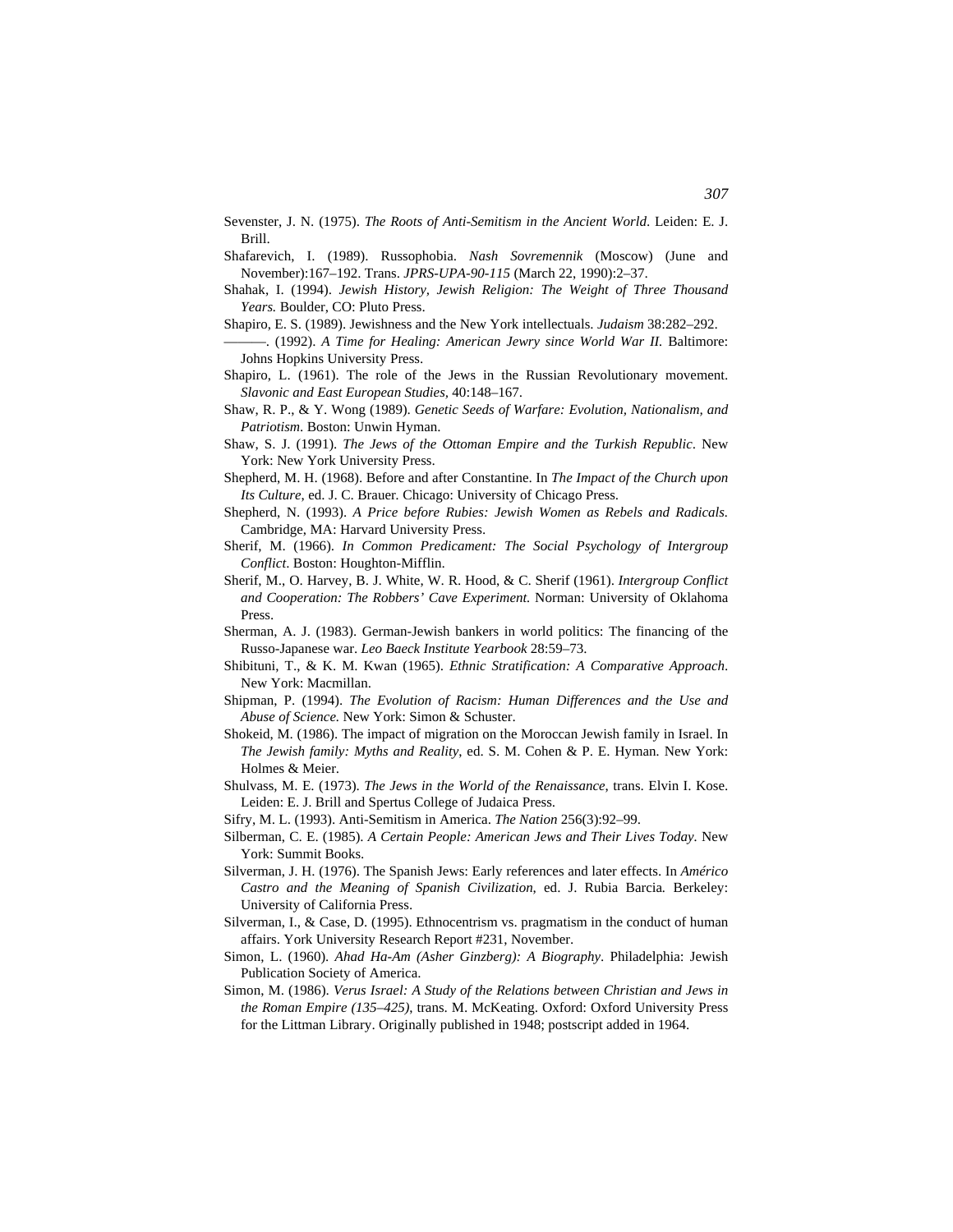- Simpson, G. E., & J. M. Yinger (1965). *Racial and Cultural Minorities.* 3d ed. New York: Harper & Row.
- Singer, D. (1979). Living with intermarriage. *Commentary* 68:48–53.
- Singerman, R. (1986). The Jew as racial alien. In D. A. Gerber (Ed.), *Anti-Semitism in American History.* Urbana: University of Illinois Press.
- Sirkin, M. I., & B. A. Grellong (1988). Cult and non-cult Jewish families: Factors influencing conversion. *Cultic Studies Journal* 5:2–22.
- Sklare, M. (1972). *Conservative Judaism*. 2nd ed. New York: Schocken Books.
- Skorecki, K., S. Selig, S. Blazer, R. Bradman, N. Bradman, P. J. Waburton, M. Ismajlowicz, & M. F. Hammer (1997). Y chromosomes of Jewish Priests. *Nature*  385:32.
- Smith, G. (1894). *Essays on Questions of the Day*. 2nd ed. Freeport, NY: Books for Libraries Press; reprinted in 1972.
- Smith, T. W. (1994). *Anti-Semitism in Contemporary America*. New York: The American Jewish Committee.
- Smooha, S. (1990). Minority status in an ethnic democracy: The status of the Arab minority in Israel. *Ethnic and Racial Studies* 13(3):389–413.
- Sobran, J. (1995). The Jewish establishment. *Sobran's* (September):4–5.
- ———. (1996a). The Buchanan frenzy. *Sobran's* (March):3–4.
- ———. (1996b). "In our hands." *The Wanderer* (June 17):18.
- Sombart, W. (1913/1982). *Jews and Modern Capitalism*, trans. M. Epstein. Reprint, New Brunswick, NJ: Transaction Books.
- Sordi, M. (1986). *The Christians and the Roman Empire*, trans. A. Bedini. London: Croom Helm.
- Sorin, G. (1985). *The Prophetic Minority: American Jewish Immigrant Radicals 1820– 1920.* Bloomington: Indiana University Press.
- Sorkin, D. (1985). The invisible community: Emancipation, secular culture, and Jewish identity in the writings of Berthold Auerbach. In *The Jewish Response to German Culture: From the Enlightenment to the Second World War*, ed. J. Reinharz & W. Schatzberg. Hanover, NH: University Press of New England for Clark University.
- ———. (1987). *The Transformation of German Jewry, 1780–1840.* New York: Oxford University Press.
- Southern, R. W. (1970). *Western Society and the Church in the Middle Ages*. Hammondsworth, UK: Penguin.
- Stannard, D. E. (1996). The dangers of calling the Holocaust unique. *Chronicle of Higher Education* (August 2):B1–B2.
- Stein, B. (1979). *The View from Sunset Boulevard*. New York: Basic Books.
- Stein, G. J. (1987). The biological bases of ethnocentrism, racism, and nationalism in National Socialism. In *The Sociobiology of Ethnocentrism*, ed. V. Reynolds, V. Falger, & I. Vine*.* Athens: The University of Georgia Press.
- Stein, S. (1955). The development of the Jewish law on interest from the Biblical period to the expulsion of the Jews from England. *Historia Judaica* 17:3–40.
- -. (1959). A disputation on moneylending between Jews and gentiles in Me'ir b. Simeon's Milhemeth Miswah (Narbonne, 13th cent.). *Journal of Jewish Studies* 10:45–61.
- Stern, F. (1961). *The Politics of Despair: A Study in the Rise of the Germanic Ideology*. Berkeley: University of California Press.
- Stern, M. (1974). *Greek and Latin Authors on Jews and Judaism*, Vol. 1. Jerusalem: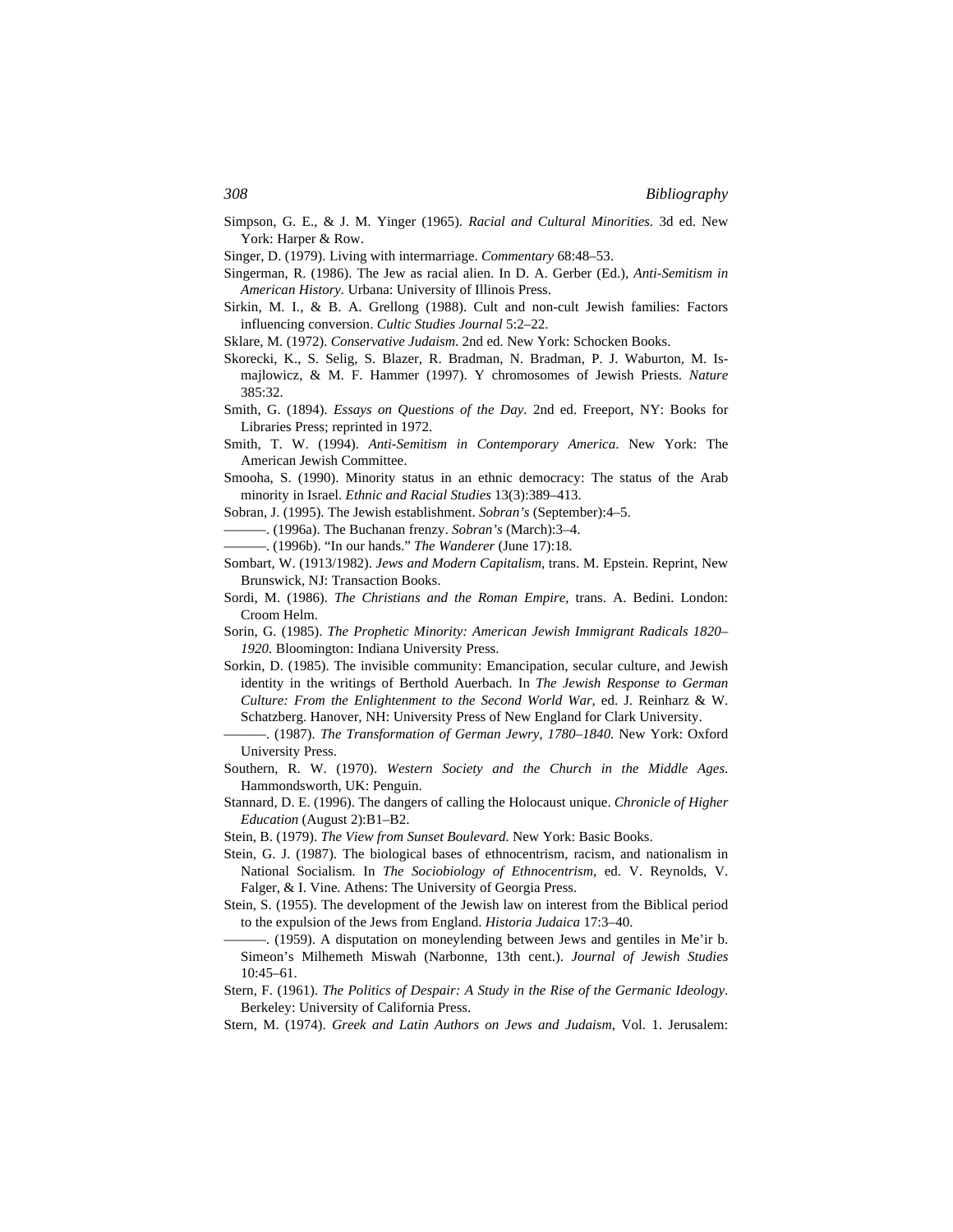Israel Academy of Sciences and Humanities.

- ———. (1976). Aspects of Jewish society: The priesthood and other classes. In *The Jewish People in the First Century,* Vol. 2, ed. S. Safrai & M. Stern*.* Assen: Van Gorcum.
- Stern, S. (1950). *The Court Jew*, trans. R. Weiman*.* Philadelphia: The Jewish Publication Society of America.
- Stillman, N. A. (1979). *The Jews of Arab Lands: A History and Source Book*. Philadelphia: Jewish Publication Society of America.
- ———. (1991). *The Jews of Arab Lands in Modern Times.* Philadelphia: Jewish Publication Society of America.
- Stolper, P. (1984). *Jewish Alternatives in Love, Dating, and Marriage.* New York: NCSY/Orthodox Union/University Press of America.
- Stow, K. R. (1992). *Alienated Minority: The Jews of Medieval Latin Europe.* Cambridge, MA: Harvard University Press.
- Svonkin, S. (1997). *Jews Against Prejudice: American Jews and the Fight for Civil Liberties.* New York: Columbia University Press.
- Synan, E. A. (1965). *The Popes and the Jews in the Middle Ages*. New York: Macmillan.
- Szajkowski, Z. (1967). Paul Nathan, Lucien Wolf, Jacob H. Schiff and the Jewish revolutionary movements in Easter Europe. *Jewish Social Studies* 29(1):1–15.
- Szeinberg, A. (1977). Polymorphic evidence for a Mediterranean origin of the Ashkenazi community. In *Genetic Diseases Among Ashkenazi Jews*, ed. R. M. Goodman & A. G. Motulsky. New York: Raven Press.
- Tacitus, C. (1942). *The History*. In *The Complete Works of Tacitus*, ed. M. Hadas, trans. A. J. Church and W. J. Broadribb. New York: Modern Library.
- Tajfel, H. (1981). *Human Groups and Social Categories: Studies in Social Psychology*. Cambridge: Cambridge University Press.
- Tama, M. D. (1807). *Transactions of the Parisian Sanhedrim*, trans. F. D. Kirwan. London: Charles Taylor; republished in 1971 by Gregg International Publishers; Westmead, Farnborough, Hants (England).
- Teitelbaum, S. (1965). Conversion to Judaism: Sociologically speaking. In *Conversion to Judaism: A History and Analysis*, ed. D. M. Eichorn. New York: KTAV Publishing House.
- Telman, D. (1995). Adolf Stoecker: anti-Semite with a Christian mission. *Jewish History*  9:93–112.
- Tobin, G. A. (1988). *Jewish Perceptions of Antisemitism.* New York: Plenum Press.
- Tollet, D. (1986). Merchants and businessmen in Poznan and Cracow, 1588–1668. In *The Jews in Poland*, ed. C. Abramsky, M. Jachimczyk, & A. Polonsky. London: Basil Blackwell.
- Traverso, E. (1995). *The Jews & Germany from the "Judeo-German Symbiosis" to the Memory of Auschwitz*, trans. D. Weissgrot. Lincoln: University of Nebraska Press.
- Triandis, H. C. (1990). Cross-cultural studies of individualism and collectivism. *Nebraska Symposium on Motivation 1989: Cross Cultural Perspectives.* Lincoln: University of Nebraska Press.
- -. (1991). Cross-cultural differences in assertiveness/competition vs. group loyalty/cohesiveness. In *Cooperation and Prosocial Behavior*, ed. R. A. Hinde & J. Groebel. Cambridge: Cambridge University Press.
- ———. (1995). *Individualism and Collectivism.* Boulder, CO: Westview Press.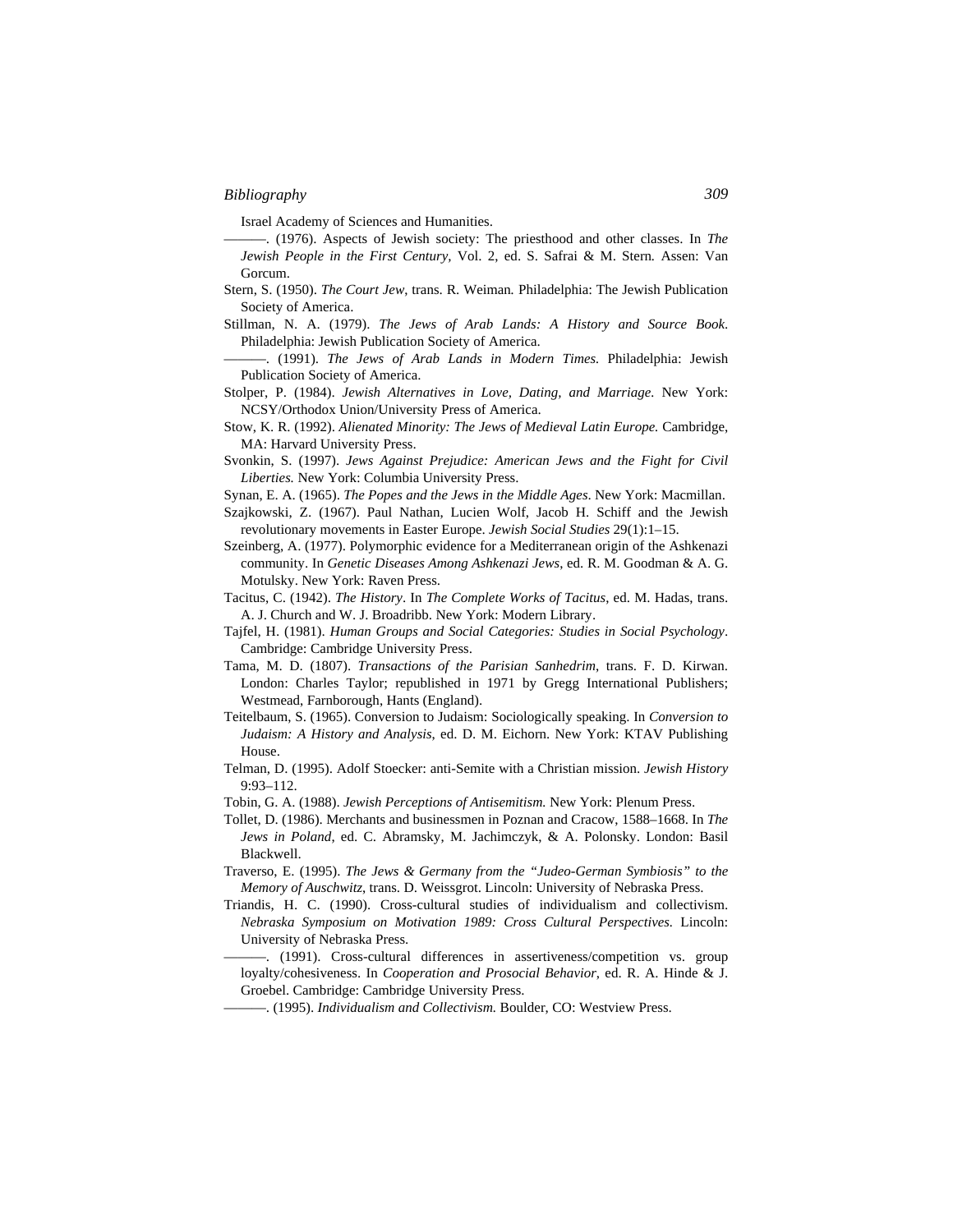- Trivers, R. (1971). The evolution of reciprocal altruism. *Quarterly Review of Biology* 46: 35–57.
- ———. (1985). *Social Evolution*. Menlo Park, CA: Benjamin/Cummings.
- ———. (1991). Deceit and self-deception: The relationship between communication and consciousness. In *Man and Beast Revisited*, ed. M. Robinson & L. Tiger*.* Washington, DC: Smithsonian Press.
- Tsigelman, L. (1991). The impact of ideological changes in the USSR on different generations of the Soviet Jewish intelligentsia. In *Jewish Culture and Identity in the Soviet Union*, ed. Y. Ro'i & A. Beker. New York: New York University Press.
- Turner, J. C. (1987). *Rediscovering the Social Group: A Self-Categorization Theory.* London: Basil/Blackwell.
- Turner, J. C., M. A. Hogg, P. J. Oakes, & P. M. Smith (1984). Failure and defeat as determinants of group cohesiveness. *British Journal of Social Psychology* 23:97–111.
- Ullman, W. (1970). *The Growth of Papal Government in the Middle Ages: A Study in the Ideological Relation of Clerical to Lay Power*. 3rd ed. London: Methuen.
- Urofsky, M. I. (1989). The Brandeis agenda. In *Brandeis in America*, ed. N. L. Dawson. Lexington: University of Kentucky Press.
- Vaksberg, A. (1994). *Stalin against the Jews*, trans. A. W. Bouis. New York: Knopf.
- van der Dennen, J. M. G. (1987). Ethnocentrism and in-group/out-group differentiation. A review and interpretation of the literature. In *The Sociobiology of Ethnocentrism*, ed. V. Reynolds, V. Falger, & I. Vine*.* Athens: The University of Georgia Press.
- ———. (1991). Studies of conflict. In *The Sociobiological Imagination*, ed. M. Maxwell. Albany: State University of New York Press.
- ———. (1995). *The Origin of War*, Vols. I & II. Groningen, The Netherlands: Origin Press.
- Vidal, G. (1986). The empire lovers strike back. *The Nation* (March 22):352–353.
- Vine, I. (1987). Inclusive fitness and the self-system. The roles of human nature and sociocultural processes in intergroup discrimination. In *The Sociobiology of Ethnocentrism*, ed. V. Reynolds, V. Falger, & I. Vine*.* Athens: The University of Georgia Press.
- Volkogonov, D. (1995). *Lenin: A New Biography*, trans. and ed. H. Shukman. New York: Free Press.
- Volkov, S. (1978). Antisemitism as a cultural code. *Lawrence Baeck Institute Yearbook*  23:34–35.
- ———. (1985). The dynamics of dissimulation: *Ostjuden* and German Jews. In *The Jewish Response to German Culture: From the Enlightenment to the Second World War*, ed. J. Reinharz & W. Schatzberg. Hanover, NH: University Press of New England for Clark University.
- Wagner, R. (1912–1929). *Das Judentum in der Musik*. In *Richard Wagner's Prose Works*, Vol. 3, trans. W. A. Ellis. 10 vols. London: Kegan Paul, Trench, Trübner.
- Walsh, W. T. (1930). *Isabella of Spain: The Last Crusader*. New York: Robert M. McBride.
- ———. (1940). *Characters of the Inquisition.* Port Washington, NY: Kennikat Press.
- Walzer, M. (1983). *Exodus and Revolution*. New York: Basic Books.
- ———. (1994). Toward a new realization of Jewishness. *Congress Monthly 61*(4):3–6.
- Waxman, C. (1989). The emancipation, the Enlightenment, and the demography of American Jewry. *Judaism* 38:488–501.
- Weber, M. (1963). *The Sociology of Religion.* Boston: Beacon Press.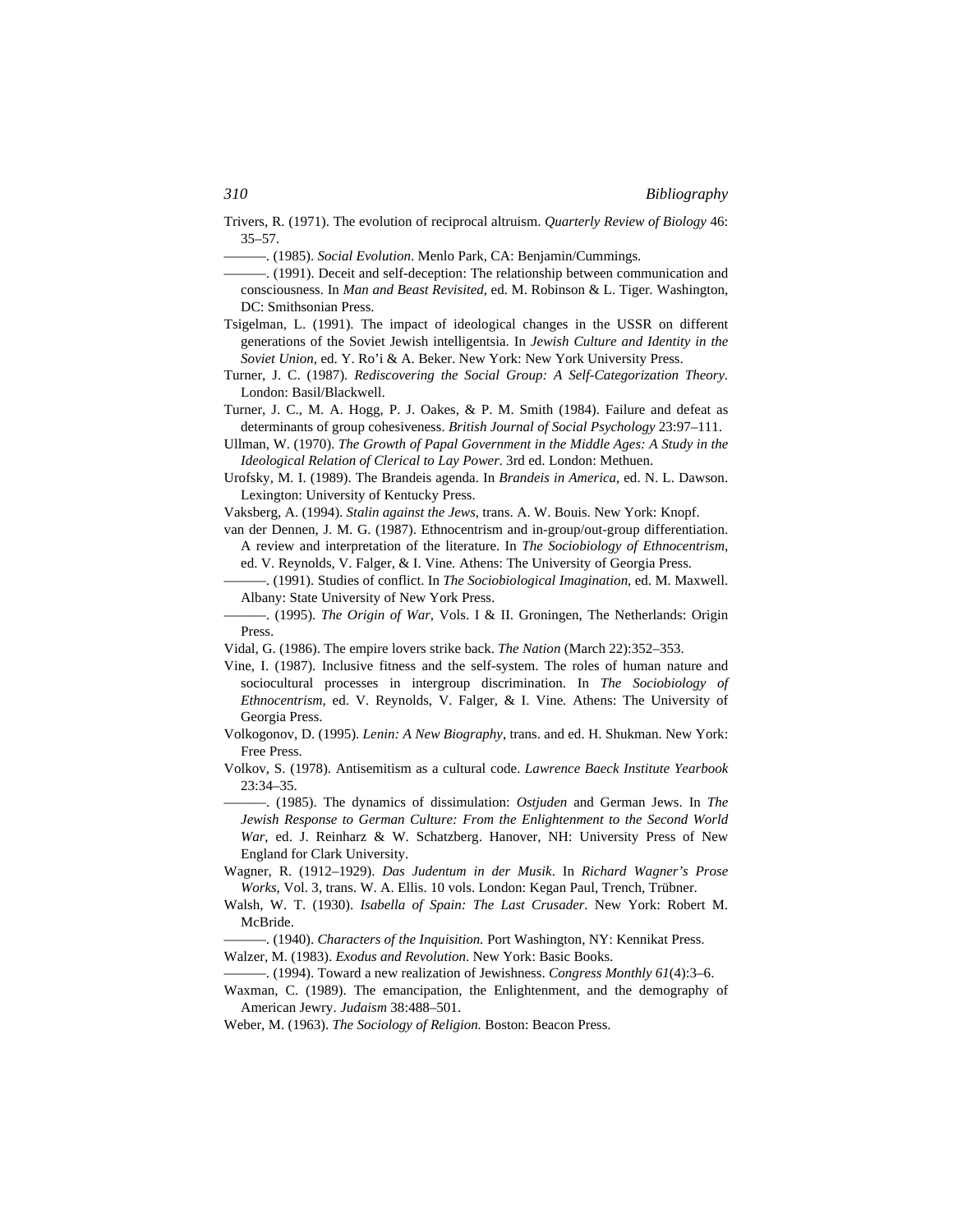- Webster, N. H. (1944). *Secret Societies and Subversive Movements*. 8th ed. London: Britons Publishing.
- Webster, R. (1995). *Why Freud Was Wrong: Sin, Science, and Psychoanalysis*. New York: Basic Books.
- Weinryb, B. D. (1972). *The Jews of Poland: A Social and Economic History of the Jewish Community in Poland from 1100 to 1800.* Philadelphia: Jewish Publication Society of America.
- Weiseltier, L. (1976). Review of *The Thirteenth Tribe*, by Arthur Koestler (New York: Random House, 1976). *New York Review of Books* (October 28):47.
- Weiss, P. (1996). Letting go. *New York* (January 29):25–32.
- Weizmann, C. (1949). *Trial and Error: The Autobiography of Chaim Weizmann*. New York: Harper and Brothers.
- Wenegrat, B. (1989). Religious cult membership: A sociobiologic model. In *Cults and New Religious Movements: A Report of the American Psychiatric Association*, ed. M. Galanter. Washington, DC: American Psychiatric Association.
- Wertheimer, J. (1987). *Unwelcome Strangers: East European Jews in Imperial Germany.* New York: Oxford University Press.
- White, L. (1966). The social organization of ethnological theory. *Rice University Studies: Monographs in Cultural Anthropology* 52(4):1–66.
- Whitehead, B. D. (1993). Dan Quayle Was Right. *The Atlantic Monthly 271*(April):47– 80.
- Whitfield, S. J. (1988). *American Space, Jewish Time*. New York: Archon.
- Wiggershaus, R. (1994). *The Frankfurt School: Its History, Theories, and Political Significance*, trans. M. Robertson. Cambridge, MA: MIT Press.
- Wilken, R. L. (1968). Insignissima religio, certe licita? Christianity and Judaism in the fourth and fifth centuries. In *The Impact of the Church Upon Its Culture*, ed. J. C. Brauer*.* Chicago: University of Chicago Press.
- ———. (1971). *Judaism and the Early Christian Mind: A Study of Cyril of Alexandria's Exegesis and Theology*. New Haven, CT: Yale University Press.
- ———. (1983). *St. John Chrysostom and the Jews: Rhetoric and Reality in the Late 4th Century.* Berkeley: University of California Press.
- ———. (1984). The restoration of Israel in biblical prophecy. In *"To See Ourselves as Others See Us"*: *Christians, Jews, "Others" in Late Antiquity*, ed. J. Neusner & E. S. Frerichs. Chico, CA: Scholars Press.
- ———. (1992). Eusebius and the Christian Holy Land. In *Eusebius, Christianity, and Judaism*, ed. H. W. Attridge & G. Hata. Detroit: Wayne State University Press.
- Williams, G. C. (1985). A defense of reductionism in evolutionary biology. In *Oxford Surveys in Evolutionary Biology*, ed. R. Dawkins & M. Ridley 1:1–27. Oxford: Oxford University Press.
- Wilson, D. S. (1994). Adaptive genetic variation. *Ethology and Sociobiology* 15:219– 235.
- Wilson, D. S., & E. Sober (1994). Re-introducing group selection to the human behavioral sciences. *Behavioral and Brain Sciences* 17:585–684*.*
- Wilson, Derek (1988). *Rothschild: The Wealth and Power of a Dynasty*. New York: Charles Scribner's Sons.
- Wilson, E. O. (1975). *Sociobiology: The New Synthesis*. Cambridge, MA: Harvard University Press.
- Wilson, S. G. (1985). Passover, Easter, and anti-Judaism: Melito of Sardis and others. In